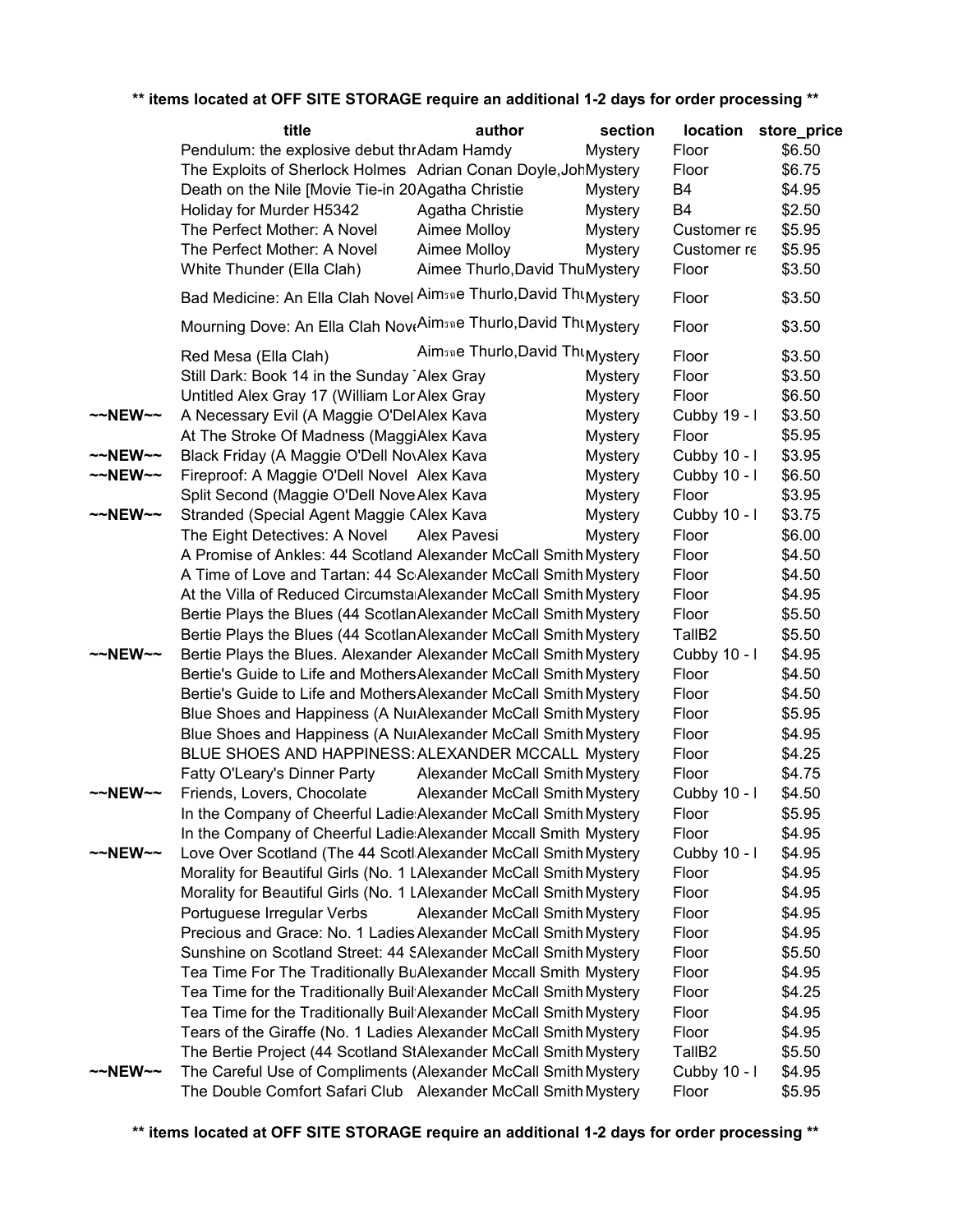|         | The Double Comfort Safari Club (IAlexander Mccall Smith Mystery  |                                       |                | Floor              | \$5.50 |
|---------|------------------------------------------------------------------|---------------------------------------|----------------|--------------------|--------|
|         | The Finer Points of Sausage DogsAlexander McCall Smith Mystery   |                                       |                | Floor              | \$4.95 |
|         | The Forever Girl                                                 | <b>Alexander McCall Smith Mystery</b> |                | Floor              | \$4.95 |
|         | The Full Cupboard of Life                                        | Alexander McCall Smith Mystery        |                | Floor              | \$6.50 |
|         | The Full Cupboard of Life                                        | Alexander McCall Smith Mystery        |                | Floor              | \$5.95 |
|         | The Full Cupboard Of Life - The NAlexander Mccall Smith Mystery  |                                       |                | Floor              | \$4.95 |
|         | The Full Cupboard Of Life - The NAIexander Mccall Smith Mystery  |                                       |                | Floor              | \$4.95 |
|         | The Good Husband of Zebra DriveAlexander McCall Smith Mystery    |                                       |                | Floor              | \$4.50 |
|         | The Importance of Being Seven: TAlexander McCall Smith Mystery   |                                       |                | Floor              | \$4.50 |
|         | The Kalahari Typing School for MtAlexander McCall Smith Mystery  |                                       |                | Floor              | \$4.95 |
|         | The Kalahari Typing School for MtAlexander McCall Smith Mystery  |                                       |                | Floor              | \$4.95 |
|         | The Kalahari Typing School for MtAlexander McCall Smith Mystery  |                                       |                | Floor              | \$4.95 |
|         | The Kalahari Typing School for MtAlexander McCall Smith Mystery  |                                       |                | Floor              | \$4.50 |
|         | The Kalahari Typing School for MtAlexander McCall Smith Mystery  |                                       |                | Floor              | \$4.50 |
|         | The Kalahari Typing School for MtAlexander McCall Smith Mystery  |                                       |                | Floor              | \$4.50 |
|         | The Limpopo Academy of Private Alexander McCall Smith Mystery    |                                       |                | Floor              | \$4.95 |
|         | The Limpopo Academy Of Private Alexander McCall Smith Mystery    |                                       |                | TallB <sub>2</sub> | \$5.50 |
|         | The Miracle at Speedy Motors: BCAlexander McCall Smith Mystery   |                                       |                | Floor              | \$5.95 |
|         | The No. 1 Ladies' Detective Agen (Alexander McCall Smith Mystery |                                       |                | Floor              | \$5.50 |
|         | The No. 1 Ladies' Detective Agen (Alexander McCall Smith Mystery |                                       |                | Floor              | \$4.95 |
|         | The No. 1 Ladies' Detective Agen (Alexander McCall Smith Mystery |                                       |                | Floor              | \$4.95 |
| ~~NEW~~ | The Novel Habits of Happiness: A Alexander McCall Smith Mystery  |                                       |                | Cubby 10 - I       | \$4.95 |
|         | The Peppermint Tea Chronicles: 4Alexander McCall Smith Mystery   |                                       |                | Floor              | \$4.50 |
|         | The Revolving Door of Life: 44 Sc Alexander McCall Smith Mystery |                                       |                | Floor              | \$4.50 |
|         | The Right Attitude to Rain                                       | Alexander Mccall Smith Mystery        |                | Floor              | \$4.25 |
|         | The Right Attitude to Rain: Book 3Alexander McCall Smith Mystery |                                       |                | Floor              | \$4.50 |
|         | The Sunday Philosophy Club                                       | Alexander McCall Smith Mystery        |                | Floor              | \$5.95 |
|         | The Unbearable Lightness of ScorAlexander McCall Smith Mystery   |                                       |                | Floor              | \$4.50 |
| ~~NEW~~ | The Unbearable Lightness of ScorAlexander McCall Smith Mystery   |                                       |                | Cubby 10 - I       | \$4.95 |
| ~~NEW~~ | The World According to Bertie: ThAlexander McCall Smith Mystery  |                                       |                | Cubby 10 - I       | \$4.95 |
|         | The World According to Bertie: ThAlexander McCall Smith Mystery  |                                       |                | Floor              | \$4.50 |
|         | <b>Trains and Lovers</b>                                         | Alexander McCall Smith Mystery        |                | Floor              | \$5.25 |
|         | The Evidence Never Lies: The Ca Alfred Allan Lewis               |                                       | <b>Mystery</b> | Floor              | \$5.95 |
|         | Carrion Comfort (DI Kelso Strang, Aline Templeton                |                                       | <b>Mystery</b> | Floor              | \$5.25 |
|         | Devil's Garden (DI Kelso Strang, 3Aline Templeton                |                                       | <b>Mystery</b> | Floor              | \$6.50 |
|         | A Presumption of Guilt                                           | <b>Allan McCarville</b>               | <b>Mystery</b> | Floor              | \$5.95 |
|         | Deceit in the Academy: A Nate GriAllan McCarville                |                                       | <b>Mystery</b> | Floor              | \$5.95 |
|         | Garden of the Dead                                               | <b>Allan McCarville</b>               | <b>Mystery</b> | Floor              | \$4.50 |
|         | Garden of the Dead                                               | Allan McCarville                      | <b>Mystery</b> | Customer re        | \$4.50 |
|         | The Council: A Nate Grimes Myst Allan McCarville                 |                                       | <b>Mystery</b> | Floor              | \$5.95 |
|         | The Right Sort of Man: A Sparks & Allison Montclair              |                                       | <b>Mystery</b> | Floor              | \$5.95 |
|         | A Toast to Murder (Mack's Bar MyAllyson K. Abbott                |                                       | <b>Mystery</b> | Floor              | \$3.95 |
|         | In the Drink (Mack's Bar Mysteries Allyson K. Abbott             |                                       | <b>Mystery</b> | B <sub>4</sub>     | \$3.95 |
|         | The Cliff House                                                  | Amanda Jennings                       | <b>Mystery</b> | Floor              | \$4.95 |
|         | The Storm                                                        | Amanda Jennings                       | <b>Mystery</b> | Floor              | \$3.95 |
|         | The Devil's Footprints                                           | Amanda Stevens                        | <b>Mystery</b> | Floor              | \$3.95 |
|         | The Visitor (The Graveyard QueerAmanda Stevens                   |                                       | <b>Mystery</b> | Floor              | \$4.50 |
|         | When I Was You: A Novel                                          | Amber Garza                           | <b>Mystery</b> | Floor              | \$4.95 |
|         | <b>Lost Girls</b>                                                | Andrew Pyper                          | Mystery        | Floor              | \$3.95 |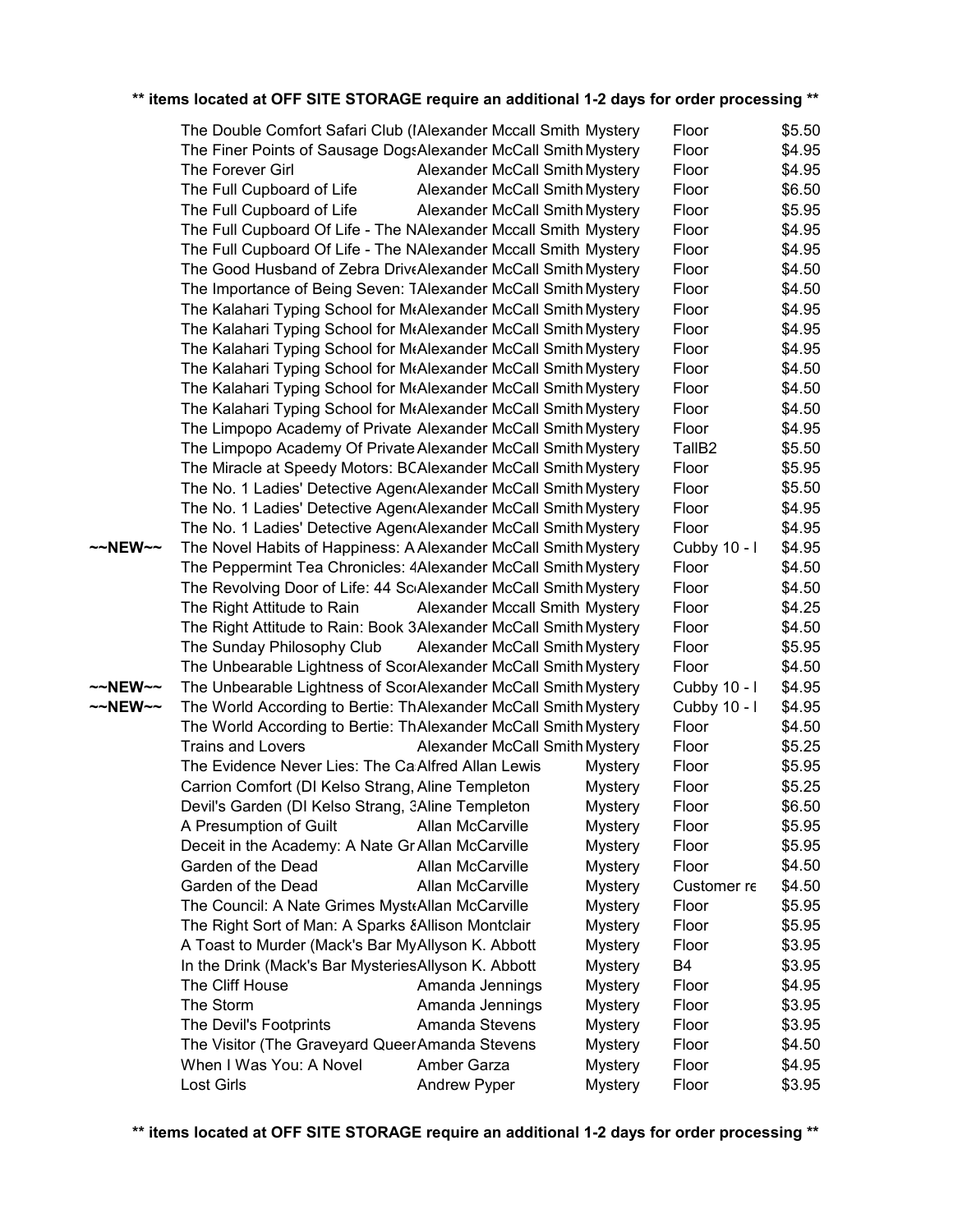|         | The Killing Circle                                                | <b>Andrew Pyper</b>       | <b>Mystery</b> | Floor        | \$6.50 |
|---------|-------------------------------------------------------------------|---------------------------|----------------|--------------|--------|
|         | Silent Scream (Detective Kim Stor Angela Marsons                  |                           | <b>Mystery</b> | Floor        | \$4.95 |
|         | A Wedding in December: A Novel Anita Shreve                       |                           | <b>Mystery</b> | Floor        | \$6.50 |
|         | Testimony                                                         | Anita Shreve              | <b>Mystery</b> | Floor        | \$6.50 |
|         | A Cold Killing: Rosie Gilmour 5                                   | Anna Smith                | <b>Mystery</b> | Floor        | \$3.95 |
|         | Death Trap: Rosie Gilmour 8                                       | Anna Smith                | <b>Mystery</b> | Floor        | \$4.50 |
|         | Screams in the Dark: Rosie Gilmo Anna Smith                       |                           | <b>Mystery</b> | Floor        | \$3.95 |
|         | The Dead Won't Sleep: Rosie GilnAnna Smith                        |                           | <b>Mystery</b> | Floor        | \$3.95 |
|         | Obit: A Mystery (A Collins-Burke NAnne Emery                      |                           | <b>Mystery</b> | Floor        | \$5.50 |
|         | Marry, Kiss, Kill                                                 | Anne Flett-Giordano       | <b>Mystery</b> | Floor        | \$4.95 |
|         | Spider Woman's Daughter (A Lea <sub>l</sub> Anne Hillerman        |                           | <b>Mystery</b> | Floor        | \$4.50 |
|         | A Breach of Promise (William MorAnne Perry                        |                           | <b>Mystery</b> | Floor        | \$3.50 |
|         | Angels in the Gloom: A Novel (WoAnne Perry                        |                           | <b>Mystery</b> | Floor        | \$4.95 |
|         | <b>Belgrave Square</b>                                            | Anne Perry                | <b>Mystery</b> | Floor        | \$3.50 |
|         | Blind Justice: A William Monk NovAnne Perry                       |                           | <b>Mystery</b> | Floor        | \$4.95 |
|         | Blind Justice: A William Monk NovAnne Perry                       |                           | <b>Mystery</b> | Floor        | \$4.95 |
|         | Bluegate Fields: A Charlotte and TAnne Perry                      |                           | <b>Mystery</b> | Floor        | \$3.50 |
|         | Dark Assassin: A William Monk NoAnne Perry                        |                           | <b>Mystery</b> | Floor        | \$3.95 |
|         | Dark Assassin: A William Monk N(Anne Perry                        |                           | <b>Mystery</b> | Floor        | \$3.95 |
|         | Death in the Devil's Acre                                         | Anne Perry                | <b>Mystery</b> | Floor        | \$3.50 |
| ~~NEW~~ | Death on Blackheath: A Charlotte Anne Perry                       |                           | <b>Mystery</b> | Cubby 10 - I | \$4.95 |
|         | Funeral in Blue                                                   | Anne Perry                | <b>Mystery</b> | Floor        | \$2.95 |
|         | <b>Highgate Rise</b>                                              | Anne Perry                | <b>Mystery</b> | Floor        | \$3.50 |
|         | <b>Resurrection Row</b>                                           | Anne Perry                | <b>Mystery</b> | Floor        | \$3.50 |
|         | <b>Rutland Place</b>                                              | Anne Perry                | <b>Mystery</b> | Floor        | \$3.50 |
|         | Seven Dials: A Charlotte and ThorAnne Perry                       |                           | <b>Mystery</b> | Floor        | \$3.60 |
|         | Silence in Hanover Close (Charlot Anne Perry                      |                           | <b>Mystery</b> | Floor        | \$3.50 |
|         | Southampton Row (Charlotte & TrAnne Perry                         |                           | <b>Mystery</b> | Floor        | \$3.95 |
| ~~NEW~~ | The Angel Court Affair: A Charlott Anne Perry                     |                           | <b>Mystery</b> | Cubby 10 - I | \$4.95 |
|         | The Shifting Tide: A William Monk Anne Perry                      |                           | <b>Mystery</b> | Floor        | \$3.50 |
|         | <b>Traitors Gate</b>                                              | Anne Perry                | <b>Mystery</b> | Floor        | \$3.50 |
|         | We Shall Not Sleep (World War I) Anne Perry                       |                           | <b>Mystery</b> | Floor        | \$4.95 |
|         | Dark Prophecy: A Level 26 ThrillerAnthony E. Zuiker, Duan Mystery |                           |                | Floor        | \$6.50 |
|         | Three Great Novels: " Quiet as a MAntonia Fraser                  |                           | <b>Mystery</b> | Floor        | \$5.95 |
|         | A Murderous Procession (MistressAriana Franklin                   |                           | <b>Mystery</b> | Floor        | \$6.50 |
|         | The Serpent's Tale (Mistress of th Ariana Franklin                |                           | <b>Mystery</b> | Floor        | \$6.50 |
|         | His Last Bow: Some Reminiscenc Arthur Conan Doyle                 |                           | <b>Mystery</b> | Floor        | \$3.95 |
|         | Murder: Vintage Minis                                             | <b>Arthur Conan Doyle</b> | <b>Mystery</b> | Floor        | \$4.50 |
|         | Original Illustrated Sherlock Holm Arthur Conan Doyle             |                           | <b>Mystery</b> | Floor        | \$6.95 |
|         | Original Illustrated Sherlock Holm Arthur Conan Doyle             |                           | <b>Mystery</b> | Floor        | \$6.95 |
|         | The Adventures and the Memoirs Arthur Conan Doyle                 |                           | <b>Mystery</b> | Floor        | \$5.95 |
|         | All The Hidden Truths EXPORT Askew, Claire                        |                           | <b>Mystery</b> | Floor        | \$5.50 |
|         | A Dangerous Crossing: A Novel (FAusma Zehanat Khan                |                           | <b>Mystery</b> | Floor        | \$5.95 |
|         | Fire in the Stars: An Amanda Dou <sub>'</sub> Barbara Fradkin     |                           | <b>Mystery</b> | Floor        | \$5.50 |
|         | Fire in the Stars: An Amanda Dou Barbara Fradkin                  |                           | <b>Mystery</b> | Floor        | \$5.50 |
|         | None So Blind: An Inspector Gree Barbara Fradkin                  |                           | <b>Mystery</b> | Floor        | \$4.95 |
|         | Prisoners of Hope: An Amanda DcBarbara Fradkin                    |                           | <b>Mystery</b> | Floor        | \$5.50 |
|         | Prisoners of Hope: An Amanda DcBarbara Fradkin                    |                           | <b>Mystery</b> | Floor        | \$5.50 |
|         | The Ancient Dead: An Amanda D(Barbara Fradkin                     |                           | <b>Mystery</b> | Floor        | \$5.50 |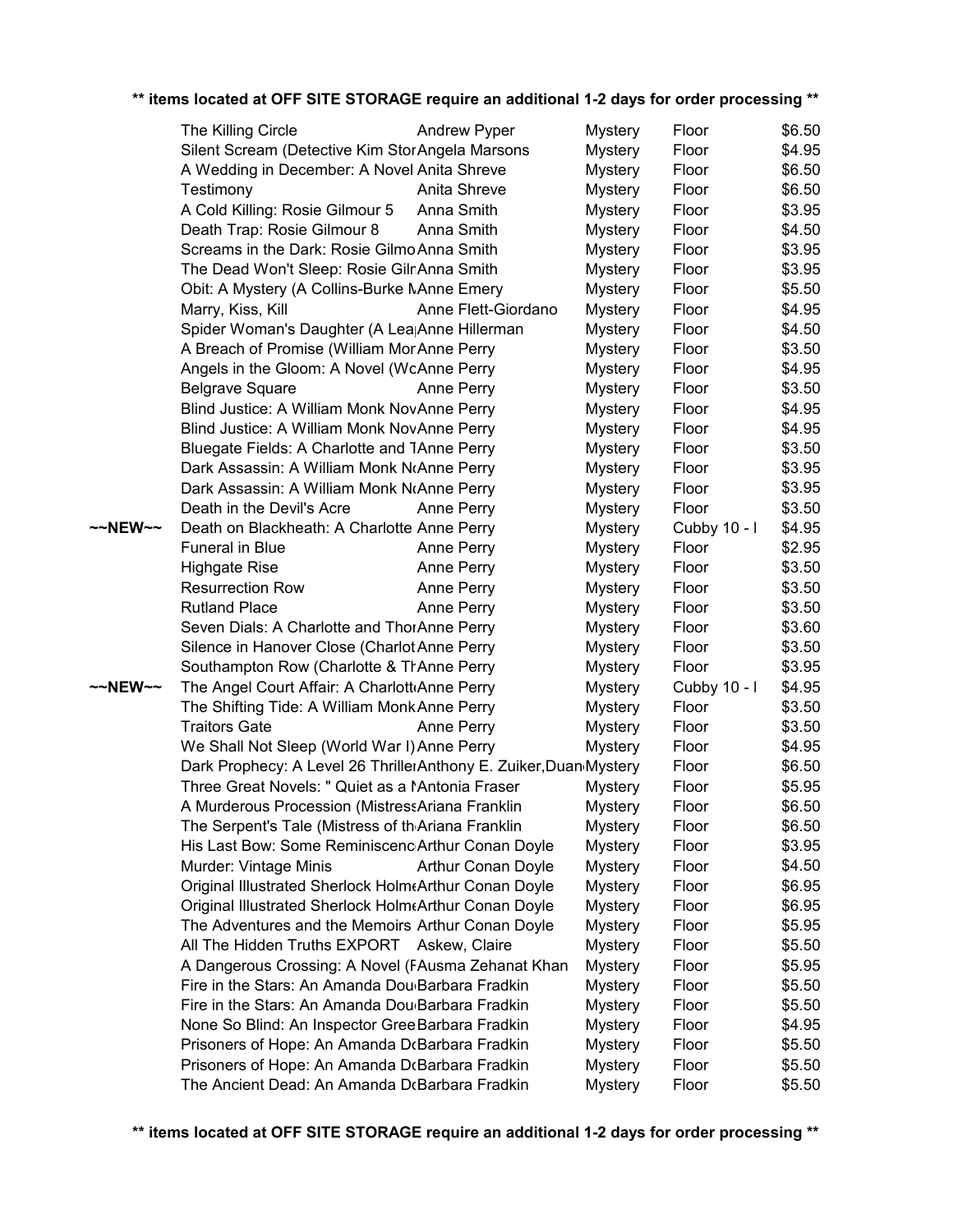|         | The Ancient Dead: An Amanda D(Barbara Fradkin                    |                        | <b>Mystery</b> | Floor              | \$5.50 |
|---------|------------------------------------------------------------------|------------------------|----------------|--------------------|--------|
|         | The Trickster's Lullaby: An AmandBarbara Fradkin                 |                        | <b>Mystery</b> | Floor              | \$5.50 |
|         | This Thing of Darkness: An InspecBarbara Fradkin                 |                        | <b>Mystery</b> | Floor              | \$4.50 |
|         | <b>Suspicion of Deceit</b>                                       | Barbara Parker         | <b>Mystery</b> | Floor              | \$6.50 |
|         | The Old Man in the Corner: Twelv <sub>Baroness</sub> Orczy       |                        | <b>Mystery</b> | Floor              | \$3.95 |
|         | Graveyard of Memories (A John RBarry Eisler                      |                        | <b>Mystery</b> | Floor              | \$4.50 |
|         | The Death of a Joyce Scholar: A FBartholomew Gill                |                        | <b>Mystery</b> | Floor              | \$5.50 |
|         | Quantico: A Novel                                                | Bear, Greg             | <b>Mystery</b> | Floor              | \$3.95 |
|         | Dead Famous                                                      | <b>Ben Elton</b>       | <b>Mystery</b> | Floor              | \$3.95 |
|         | Christine Falls: A Novel (Quirke, 1 Benjamin Black               |                        | <b>Mystery</b> | Floor              | \$4.50 |
|         | Wolf on a String: A Novel                                        | Benjamin Black         | <b>Mystery</b> | Floor              | \$5.50 |
|         | Copperhead: A Novel of the Civil \Bernard Cornwell               |                        | <b>Mystery</b> | B <sub>5</sub>     | \$4.50 |
|         | Denial: A Novel (A Jilly Truitt NoveBeverley McLachlin           |                        | <b>Mystery</b> | Floor              | \$5.95 |
|         | The Death of Achilles: A Novel (ErBoris Akunin                   |                        | <b>Mystery</b> | Floor              | \$4.50 |
|         | The Book of Fate                                                 | <b>Brad Meltzer</b>    | <b>Mystery</b> | TallB <sub>2</sub> | \$6.50 |
|         | The Book of Fate                                                 | <b>Brad Meltzer</b>    | <b>Mystery</b> | Floor              | \$3.95 |
|         | The Book of Fate                                                 | <b>Brad Meltzer</b>    | <b>Mystery</b> | Floor              | \$3.95 |
|         | The Inner Circle (The Culper Ring Brad Meltzer                   |                        | <b>Mystery</b> | Floor              | \$6.50 |
|         | The President's Shadow (The Cul <sub>l</sub> Brad Meltzer        |                        | <b>Mystery</b> | Floor              | \$6.50 |
|         | Say Nothing: A Novel                                             | <b>Brad Parks</b>      | <b>Mystery</b> | Floor              | \$5.50 |
|         | Don't Ever Tell                                                  | <b>Brandon Massey</b>  | <b>Mystery</b> | Floor              | \$3.95 |
|         | Trust Me (The Last Stand Trilogy, Brenda Novak                   |                        | <b>Mystery</b> | Floor              | \$3.50 |
|         | A Reverend Curtis Black Novel Kirby Kimberla Lawson RolMystery   |                        |                | Floor              | \$6.50 |
| ~~NEW~~ | Upstaged by Murder [LARGE PRIIC. S. Challinor                    |                        | <b>Mystery</b> | Cubby 10 - I       | \$5.50 |
|         | The Weight of Stones: A Charlie NC.B. Forrest                    |                        | <b>Mystery</b> | Floor              | \$4.95 |
|         | The Secret Lion (The Spymaster (C.W. Gortner                     |                        | <b>Mystery</b> | Floor              | \$4.50 |
|         | Gone by Midnight: A Crimson Lak Candice Fox                      |                        | <b>Mystery</b> | <b>Recently Pu</b> | \$4.50 |
|         | Find Me (A Mallory Novel)                                        | Carol O'Connell        | <b>Mystery</b> | Floor              | \$4.50 |
|         | Mallory's Oracle (A Mallory Novel) Carol O'Connell               |                        | <b>Mystery</b> | Floor              | \$3.50 |
|         | The Chalk Girl (A Mallory Novel) Carol O'Connell                 |                        | <b>Mystery</b> | Floor              | \$4.50 |
|         | Winter House (A Mallory Novel)                                   | Carol O'Connell        | <b>Mystery</b> | Floor              | \$3.50 |
|         | The Birthday: An absolutely grippiiCarol Wyer                    |                        | <b>Mystery</b> | Floor              | \$4.95 |
|         | Cat in a Topaz Tango: A Midnight Carole Nelson Douglas           |                        | <b>Mystery</b> | Floor              | \$6.25 |
|         | <b>Blood Junction</b>                                            | <b>Caroline Carver</b> | <b>Mystery</b> | Floor              | \$3.95 |
|         | Life Blood/a Novel of Suspense                                   | Caroline Llewellyn     | <b>Mystery</b> | Floor              | \$5.95 |
|         | The Whole, Entire, Complete TrutlCaroline Rennie-PattisolMystery |                        |                | Floor              | \$4.50 |
|         | Dead Man's Island                                                | Carolyn G. Hart        | <b>Mystery</b> | Floor              | \$5.50 |
|         | Death in Lover's Lane: A Henrie OCarolyn G. Hart                 |                        | <b>Mystery</b> | Floor              | \$4.95 |
|         | LET THE DEAD SPEAK (172 PO(CASEY JANE                            |                        | <b>Mystery</b> | Floor              | \$4.50 |
|         | Real Murders (Aurora Teagarden Charlaine Harris                  |                        | <b>Mystery</b> | B <sub>4</sub>     | \$3.95 |
|         | The Fleet Street Murders (CharlesCharles Finch                   |                        | <b>Mystery</b> | Floor              | \$5.50 |
|         | <b>Beside The Still Waters</b>                                   | <b>Charles Meyer</b>   | <b>Mystery</b> | Floor              | \$3.95 |
|         | The Saints of God Murders                                        | <b>Charles Meyer</b>   | <b>Mystery</b> | Floor              | \$3.95 |
|         | A Fine Summer's Day: An Inspect Charles Todd                     |                        | <b>Mystery</b> | Floor              | \$6.50 |
|         | A Pattern of Lies: A Bess Crawfor Charles Todd                   |                        | <b>Mystery</b> | Floor              | \$6.50 |
|         | A Test of Wills (Inspector Ian RutkCharles Todd                  |                        | <b>Mystery</b> | Floor              | \$3.95 |
|         | The Confession: An Inspector Ian Charles Todd                    |                        | <b>Mystery</b> | Floor              | \$5.95 |
|         | Wings of Fire: An Inspector Ian RtCharles Todd                   |                        | <b>Mystery</b> | Floor              | \$3.95 |
|         | <b>Head Wounds</b>                                               | Chris Knopf            | <b>Mystery</b> | Floor              | \$5.95 |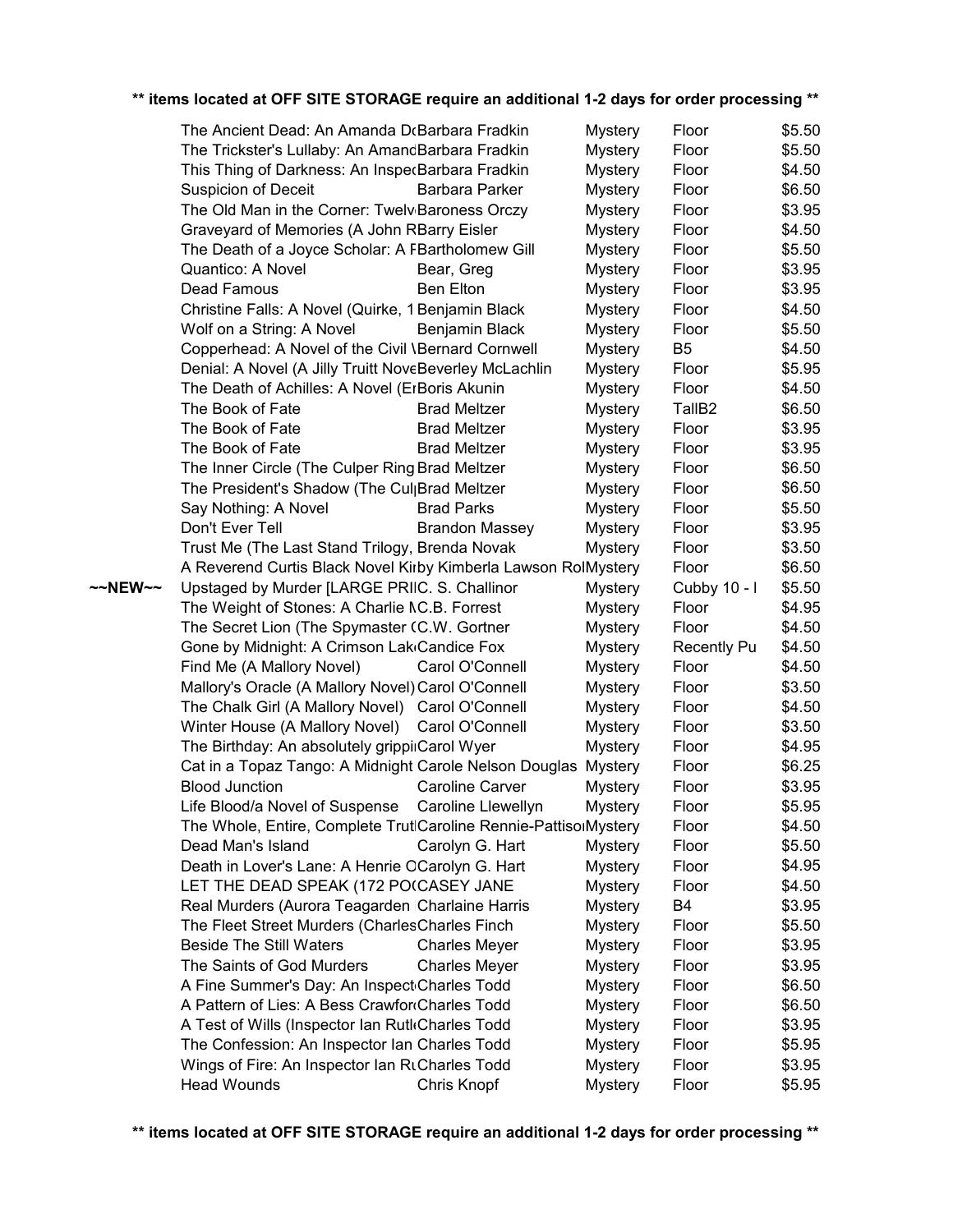|         | <b>Florentine Revenge</b>                                       | <b>Christobel Kent</b>          | <b>Mystery</b> | Floor       | \$4.95 |
|---------|-----------------------------------------------------------------|---------------------------------|----------------|-------------|--------|
|         | The Second Messiah: Templars, tlChristopher Knight, Rob Mystery |                                 |                | Floor       | \$6.50 |
|         | A Deadly Quiet: An Inupiat EskimcChristopher Lane               |                                 | <b>Mystery</b> | Floor       | \$3.25 |
|         | A Shroud of Midnight Sun (Inupiat Christopher Lane              |                                 | <b>Mystery</b> | Floor       | \$3.25 |
|         | Season of Death:: An Inupiat Eski Christopher Lane              |                                 | <b>Mystery</b> | Floor       | \$3.25 |
|         | Silent as the Hunter: An Inupiat EsChristopher Lane             |                                 | <b>Mystery</b> | Floor       | \$3.95 |
|         | Rules of Deception                                              | <b>Christopher Reich</b>        | <b>Mystery</b> | Floor       | \$3.95 |
|         | Rules of Vengeance                                              | <b>Christopher Reich</b>        | <b>Mystery</b> | Floor       | \$3.95 |
|         | <b>Two Decanters</b>                                            | Clark, Duncan                   | <b>Mystery</b> | Floor       | \$4.50 |
|         | Dogs Don't Lie (Pru Marlowe Pet IClea Simon                     |                                 | <b>Mystery</b> | Floor       | \$3.50 |
|         | The Remorseful Day                                              | <b>Colin Dexter</b>             | <b>Mystery</b> | Floor       | \$6.50 |
|         | <b>Bad Analysis</b>                                             | Colin Knight                    | <b>Mystery</b> | Floor       | \$5.50 |
|         | <b>Naked Cruelty</b>                                            | Colleen McCullough              | <b>Mystery</b> | Floor       | \$4.50 |
|         | Too Many Murders: A Carmine DeColleen McCullough                |                                 | <b>Mystery</b> | Floor       | \$5.50 |
|         | Phoenix                                                         | Connor, John                    | <b>Mystery</b> | Floor       | \$3.95 |
|         | Night Has a Thousand Eyes: a no Cornell Woolrich                |                                 | <b>Mystery</b> | Floor       | \$4.95 |
|         | The Fifth Heart                                                 | Dan Simmons                     | <b>Mystery</b> | Floor       | \$6.50 |
|         | A Cold Day for Murder (Kate ShugDana Stabenow                   |                                 | <b>Mystery</b> | Floor       | \$3.25 |
|         | A Cold-Blooded Business (Kate SIDana Stabenow                   |                                 | <b>Mystery</b> | Floor       | \$3.25 |
|         | A Deeper Sleep: A Kate Shugak NDana Stabenow                    |                                 | <b>Mystery</b> | Floor       | \$3.50 |
|         | A Fatal Thaw (A Kate Shugak MysDana Stabenow                    |                                 | <b>Mystery</b> | Floor       | \$3.25 |
|         | A Fine and Bitter Snow: A Kate SrDana Stabenow                  |                                 | <b>Mystery</b> | Floor       | \$3.95 |
|         | A Grave Denied (Kate Shugak My Dana Stabenow                    |                                 | <b>Mystery</b> | Floor       | \$3.50 |
|         | A Night Too Dark (Kate Shugak) Dana Stabenow                    |                                 | <b>Mystery</b> | Floor       | \$3.95 |
|         | A Taint in the Blood: A Kate Shug:Dana Stabenow                 |                                 | <b>Mystery</b> | Floor       | \$3.50 |
|         | Blood Will Tell (A Kate Shugak MyDana Stabenow                  |                                 | <b>Mystery</b> | Floor       | \$3.25 |
|         | Breakup (A Kate Shugak Mystery, Dana Stabenow                   |                                 | <b>Mystery</b> | Floor       | \$3.25 |
|         | Dead in the Water (Kate Shugak NDana Stabenow                   |                                 | <b>Mystery</b> | Floor       | \$3.25 |
|         | Hunter's Moon (Kate Shugak MystDana Stabenow                    |                                 | <b>Mystery</b> | Floor       | \$3.25 |
|         | Killing Grounds (Kate Shugak MysDana Stabenow                   |                                 | <b>Mystery</b> | Floor       | \$3.25 |
|         | Midnight Come Again (Kate Shug&Dana Stabenow                    |                                 | <b>Mystery</b> | Floor       | \$3.50 |
|         | Play with Fire (Kate Shugak MysteDana Stabenow                  |                                 | <b>Mystery</b> | Floor       | \$3.50 |
|         | Restless in the Grave (Kate Shug&Dana Stabenow                  |                                 | <b>Mystery</b> | Floor       | \$3.95 |
|         | The Singing of the Dead: A Kate SDana Stabenow                  |                                 | <b>Mystery</b> | Floor       | \$3.50 |
|         | Whisper to the Blood: A Kate Shu Dana Stabenow                  |                                 | <b>Mystery</b> | Floor       | \$3.50 |
|         | Cold Plague                                                     | Daniel Kalla                    | <b>Mystery</b> | Floor       | \$6.50 |
|         | The Last High: A Thriller                                       | Daniel Kalla                    | <b>Mystery</b> | Floor       | \$4.95 |
|         | Trauma: A Novel                                                 | Daniel Palmer, Michael IMystery |                | Floor       | \$4.95 |
|         | Trauma: A Novel                                                 | Daniel Palmer, Michael IMystery |                | Floor       | \$4.95 |
|         | Pretty Little Wife: A Novel                                     | Darby Kane                      | <b>Mystery</b> | Floor       | \$5.95 |
|         | Hitching a Ride: The Unsolved MuDarrin McGrath                  |                                 | <b>Mystery</b> | Floor       | \$3.95 |
| ~~NEW~~ | <b>Red Harvest</b>                                              | Dashiell Hammett                | <b>Mystery</b> | Customer re | \$5.50 |
|         | End Game (Will Robie Series)                                    | David Baldacci                  | <b>Mystery</b> | Cubby 2-Po  | \$4.95 |
|         | One Good Deed                                                   | David Baldacci                  | <b>Mystery</b> | <b>B1</b>   | \$6.95 |
|         | Regina's Song: A Novel                                          | David Eddings, Leigh EcMystery  |                | Floor       | \$4.50 |
|         | The Fontana Resurrection                                        | David Edey                      | <b>Mystery</b> | Floor       | \$6.50 |
|         | The Cold Blue Blood: A Berger an David Handler                  |                                 | <b>Mystery</b> | B4          | \$3.75 |
|         | The Cold Blue Blood: A Berger an David Handler                  |                                 | <b>Mystery</b> | B4          | \$3.75 |
|         | The Savage Shore (Nic Costa MysDavid Hewson                     |                                 | <b>Mystery</b> | Floor       | \$2.95 |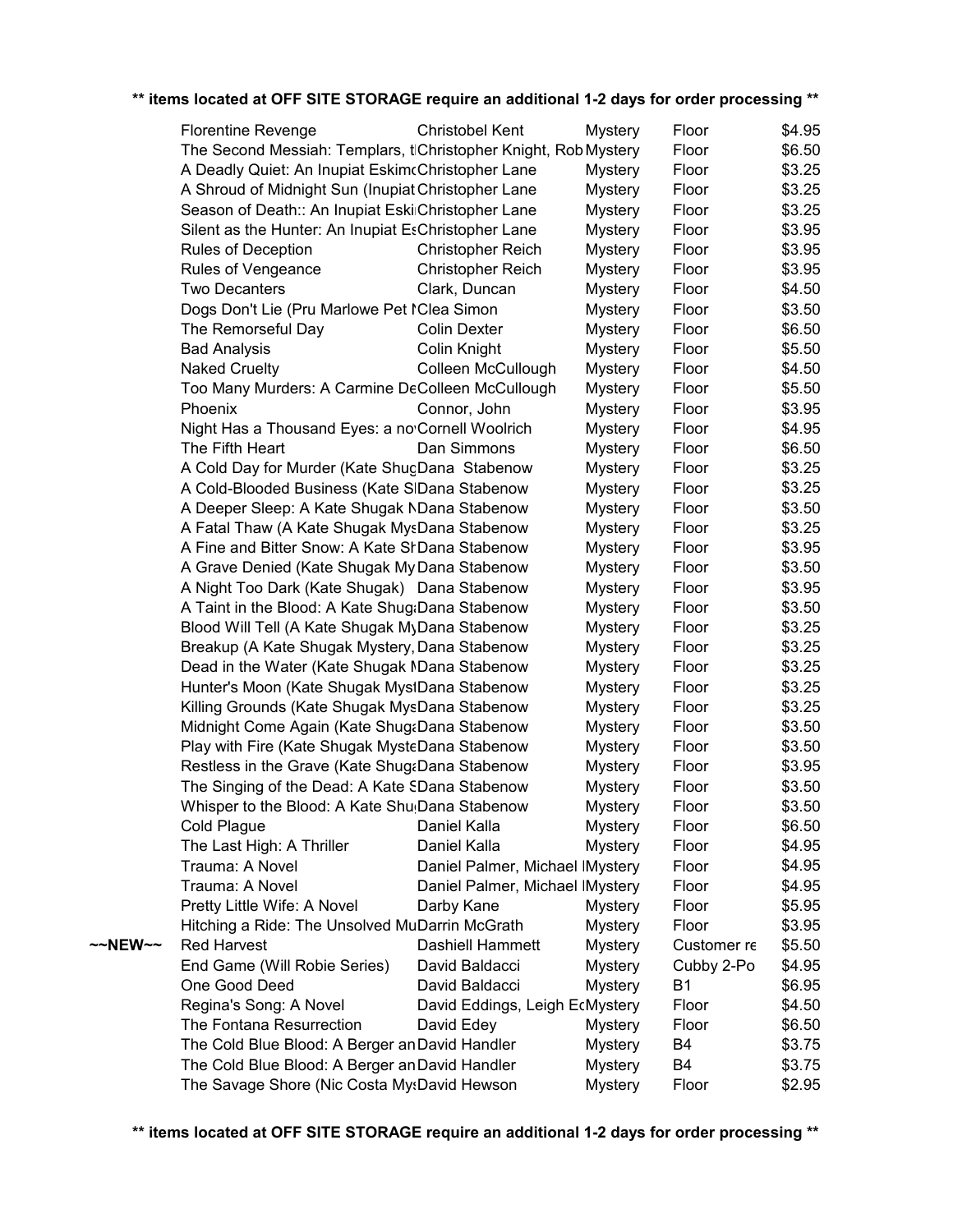|                     | A Matter of Roses (Faith Abbey MDavid Manuel                                                     |                  | <b>Mystery</b>                   | Floor          | \$3.50           |
|---------------------|--------------------------------------------------------------------------------------------------|------------------|----------------------------------|----------------|------------------|
|                     | Last Cuckoo: A Harry Bracken ThrDavid Parry                                                      |                  | <b>Mystery</b>                   | Floor          | \$5.95           |
| $\sim$ NEW $\sim$   | Outfoxed: An Andy Carpenter MysDavid Rosenfelt                                                   |                  | <b>Mystery</b>                   | Cubby 10 - I   | \$5.50           |
|                     | Close to the Bone                                                                                | David Wiltse     | <b>Mystery</b>                   | Floor          | \$3.95           |
| $~\sim$ -NEW $\sim$ | And Justice There Is None                                                                        | Deborah Crombie  | <b>Mystery</b>                   | Floor          | \$3.50           |
|                     | Kissed a Sad Goodbye (Duncan KDeborah Crombie                                                    |                  | <b>Mystery</b>                   | Floor          | \$3.95           |
|                     | Conviction                                                                                       | Denise Mina      | <b>Mystery</b>                   | Floor          | \$5.50           |
|                     | Still Midnight                                                                                   | Denise Mina      | <b>Mystery</b>                   | Floor          | \$6.50           |
|                     | Deadly Impression                                                                                | Dennis Asen      | <b>Mystery</b>                   | Floor          | \$3.95           |
|                     | A Drink Before the War (Patrick K <sub>I</sub> Dennis Lehane                                     |                  | <b>Mystery</b>                   | Floor          | \$3.95           |
|                     | Gone, Baby, Gone (Harper FictionDennis Lehane                                                    |                  | <b>Mystery</b>                   | Floor          | \$3.95           |
|                     | Gone, Baby, Gone: A Novel                                                                        | Dennis Lehane    | <b>Mystery</b>                   | Floor          | \$3.60           |
|                     | <b>Mystic River</b>                                                                              | Dennis Lehane    | <b>Mystery</b>                   | Floor          | \$3.95           |
|                     | <b>Blood Safari</b>                                                                              | Deon Meyer       | <b>Mystery</b>                   | Floor          | \$6.50           |
|                     | <b>Skulduggery Pleasant</b>                                                                      | Derek Landy      | <b>Mystery</b>                   | Floor          | \$6.50           |
|                     | The Babysitter                                                                                   | Diana Diamond    | <b>Mystery</b>                   | Floor          | \$5.95           |
|                     | Emperor Norton's Ghost (FremontDianne Day                                                        |                  | <b>Mystery</b>                   | Floor          | \$3.50           |
|                     | The Border: A Novel (Power of theDon Winslow                                                     |                  | <b>Mystery</b>                   | Floor          | \$4.95           |
|                     | The Leper of Saint Giles: The Fifth Donada Peters, Ellis Pet Mystery                             |                  |                                  | Floor          | \$3.25           |
|                     | Murder, She Wrote: Killer in the KiDonald Bain, Jessica FleMystery                               |                  |                                  | Floor          | \$5.95           |
|                     | CSI: Crime Scene Investigation: TDonn Cortez                                                     |                  | <b>Mystery</b>                   | Floor          | \$3.95           |
|                     | The Girl of His Dreams: A CommisDonna Leon                                                       |                  | <b>Mystery</b>                   | Floor          | \$6.50           |
|                     | Thale's Folly                                                                                    | Dorothy Gilman   | <b>Mystery</b>                   | <b>B4</b>      | \$3.95           |
|                     | Uncertain Voyage                                                                                 | Dorothy Gilman   | Mystery                          | Floor          | \$2.95           |
|                     | The Rainy City (Thomas Black MyEarl Emerson                                                      |                  | <b>Mystery</b>                   | Floor          | \$2.95           |
|                     | Hark!: A Novel of the 87th PrecincEd McBain                                                      |                  | <b>Mystery</b>                   | Floor          | \$3.95           |
|                     | Heat                                                                                             | Ed McBain        | <b>Mystery</b>                   | Floor          | \$2.95           |
|                     | Ice                                                                                              | Ed McBain        | <b>Mystery</b>                   | Floor          | \$2.95           |
|                     | Lightning                                                                                        | Ed McBain        | <b>Mystery</b>                   | Floor          | \$2.95           |
|                     | Mary, Mary                                                                                       | Ed McBain        | <b>Mystery</b>                   | Floor          | \$5.95           |
|                     | Nocturne: A Novel of the 87th Pre Ed McBain                                                      |                  | <b>Mystery</b>                   | Floor          | \$4.95           |
|                     | Poison: An 87th Precinct Novel Ed McBain                                                         |                  | <b>Mystery</b>                   | Floor          | \$2.95           |
|                     | The Big Bad City (87th Precinct MEd McBain                                                       |                  | <b>Mystery</b>                   | Floor          | \$5.95           |
|                     | The Big Bad City (87th Precinct MEd McBain                                                       |                  | <b>Mystery</b>                   | Floor          | \$5.95           |
|                     | The Last Dance: A Novel of the 87Ed McBain                                                       |                  | <b>Mystery</b>                   | Floor          | \$7.95           |
|                     | The Fontana Resurrection by DaviEdey, David                                                      |                  | <b>Mystery</b>                   | Floor          | \$4.95           |
|                     | A Tine to Live, A Tine to Die (LocaEdith Maxwell                                                 |                  | <b>Mystery</b>                   | B4             | \$3.95           |
|                     | The Railway Detective Omnibus: 1Edward Marston                                                   |                  | <b>Mystery</b>                   | Floor          | \$4.50           |
|                     | Cradle to Grave (Will Rees MysterEleanor Kuhns<br>The Lord of Death: A Shan Tao YiEliot Pattison |                  | <b>Mystery</b><br><b>Mystery</b> | Floor<br>Floor | \$5.25<br>\$5.59 |
|                     | A Banquet of Consequences: A LyElizabeth George                                                  |                  | <b>Mystery</b>                   | Floor          | \$6.50           |
|                     | A Banquet of Consequences: A LyElizabeth George                                                  |                  | <b>Mystery</b>                   | Floor          | \$6.50           |
|                     | A Banquet of Consequences: A LyElizabeth George                                                  |                  | <b>Mystery</b>                   | Floor          | \$5.50           |
|                     | A Banquet of Consequences: A LyElizabeth George                                                  |                  | <b>Mystery</b>                   | Customer re    | \$4.95           |
|                     | A Traitor to Memory                                                                              | Elizabeth George | <b>Mystery</b>                   | Floor          | \$5.95           |
|                     | Believing the Lie (Inspector LynleyElizabeth George                                              |                  | <b>Mystery</b>                   | Floor          | \$6.50           |
| $~\sim$ NEW $\sim$  | Believing the Lie (Inspector LynleyElizabeth George                                              |                  | <b>Mystery</b>                   | Cubby 10 - I   | \$6.50           |
|                     | Believing the Lie (Inspector LynleyElizabeth George                                              |                  | <b>Mystery</b>                   | Floor          | \$3.95           |
|                     | Believing the Lie: A Lynley Novel Elizabeth George                                               |                  | <b>Mystery</b>                   | Floor          | \$5.95           |
|                     |                                                                                                  |                  |                                  |                |                  |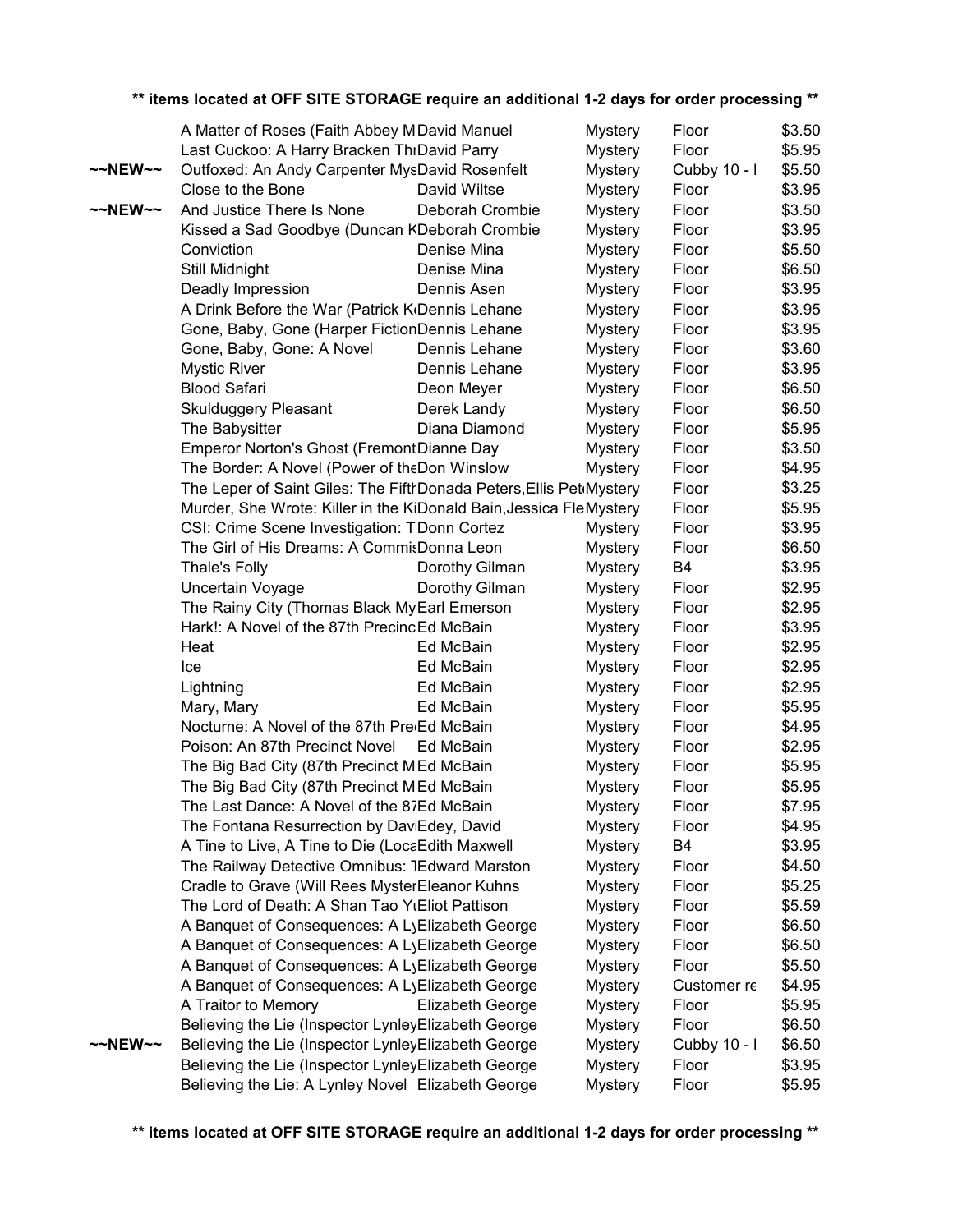|         | Careless in Red: A Novel                                       | Elizabeth George        | <b>Mystery</b> | Floor          | \$6.50 |
|---------|----------------------------------------------------------------|-------------------------|----------------|----------------|--------|
|         | Deception on His Mind                                          | Elizabeth George        | <b>Mystery</b> | Floor          | \$6.50 |
|         | Deception on His Mind                                          | Elizabeth George        | <b>Mystery</b> | Floor          | \$6.50 |
|         | Deception on His Mind                                          | Elizabeth George        | <b>Mystery</b> | Floor          | \$3.50 |
|         | For the Sake of Elena                                          | Elizabeth George        | <b>Mystery</b> | Floor          | \$3.95 |
|         | For the Sake of Elena                                          | Elizabeth George        | <b>Mystery</b> | Floor          | \$3.95 |
|         | In Pursuit of the Proper Sinner                                | Elizabeth George        | <b>Mystery</b> | Floor          | \$6.50 |
|         | In the Presence of the Enemy                                   | Elizabeth George        | <b>Mystery</b> | Floor          | \$5.95 |
|         | In the Presence of the Enemy                                   | Elizabeth George        | <b>Mystery</b> | Floor          | \$3.95 |
|         | Just One Evil Act: A Lynley Novel Elizabeth George             |                         | <b>Mystery</b> | Floor          | \$6.50 |
|         | Missing Joseph (Inspector Lynley Elizabeth George              |                         | <b>Mystery</b> | Floor          | \$3.95 |
|         | Missing Joseph (Inspector Lynley Elizabeth George              |                         | <b>Mystery</b> | Floor          | \$3.95 |
|         | Playing for the Ashes                                          | Elizabeth George        | <b>Mystery</b> | Floor          | \$3.95 |
|         | The Punishment She Deserves: A Elizabeth George                |                         | <b>Mystery</b> | Floor          | \$6.50 |
|         | Well-Schooled in Murder (Inspect(Elizabeth George              |                         | <b>Mystery</b> | Floor          | \$3.95 |
|         | What Came Before He Shot Her Elizabeth George                  |                         | <b>Mystery</b> | Floor          | \$6.50 |
|         | What Came Before He Shot Her                                   | <b>Elizabeth George</b> | <b>Mystery</b> | Floor          | \$6.50 |
|         | What Came Before He Shot Her Elizabeth George                  |                         | <b>Mystery</b> | Floor          | \$3.95 |
|         | Available Dark: A Crime Novel                                  | Elizabeth Hand          | <b>Mystery</b> | Floor          | \$5.95 |
|         | <b>Blue Smoke and Murder</b>                                   | <b>Elizabeth Lowell</b> | <b>Mystery</b> | Floor          | \$6.25 |
|         | A River in the Sky: A Novel (Ameli Elizabeth Peters            |                         | <b>Mystery</b> | Floor          | \$6.50 |
|         | Crocodile on the Sandbank                                      | <b>Elizabeth Peters</b> | <b>Mystery</b> | Floor          | \$5.95 |
|         | Crocodile on the Sandbank (AmeliElizabeth Peters               |                         | <b>Mystery</b> | Floor          | \$3.95 |
|         | He Shall Thunder In The Sky: An Elizabeth Peters               |                         | <b>Mystery</b> | Floor          | \$6.50 |
|         | Lion in the Valley                                             | <b>Elizabeth Peters</b> | <b>Mystery</b> | B4             | \$3.95 |
|         | Lord of the Silent                                             | <b>Elizabeth Peters</b> | <b>Mystery</b> | Floor          | \$6.50 |
|         | Seeing a Large Cat (Amelia Peab Elizabeth Peters               |                         | <b>Mystery</b> | Floor          | \$4.50 |
|         | The Ape Who Guards the Balance Elizabeth Peters                |                         | <b>Mystery</b> | Floor          | \$3.95 |
| ~~NEW~~ | The Ape Who Guards the Balance Elizabeth Peters                |                         | <b>Mystery</b> | Floor          | \$3.95 |
|         | The Curse of the Pharaohs (AmeliElizabeth Peters               |                         | <b>Mystery</b> | Floor          | \$4.50 |
|         | The Deeds of the Disturber (AmeliElizabeth Peters              |                         | <b>Mystery</b> | B <sub>4</sub> | \$3.95 |
|         | The Golden One                                                 | <b>Elizabeth Peters</b> | <b>Mystery</b> | Floor          | \$6.50 |
|         | The Hippopotamus Pool (Amelia FElizabeth Peters                |                         | <b>Mystery</b> | Floor          | \$3.95 |
|         | The Last Camel Died at Noon (An Elizabeth Peters               |                         | <b>Mystery</b> | <b>B4</b>      | \$3.95 |
|         | The Mummy Case (Amelia Peabo Elizabeth Peters                  |                         | <b>Mystery</b> | Floor          | \$3.95 |
|         | The Serpent on the Crown (AmeliaElizabeth Peters               |                         | <b>Mystery</b> | Floor          | \$5.95 |
|         | The Snake, the Crocodile, and the Elizabeth Peters             |                         | <b>Mystery</b> | B <sub>4</sub> | \$3.95 |
|         | The Painted Queen: An Amelia PeElizabeth Peters, Joan HMystery |                         |                | Floor          | \$6.50 |
|         | The Painted Queen: An Amelia PeElizabeth Peters, Joan HMystery |                         |                | Floor          | \$6.50 |
|         | The Painted Queen: An Amelia PEElizabeth Peters, Joan HMystery |                         |                | Floor          | \$3.95 |
|         | Murder in the Mystery Suite (A Bo <sub>'</sub> Ellery Adams    |                         | <b>Mystery</b> | B4             | \$3.95 |
|         | <b>Calamity Town</b>                                           | <b>Ellery Queen</b>     | <b>Mystery</b> | Floor          | \$5.95 |
|         | Murder in the Map Room (An EleaElliott Roosevelt               |                         | <b>Mystery</b> | Floor          | \$3.50 |
|         | A Morbid Taste for Bones [Import] Ellis Peters                 |                         | <b>Mystery</b> | Floor          | \$3.25 |
|         | An Excellent Mystery                                           | <b>Ellis Peters</b>     | <b>Mystery</b> | Floor          | \$3.25 |
|         | Brother Cadfael's Penance (The CEllis Peters                   |                         | <b>Mystery</b> | Floor          | \$3.25 |
|         | Dead Man's Ransom - A Medieval Ellis Peters                    |                         | <b>Mystery</b> | Floor          | \$3.25 |
|         | One Corpse Too Many: The SecolEllis Peters                     |                         | <b>Mystery</b> | Floor          | \$3.25 |
|         | Rose Rent (Cadfael Chronicles)                                 | <b>Ellis Peters</b>     | <b>Mystery</b> | Floor          | \$3.25 |
|         |                                                                |                         |                |                |        |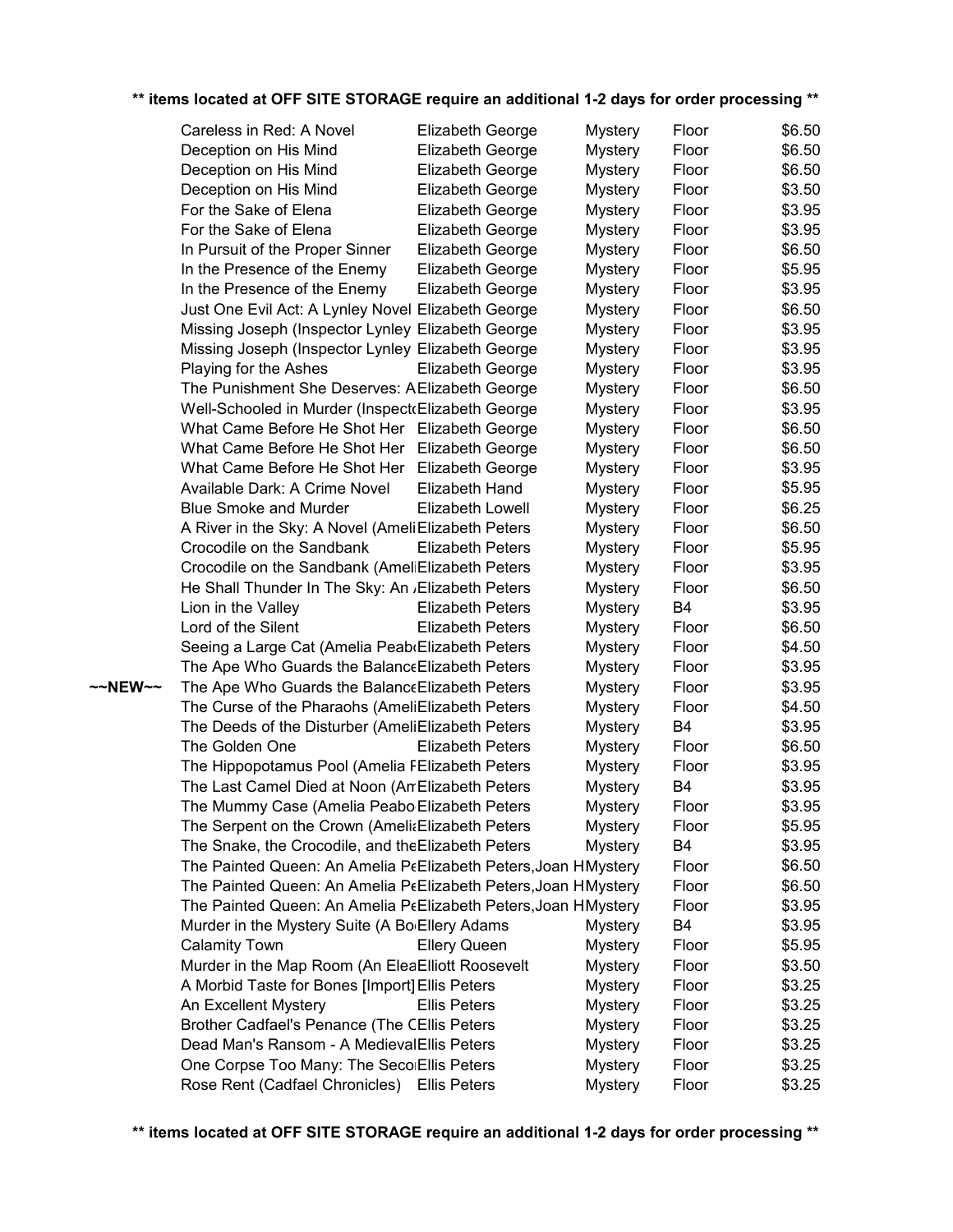|         | St. Peter's Fair                                            | <b>Ellis Peters</b>    | <b>Mystery</b> | Floor          | \$3.25 |
|---------|-------------------------------------------------------------|------------------------|----------------|----------------|--------|
|         | The Confession of Brother Haluin Ellis Peters               |                        | <b>Mystery</b> | Floor          | \$3.25 |
|         | The Devil's Novice                                          | <b>Ellis Peters</b>    | <b>Mystery</b> | Floor          | \$3.25 |
|         | The Heretic's Apprentice                                    | <b>Ellis Peters</b>    | <b>Mystery</b> | Floor          | \$3.25 |
|         | The Hermit of Eyton Forest (Broth Ellis Peters              |                        | <b>Mystery</b> | Floor          | \$3.25 |
|         | The Monk's Hood (Cadfael ChroniEllis Peters                 |                        | <b>Mystery</b> | Floor          | \$3.95 |
|         | The Pilgrim of Hate (The Chronick Ellis Peters              |                        | <b>Mystery</b> | Floor          | \$3.25 |
|         | The Piper on The Mountain, MounEllis Peters                 |                        | <b>Mystery</b> | Floor          | \$4.50 |
|         | THE POTTER'S FIELD The SeverELLIS PETERS                    |                        | <b>Mystery</b> | Floor          | \$3.25 |
|         | The Raven In The Foregate                                   | <b>Ellis Peters</b>    | <b>Mystery</b> | Floor          | \$3.25 |
|         | The Sanctuary Sparrow                                       | <b>Ellis Peters</b>    | <b>Mystery</b> | Floor          | \$3.25 |
|         | The Virgin in the Ice (Cadfael Chr(Ellis Peters             |                        | <b>Mystery</b> | Floor          | \$3.25 |
|         | The Virgin in the Ice: The Sixth ChEllis Peters             |                        | <b>Mystery</b> | Floor          | \$3.95 |
|         | Jade Dragon Mountain: A Mystery Elsa Hart                   |                        | <b>Mystery</b> | Floor          | \$4.95 |
|         | The Sisterhood                                              | <b>Emily Barr</b>      | <b>Mystery</b> | Floor          | \$3.95 |
|         | Mrs. Jeffries Learns the Trade (VicEmily Brightwell         |                        | <b>Mystery</b> | Floor          | \$5.25 |
|         | If You Knew Her: A Novel                                    | <b>Emily Elgar</b>     | <b>Mystery</b> | Floor          | \$5.95 |
|         | A Season to Lie: A Detective GemEmily Littlejohn            |                        | <b>Mystery</b> | Floor          | \$4.25 |
|         | Murder Will Travel (Booked for TraEmily Toll                |                        | <b>Mystery</b> | Floor          | \$3.25 |
|         | The Book of God and Physics: A NEnrique Joven               |                        | <b>Mystery</b> | Floor          | \$5.50 |
| ~~NEW~~ | What Remains of Her: A Novel                                | <b>Eric Rickstad</b>   | <b>Mystery</b> | Cubby 10 - I   | \$5.50 |
|         | The Last Hand (Castle Street Mys Eric Wright                |                        | <b>Mystery</b> | Floor          | \$7.95 |
| ~~NEW~~ | <b>Blood Vines</b>                                          | Erica Spindler         | <b>Mystery</b> | Cubby 10 - I   | \$3.95 |
|         | <b>Miss Melville Regrets</b>                                | Evelyn E. Smith        | <b>Mystery</b> | Floor          | \$3.50 |
|         | <b>Miss Melville Returns</b>                                | Evelyn E. Smith        | <b>Mystery</b> | Floor          | \$3.25 |
|         | Miss Melville Rides a Tiger                                 | Evelyn E. Smith        | <b>Mystery</b> | Floor          | \$3.25 |
|         | A Fatal Obsession (Ryder and LovFaith Martin                |                        | <b>Mystery</b> | Floor          | \$4.95 |
|         | THE COUNTRY INN MYSTERY AFAITH MARTIN                       |                        | <b>Mystery</b> | Floor          | \$4.25 |
|         | Bloodline (Natasha Blake: Ancest Fiona Mountain             |                        | <b>Mystery</b> | B <sub>4</sub> | \$3.95 |
|         | A Forest for Calum                                          | <b>Frank MacDonald</b> | <b>Mystery</b> | Floor          | \$4.50 |
|         | The Innocence of Father Brown (FG. K. Chesterton            |                        | <b>Mystery</b> | Floor          | \$3.95 |
|         | Last Ditch: A Leo Waterman Myst G.M. Ford                   |                        | <b>Mystery</b> | Floor          | \$3.60 |
|         | The Bum's Rush (Leo Waterman IG.M. Ford                     |                        | Mystery        | Floor          | \$2.95 |
|         | The Deader the Better: A Leo WatG.M. Ford                   |                        | <b>Mystery</b> | Floor          | \$3.60 |
|         | The Glass Coffin (SIGNED)                                   | Gail (Signed) Bowen    | <b>Mystery</b> | Floor          | \$6.50 |
|         | The Unlocking Season: A Joanne Gail Bowen                   |                        | <b>Mystery</b> | Floor          | \$6.50 |
|         | Fear of the Dark                                            | Gar Anthony Haywood    | <b>Mystery</b> | Floor          | \$6.95 |
|         | The Hanged Man: A Mystery in FirGary Inbinder               |                        | <b>Mystery</b> | Floor          | \$5.25 |
|         | Robber Baron's Daughter                                     | gavin-jamila           | <b>Mystery</b> | Floor          | \$4.50 |
|         | 18 Seconds: A Novel (Sherry MooGeorge D. Shuman             |                        | <b>Mystery</b> | Floor          | \$3.95 |
|         | The Yellow Dog (Inspector Maigre Georges Simenon            |                        | <b>Mystery</b> | Floor          | \$3.95 |
|         | The Mephisto Club                                           | gerritsen-tess         | <b>Mystery</b> | B <sub>2</sub> | \$3.25 |
|         | The Delicate Storm                                          | <b>Giles Blunt</b>     | <b>Mystery</b> | Floor          | \$6.50 |
|         | Gone Girl                                                   | Gillian Flynn          | <b>Mystery</b> | Customer re    | \$6.50 |
|         | Sharp Objects (Movie Tie-In): A N <sub>'Gillian Flynn</sub> |                        | <b>Mystery</b> | Floor          | \$5.50 |
|         | Dying of the Light: An Alice Rice MGillian Galbraith        |                        | <b>Mystery</b> | Floor          | \$4.50 |
|         | Whatever Doesn't Kill You: An EmGillian Roberts             |                        | <b>Mystery</b> | Floor          | \$2.95 |
|         | The Perfect Girl: A Novel                                   | Gilly Macmillan        | <b>Mystery</b> | Floor          | \$5.25 |
|         | Courthouse Steps (Tyler)                                    | <b>Ginger Chambers</b> | <b>Mystery</b> | Floor          | \$3.50 |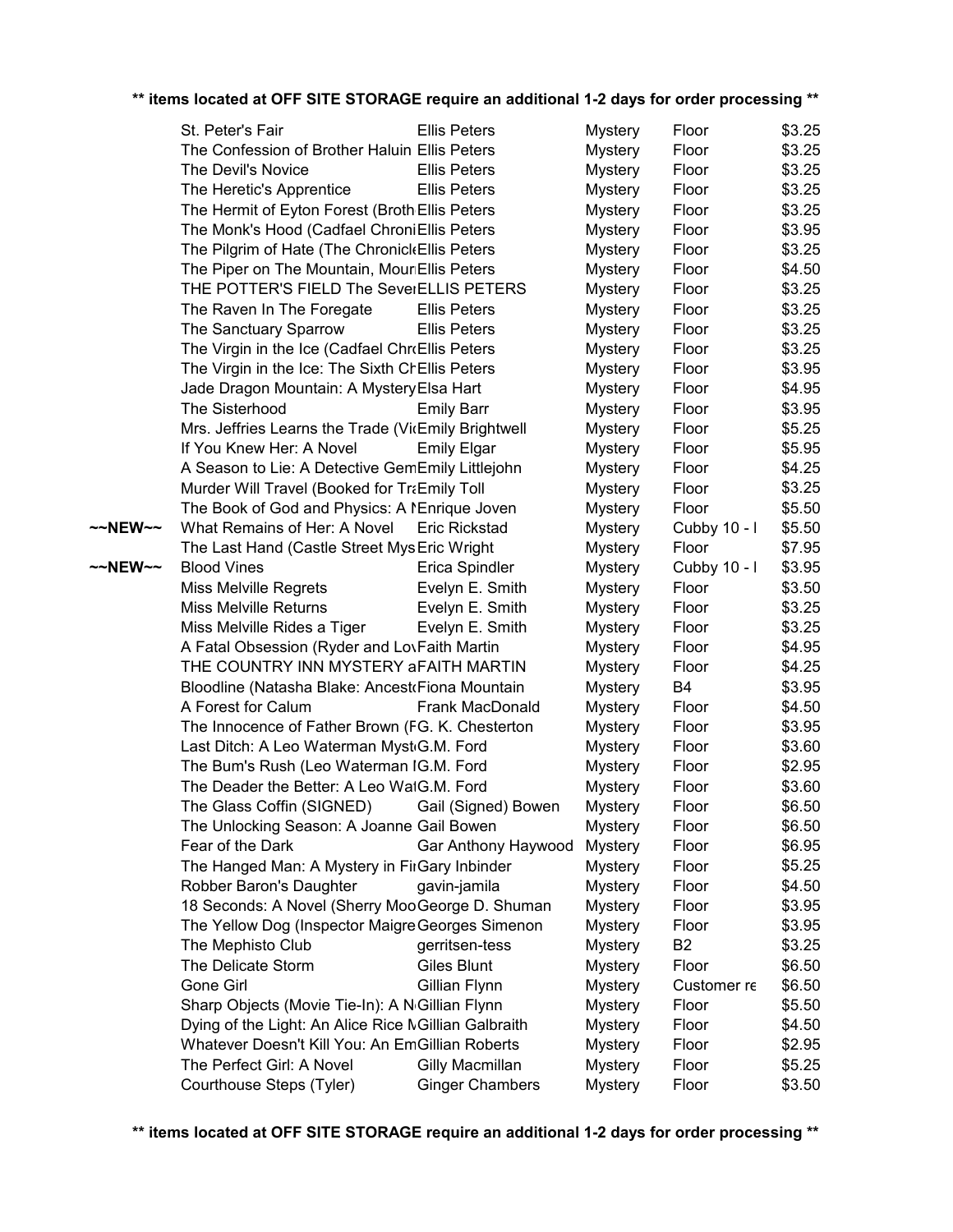|         | Watson's choice                                           | <b>Gladys Mitchell</b> | <b>Mystery</b> | Floor          | \$4.95 |
|---------|-----------------------------------------------------------|------------------------|----------------|----------------|--------|
|         | Angels Passing                                            | <b>Graham Hurley</b>   | <b>Mystery</b> | Floor          | \$5.50 |
|         | Borrowed Light (DI Joe Faraday)                           | <b>Graham Hurley</b>   | <b>Mystery</b> | Floor          | \$4.50 |
|         | <b>Touching Distance</b>                                  | <b>Graham Hurley</b>   | <b>Mystery</b> | Floor          | \$4.50 |
|         | Turnstone (DI Joe Faraday)                                | <b>Graham Hurley</b>   | <b>Mystery</b> | Floor          | \$3.95 |
|         | Chasing Justice: A Matt Royal My:H. Terrell Griffin       |                        | <b>Mystery</b> | Floor          | \$5.50 |
|         | (coben).play dead.                                        | Harlan Coben           | <b>Mystery</b> | Floor          | \$5.50 |
|         | Caught                                                    | Harlan Coben           | <b>Mystery</b> | Floor          | \$6.50 |
|         | Caught                                                    | Harlan Coben           | <b>Mystery</b> | Floor          | \$5.95 |
|         | Fool Me Once                                              | Harlan Coben           | <b>Mystery</b> | Floor          | \$6.50 |
|         | Fool Me Once                                              | Harlan Coben           | <b>Mystery</b> | Floor          | \$6.50 |
|         | Fool Me Once                                              | Harlan Coben           | <b>Mystery</b> | Floor          | \$6.50 |
|         | <b>Hold Tight</b>                                         | Harlan Coben           | <b>Mystery</b> | Floor          | \$6.50 |
|         | <b>Hold Tight</b>                                         | Harlan Coben           | <b>Mystery</b> | Floor          | \$5.75 |
|         | Home                                                      | Harlan Coben           | <b>Mystery</b> | Floor          | \$4.50 |
|         | Home (Myron Bolitar, No. 11)                              | Harlan Coben           | <b>Mystery</b> | Floor          | \$6.50 |
|         | Just One Look                                             | Harlan Coben           | <b>Mystery</b> | Floor          | \$6.50 |
|         | Just One Look                                             | Harlan Coben           | <b>Mystery</b> | Floor          | \$4.50 |
| ~~NEW~~ | Just One Look                                             | Harlan Coben           | <b>Mystery</b> | Floor          | \$4.50 |
|         | Just One Look                                             | Harlan Coben           | <b>Mystery</b> | Floor          | \$4.50 |
|         | Live Wire                                                 | Harlan Coben           | <b>Mystery</b> | Floor          | \$5.50 |
|         | Live Wire                                                 | Harlan Coben           | <b>Mystery</b> | Floor          | \$5.50 |
|         | Live Wire (Myron Bolitar)                                 | Harlan Coben           | <b>Mystery</b> | Floor          | \$6.50 |
|         | Long Lost (Myron Bolitar)                                 | Harlan Coben           | <b>Mystery</b> | Floor          | \$6.50 |
|         | No Second Chance                                          | Harlan Coben           | <b>Mystery</b> | Floor          | \$4.25 |
|         | One False Move (Myron Bolitar, NHarlan Coben              |                        | <b>Mystery</b> | Floor          | \$4.25 |
|         | Promise Me (Myron Bolitar Myster Harlan Coben             |                        | <b>Mystery</b> | Floor          | \$6.50 |
|         | Promise Me (Myron Bolitar, No. 8) Harlan Coben            |                        | <b>Mystery</b> | Floor          | \$4.95 |
|         | Run Away                                                  | Harlan Coben           | <b>Mystery</b> | Floor          | \$4.95 |
|         | <b>Six Years</b>                                          | Harlan Coben           | <b>Mystery</b> | Floor          | \$6.50 |
|         | <b>Stay Close</b>                                         | Harlan Coben           | <b>Mystery</b> | Floor          | \$4.95 |
|         | Tell No One                                               | Harlan Coben           | <b>Mystery</b> | Floor          | \$3.95 |
|         | The Woods                                                 | Harlan Coben           | <b>Mystery</b> | Floor          | \$5.75 |
|         | The Woods                                                 | Harlan Coben           | <b>Mystery</b> | Floor          | \$5.50 |
|         | The Woods                                                 | Harlan Coben           | <b>Mystery</b> | Floor          | \$4.50 |
|         | The Final Deception (New York CrHeather Graham            |                        | <b>Mystery</b> | B <sub>3</sub> | \$4.50 |
|         | The Final Deception (New York CrHeather Graham            |                        | <b>Mystery</b> | B <sub>3</sub> | \$4.50 |
| ~~NEW~~ | Her One Mistake                                           | <b>Heidi Perks</b>     | <b>Mystery</b> | Cubby 10 - I   | \$5.50 |
|         | <b>Faceless Killers</b>                                   | Henning Mankell        | <b>Mystery</b> | Floor          | \$3.75 |
|         | One Step Behind                                           | Henning Mankell        | <b>Mystery</b> | Floor          | \$5.50 |
|         | The Fifth Woman (A Kurt Walland Henning Mankell           |                        | <b>Mystery</b> | Floor          | \$4.50 |
|         | The Fifth Woman (A Kurt Walland Henning Mankell           |                        | <b>Mystery</b> | Floor          | \$4.50 |
|         | The Man from Beijing (Vintage Cri Henning Mankell         |                        | <b>Mystery</b> | Floor          | \$4.95 |
|         | Sidetracked: A Kurt Wallander MyHENNING MANKELL, SMystery |                        |                | Floor          | \$5.50 |
|         | Brandenburg                                               | <b>Henry Porter</b>    | <b>Mystery</b> | Floor          | \$5.95 |
|         | Remembrance Day                                           | <b>Henry Porter</b>    | <b>Mystery</b> | Floor          | \$3.95 |
|         | Remembrance Day                                           | <b>Henry Porter</b>    | <b>Mystery</b> | Floor          | \$3.95 |
|         | The Widow of Pale Harbor                                  | <b>Hester Fox</b>      | <b>Mystery</b> | Customer re    | \$5.50 |
|         | The Alligator's Farewell                                  | Hialeah Jackson        | <b>Mystery</b> | Floor          | \$3.95 |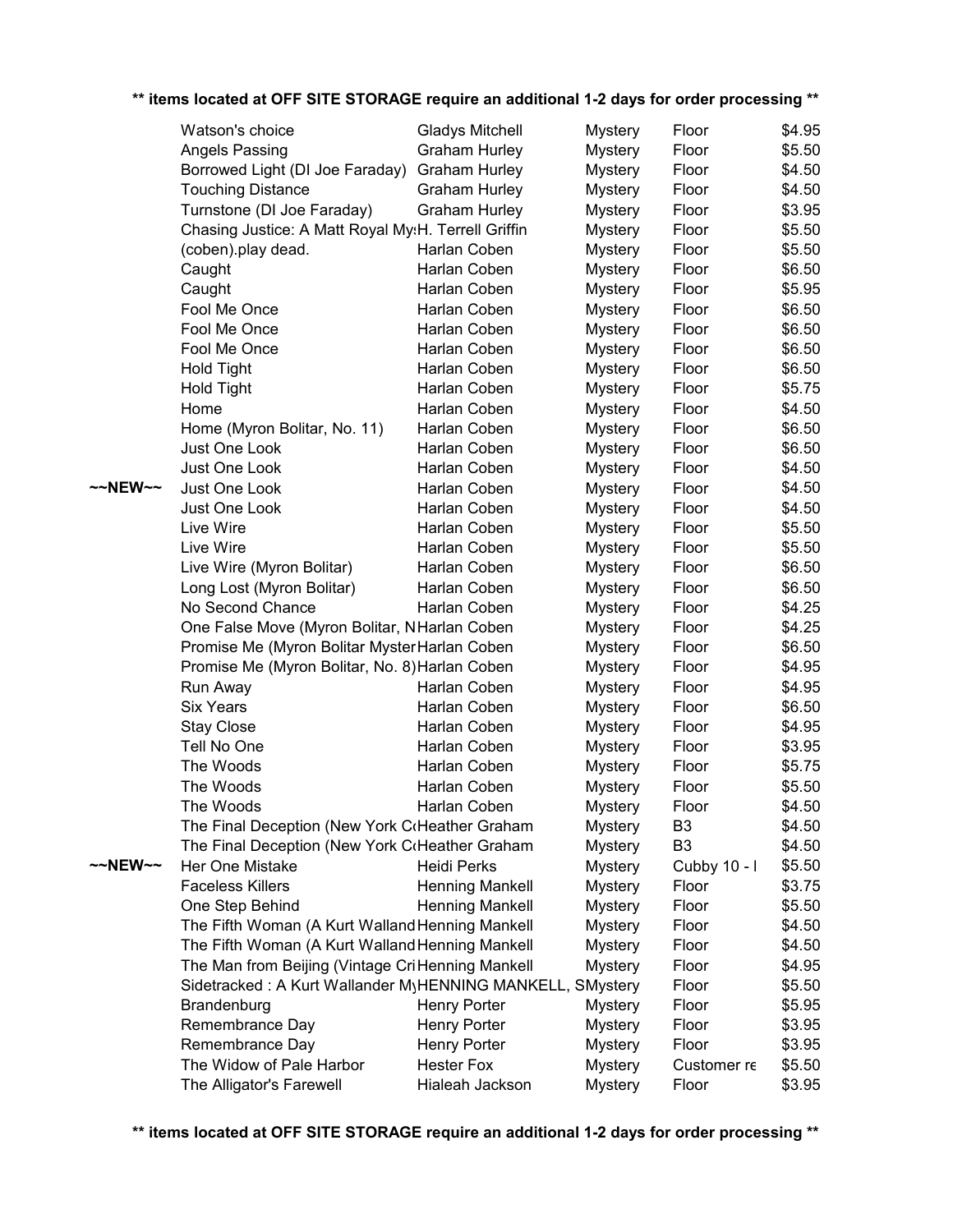| ** items located at OFF SITE STORAGE require an additional 1-2 days for order processing ** |  |  |  |
|---------------------------------------------------------------------------------------------|--|--|--|
|                                                                                             |  |  |  |

|                   | Song of the Lion (A Leaphorn, CheHillerman, Anne |                   | <b>Mystery</b> | Floor              | \$4.50 |
|-------------------|--------------------------------------------------|-------------------|----------------|--------------------|--------|
| $\sim$ NEW $\sim$ | The Fifth Gospel: A Novel                        | Ian Caldwell      | <b>Mystery</b> | Floor              | \$6.25 |
|                   | James Bond 007: Diamonds Are Flan Fleming        |                   | <b>Mystery</b> | Floor              | \$6.50 |
|                   | The Couturier of Milan                           | lan Hamilton      | <b>Mystery</b> | Floor              | \$4.95 |
|                   | A Good Hanging and Other Storie Ian Rankin       |                   | <b>Mystery</b> | Floor              | \$3.50 |
|                   | A Question of Blood                              | lan Rankin        | <b>Mystery</b> | Floor              | \$5.50 |
|                   | A Question of Blood                              | lan Rankin        | <b>Mystery</b> | Floor              | \$4.95 |
|                   | A Song for the Dark Times                        | lan Rankin        | <b>Mystery</b> | Floor              | \$6.95 |
|                   | <b>Black And Blue</b>                            | lan Rankin        | <b>Mystery</b> | Floor              | \$3.95 |
|                   | Bleeding Hearts: A Jack Harvey NIan Rankin       |                   | <b>Mystery</b> | Floor              | \$3.95 |
|                   | <b>Blood Hunt</b>                                | lan Rankin        | <b>Mystery</b> | Floor              | \$3.25 |
|                   | Doors Open                                       | lan Rankin        | <b>Mystery</b> | Floor              | \$5.25 |
|                   | <b>FLESHMARKET CLOSE</b>                         | <b>IAN RANKIN</b> | <b>Mystery</b> | Floor              | \$5.50 |
|                   | <b>FLESHMARKET CLOSE</b>                         | <b>IAN RANKIN</b> | <b>Mystery</b> | Floor              | \$4.50 |
|                   | In a House of Lies                               | lan Rankin        | <b>Mystery</b> | Floor              | \$6.50 |
|                   | Mortal Causes (Dead Letter Mystelan Rankin       |                   | <b>Mystery</b> | Floor              | \$2.95 |
|                   | Rebus: The Early Years (Knots & Ian Rankin       |                   | <b>Mystery</b> | Floor              | \$5.95 |
|                   | Rebus: The Early Years (Knots & Ian Rankin       |                   | <b>Mystery</b> | Floor              | \$5.95 |
|                   | Rebus: The Lost Years (Let It Bleelan Rankin     |                   | <b>Mystery</b> | Floor              | \$7.50 |
|                   | Rebus: The Lost Years (Let It Bleelan Rankin     |                   | <b>Mystery</b> | Floor              | \$7.50 |
|                   | <b>Resurrection Men</b>                          | lan Rankin        | <b>Mystery</b> | Floor              | \$3.95 |
|                   | The Beat Goes On: The Completelan Rankin         |                   | <b>Mystery</b> | Floor              | \$6.50 |
|                   | The Naming of the Dead                           | lan Rankin        | <b>Mystery</b> | Floor              | \$5.50 |
|                   | Brutality (A Fina Ludlow Novel)                  | Ingrid Thoft      | <b>Mystery</b> | Floor              | \$6.50 |
|                   | Hidden Peril (Code of Honor)                     | Irene Hannon      | <b>Mystery</b> | Floor              | \$4.95 |
|                   | Blind Alley: An Eve Duncan Foren Iris Johansen   |                   | <b>Mystery</b> | B <sub>4</sub>     | \$3.95 |
|                   | Body of Lies (Eve Duncan)                        | Iris Johansen     | <b>Mystery</b> | B4                 | \$3.95 |
|                   | Chaos                                            | Iris Johansen     | <b>Mystery</b> | B4                 | \$4.50 |
|                   | Chaos                                            | Iris Johansen     | <b>Mystery</b> | B4                 | \$4.50 |
|                   | Dark Summer                                      | Iris Johansen     | <b>Mystery</b> | B4                 | \$3.75 |
|                   | Dead Aim                                         | Iris Johansen     | <b>Mystery</b> | B4                 | \$3.95 |
|                   | Dead Aim                                         | Iris Johansen     | <b>Mystery</b> | Floor              | \$3.75 |
|                   | Deadlock: A Novel                                | Iris Johansen     | <b>Mystery</b> | B <sub>4</sub>     | \$3.95 |
|                   | Deadlock: A Novel                                | Iris Johansen     | <b>Mystery</b> | B4                 | \$3.95 |
|                   | Eve (Eve Duncan Forensics Thrillelris Johansen   |                   | <b>Mystery</b> | B <sub>4</sub>     | \$3.95 |
|                   | <b>Fatal Tide</b>                                | Iris Johansen     | <b>Mystery</b> | B4                 | \$3.95 |
|                   | <b>Final Target</b>                              | Iris Johansen     | <b>Mystery</b> | B4                 | \$3.95 |
|                   | Firestorm                                        | Iris Johansen     | <b>Mystery</b> | B4                 | \$3.95 |
|                   | Hide Away (Eve Duncan)                           | Iris Johansen     | <b>Mystery</b> | B4                 | \$4.25 |
|                   | <b>High Stakes</b>                               | Iris Johansen     | <b>Mystery</b> | <b>Recently Pu</b> | \$5.95 |
|                   | Hunting Eve (Eve Duncan)                         | Iris Johansen     | <b>Mystery</b> | B4                 | \$3.95 |
|                   | Hunting Eve (Eve Duncan)                         | Iris Johansen     | <b>Mystery</b> | B4                 | \$3.95 |
|                   | <b>Killer Dreams</b>                             | Iris Johansen     | <b>Mystery</b> | B4                 | \$3.95 |
|                   | Long After Midnight                              | Iris Johansen     | <b>Mystery</b> | B4                 | \$3.95 |
|                   | Long After Midnight                              | Iris Johansen     | <b>Mystery</b> | B4                 | \$3.50 |
|                   | Mind Game: An Eve Duncan Novelris Johansen       |                   | <b>Mystery</b> | B4                 | \$4.50 |
|                   | Night and Day: An Eve Duncan Nolris Johansen     |                   | <b>Mystery</b> | B4                 | \$3.95 |
|                   | No Easy Target                                   | Iris Johansen     | <b>Mystery</b> | B4                 | \$4.50 |
|                   | No One to Trust                                  | Iris Johansen     | <b>Mystery</b> | B4                 | \$3.95 |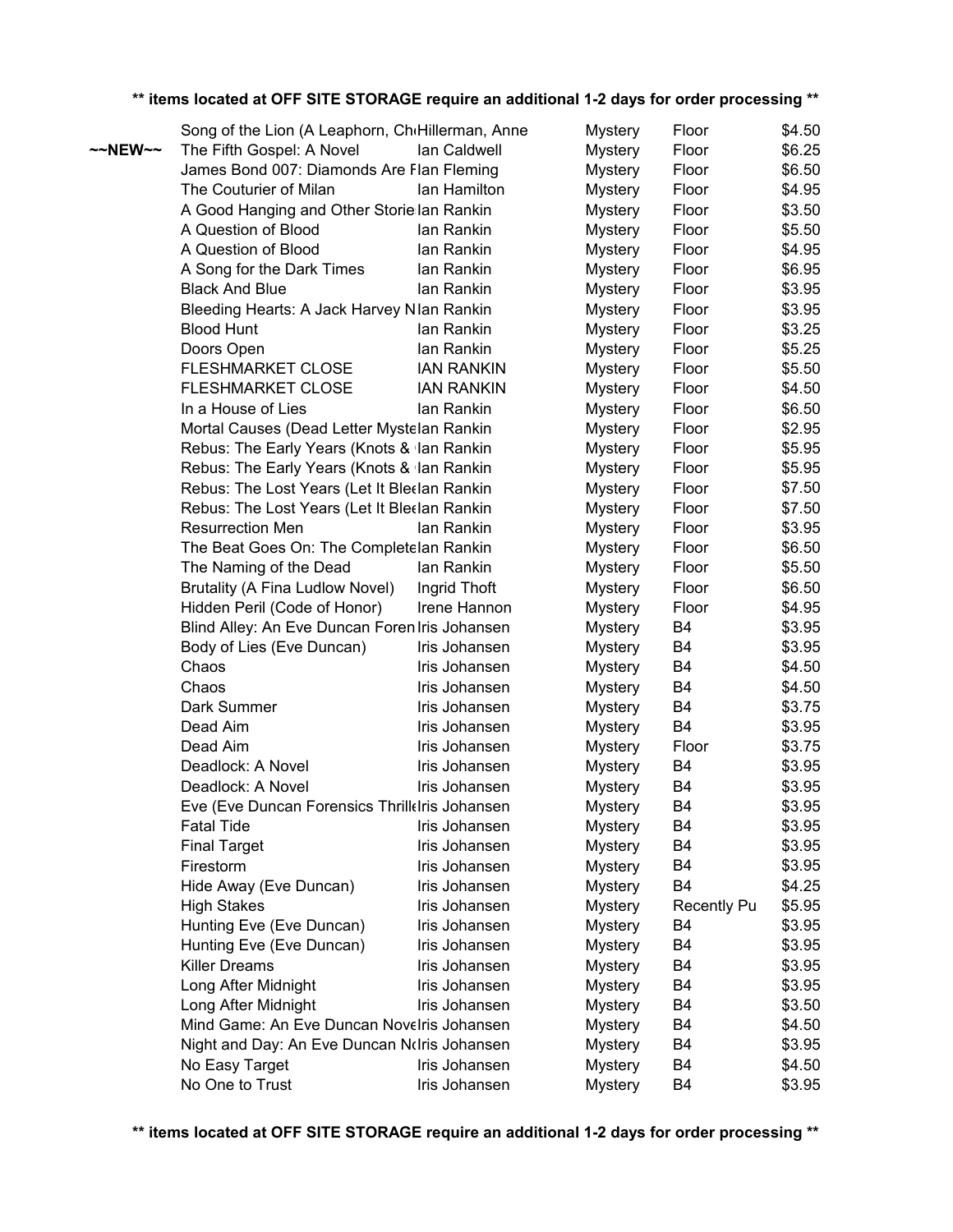|         | On the Run                                                       | Iris Johansen                  | <b>Mystery</b> | B4             | \$3.50 |
|---------|------------------------------------------------------------------|--------------------------------|----------------|----------------|--------|
|         | Pandora's Daughter                                               | Iris Johansen                  | <b>Mystery</b> | B <sub>4</sub> | \$3.75 |
|         | Quicksand (Eve Duncan Forensictiris Johansen                     |                                | <b>Mystery</b> | B4             | \$3.75 |
|         | Reap the Wind                                                    | Iris Johansen                  | <b>Mystery</b> | B4             | \$3.95 |
|         | Shadow Play: An Eve Duncan Noviris Johansen                      |                                | <b>Mystery</b> | B4             | \$3.95 |
|         | Shattered Mirror: An Eve Duncan Ilris Johansen                   |                                | <b>Mystery</b> | B4             | \$4.50 |
|         | Silencing Eve (Eve Duncan)                                       | Iris Johansen                  | <b>Mystery</b> | B4             | \$3.95 |
|         | Silencing Eve (Eve Duncan)                                       | Iris Johansen                  | <b>Mystery</b> | B4             | \$3.95 |
|         | Sleep No More (Eve Duncan, Boolris Johansen                      |                                | <b>Mystery</b> | B4             | \$3.95 |
|         | Smokescreen (Eve Duncan, 25)                                     | Iris Johansen                  | <b>Mystery</b> | B4             | \$4.25 |
|         | Stalemate                                                        | Iris Johansen                  | <b>Mystery</b> | B4             | \$3.95 |
|         | Stalemate (Eve Duncan)                                           | Iris Johansen                  | <b>Mystery</b> | <b>B4</b>      | \$3.95 |
|         | Storm Winds (Wind Dancer)                                        | Iris Johansen                  | <b>Mystery</b> | B4             | \$3.95 |
|         | Taking Eve (Eve Duncan)                                          | Iris Johansen                  | <b>Mystery</b> | B4             | \$3.95 |
|         | The Killing Game: A Novel (Eve D Iris Johansen                   |                                | <b>Mystery</b> | B4             | \$3.95 |
|         | The Killing Game: A Novel (Eve D Iris Johansen                   |                                | <b>Mystery</b> | B4             | \$3.95 |
|         | The Perfect Witness                                              | Iris Johansen                  | <b>Mystery</b> | B4             | \$2.95 |
|         | The Search (Eve Duncan)                                          | Iris Johansen                  | <b>Mystery</b> | B4             | \$3.60 |
|         | The Ugly Duckling                                                | Iris Johansen                  | <b>Mystery</b> | B4             | \$3.95 |
|         | The Wind Dancer                                                  | Iris Johansen                  | <b>Mystery</b> | B4             | \$3.95 |
|         | What Doesn't Kill You                                            | Iris Johansen                  | <b>Mystery</b> | B4             | \$3.95 |
|         | White Satin (Beau Lantry)                                        | Iris Johansen                  | <b>Mystery</b> | B4             | \$3.95 |
|         | <b>Silent Thunder</b>                                            | Iris Johansen, Roy JohaMystery |                | B4             | \$3.95 |
|         | Storm Cycle                                                      | Iris Johansen, Roy JohaMystery |                | B4             | \$3.75 |
|         | Night Watch: A Novel (Kendra MicIris Johansen, Roy Johar Mystery |                                |                | B4             | \$4.50 |
|         | Dead Men's Trousers [May 29, 20 Irvine Welsh                     |                                | <b>Mystery</b> | Floor          | \$5.50 |
|         | Where All the Dead Lie                                           | J T Ellison                    | <b>Mystery</b> | Floor          | \$3.95 |
|         | Betrayal of Trust: A J. P. BeaumorJ. A Jance                     |                                | <b>Mystery</b> | Floor          | \$6.50 |
| ~~NEW~~ | Missing and Endangered: A BradyJ. A Jance                        |                                | <b>Mystery</b> | Cubby 10 - I   | \$4.50 |
|         | Proof of Life: A J. P. Beaumont NcJ. A Jance                     |                                | <b>Mystery</b> | Floor          | \$3.95 |
|         | Sins of the Fathers: A J.P. Beaum J. A Jance                     |                                | <b>Mystery</b> | Floor          | \$4.50 |
|         | Deadly Stakes (Ali Reynolds)                                     | J. A. Jance                    | <b>Mystery</b> | Floor          | \$4.50 |
|         | Hand of Evil                                                     | J. A. Jance                    | <b>Mystery</b> | Floor          | \$3.95 |
|         | Bloody Mary (Jack Daniels Myster J. A. Konrath                   |                                | <b>Mystery</b> | Floor          | \$3.95 |
|         | Whiskey Sour: A Jack Daniels My: J. A. Konrath                   |                                | <b>Mystery</b> | Floor          | \$3.95 |
|         | Against the Wind                                                 | J. F. Freedman                 | <b>Mystery</b> | Floor          | \$3.95 |
|         | Bird's-Eye View                                                  | J. F. Freedman                 | <b>Mystery</b> | Floor          | \$5.95 |
|         | House of Smoke                                                   | J. F. Freedman                 | <b>Mystery</b> | Floor          | \$3.95 |
|         | <b>Key Witness</b>                                               | J. F. Freedman                 | <b>Mystery</b> | Floor          | \$3.95 |
|         | The Disappearance                                                | J. F. Freedman                 | <b>Mystery</b> | Floor          | \$3.95 |
|         | Desert Heat (Joanna Brady Myste J.A. Jance                       |                                | <b>Mystery</b> | Floor          | \$3.50 |
|         | Web of Evil: A Novel of Suspense J.A. Jance                      |                                | <b>Mystery</b> | Floor          | \$4.50 |
|         | Web of Evil: A Novel of Suspense J.A. Jance                      |                                | <b>Mystery</b> | Floor          | \$3.95 |
|         | Where the Ice Falls: The Falls My(J.E. Barnard                   |                                | <b>Mystery</b> | Floor          | \$5.50 |
|         | Chindi                                                           | Jack McDevitt                  | <b>Mystery</b> | Floor          | \$5.95 |
|         | In This Grave Hour: A Maisie DoblJacqueline Winspear             |                                | <b>Mystery</b> | Floor          | \$5.95 |
|         | White Jazz                                                       | James Ellroy                   | <b>Mystery</b> | Floor          | \$4.95 |
|         | Last Call (Jack Swyteck)                                         | James Grippando                | <b>Mystery</b> | Floor          | \$3.95 |
|         | Lying with Strangers                                             | James Grippando                | <b>Mystery</b> | Floor          | \$5.25 |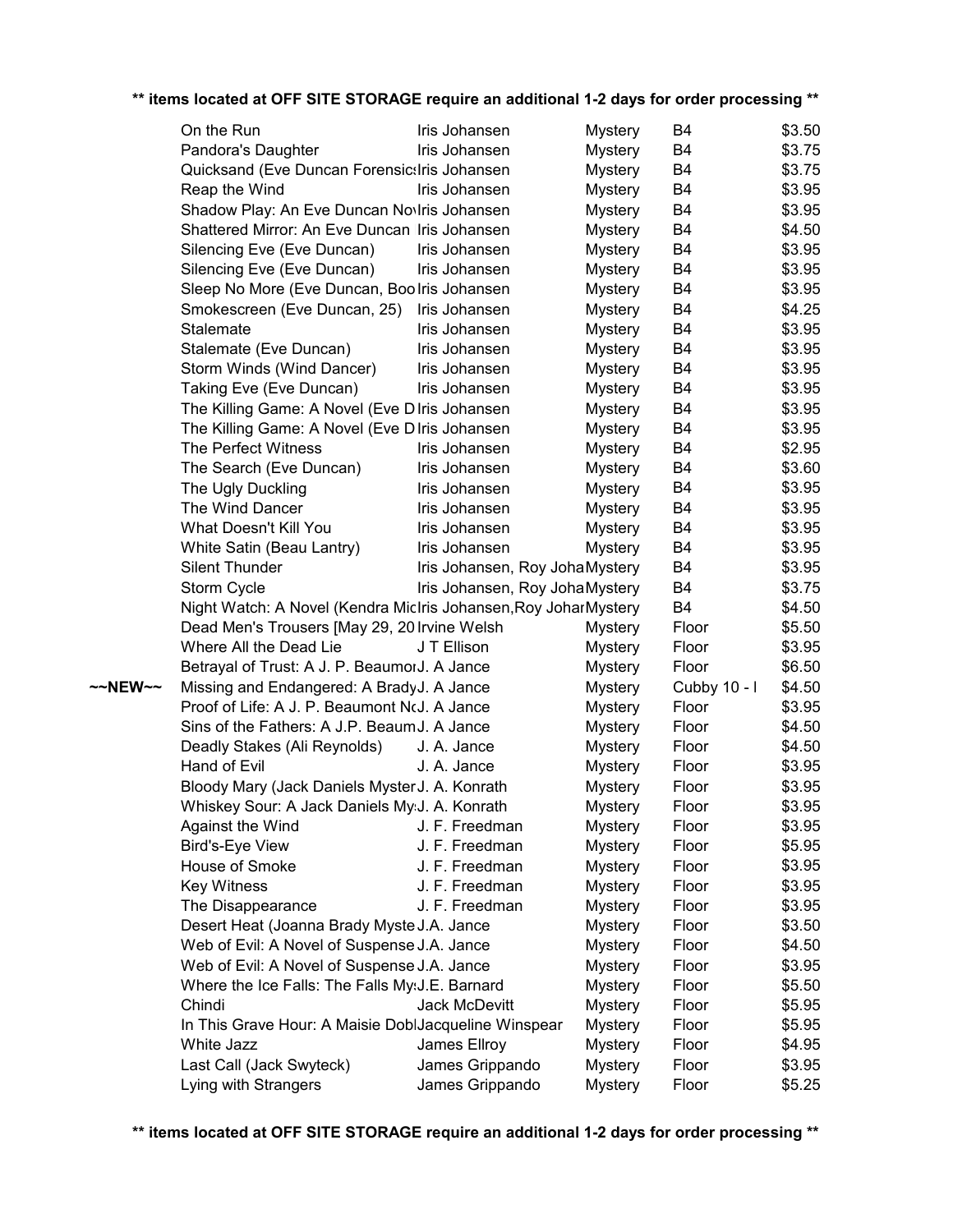|                     | Cadillac Jukebox (Dave Robichea James Lee Burke                 |                 | <b>Mystery</b> | Floor          | \$3.95 |
|---------------------|-----------------------------------------------------------------|-----------------|----------------|----------------|--------|
|                     | 12Th Of Never EXPORT                                            | James Patterson | <b>Mystery</b> | B <sub>6</sub> | \$4.50 |
|                     | 16th Seduction (Women's Murder James Patterson                  |                 | <b>Mystery</b> | B6             | \$5.50 |
|                     | 1st to Die (Women's Murder Club) James Patterson                |                 | <b>Mystery</b> | B <sub>6</sub> | \$6.50 |
|                     | 1st to Die (Women's Murder Club) James Patterson                |                 | <b>Mystery</b> | Cubby 13-P     | \$6.50 |
|                     | 1st to Die: A Novel (Women's MurJames Patterson                 |                 | <b>Mystery</b> | B <sub>6</sub> | \$3.95 |
|                     | 2nd Chance (Women's Murder CluJames Patterson                   |                 | <b>Mystery</b> | B <sub>6</sub> | \$3.95 |
|                     | 7th Heaven                                                      | James Patterson | <b>Mystery</b> | B <sub>6</sub> | \$3.95 |
|                     | Alex Cross, Run                                                 | James Patterson | <b>Mystery</b> | B <sub>6</sub> | \$4.50 |
| $~\sim$ NEW $~\sim$ | Alex Cross, Run                                                 | James Patterson | <b>Mystery</b> | Cubby 18 - I   | \$4.50 |
|                     | Alex Cross, Run (Alex Cross, 18) James Patterson                |                 | <b>Mystery</b> | Cubby 13-P     | \$6.50 |
| $\sim$ NEW $\sim$   | Along Came A Spider                                             | James Patterson | <b>Mystery</b> | Cubby 18 - I   | \$3.95 |
|                     | <b>Black Friday</b>                                             | James Patterson | <b>Mystery</b> | B <sub>6</sub> | \$3.95 |
|                     | <b>Black Friday</b>                                             | James Patterson | <b>Mystery</b> | Cubby 2-Po     | \$3.95 |
|                     | <b>Black Friday</b>                                             | James Patterson | <b>Mystery</b> | B6             | \$3.60 |
|                     | Black Market [Paperback] [Jan 01, James Patterson               |                 | <b>Mystery</b> | B <sub>6</sub> | \$3.95 |
|                     | BookShots Thriller Omnibus (the rJames Patterson                |                 | <b>Mystery</b> | B <sub>6</sub> | \$4.95 |
|                     | BookShots Thriller Omnibus (the rJames Patterson                |                 | <b>Mystery</b> | Cubby 8 - P    | \$4.50 |
|                     | <b>Bullseye (Michael Bennett)</b>                               | James Patterson | <b>Mystery</b> | B6             | \$5.95 |
|                     | <b>Bullseye (Michael Bennett)</b>                               | James Patterson | <b>Mystery</b> | B <sub>6</sub> | \$5.95 |
|                     | <b>Bullseye (Michael Bennett)</b>                               | James Patterson | <b>Mystery</b> | B6             | \$4.95 |
|                     | <b>Bullseye (Michael Bennett)</b>                               | James Patterson | <b>Mystery</b> | B <sub>6</sub> | \$4.95 |
|                     | <b>Bullseye (Michael Bennett)</b>                               | James Patterson | <b>Mystery</b> | B <sub>6</sub> | \$4.95 |
|                     | <b>Burn</b>                                                     | James Patterson | <b>Mystery</b> | B <sub>6</sub> | \$3.95 |
|                     | Cat & Mouse (Alex Cross)                                        | James Patterson | <b>Mystery</b> | B <sub>6</sub> | \$3.95 |
|                     | Cat & Mouse (Alex Cross)                                        | James Patterson | <b>Mystery</b> | Cubby 18 - I   | \$3.95 |
|                     | Cradle and All                                                  | James Patterson | <b>Mystery</b> | B <sub>6</sub> | \$5.20 |
|                     | Criss Cross (Alex Cross, 27)                                    | James Patterson | <b>Mystery</b> | Cubby 18 - I   | \$4.95 |
|                     | Cross                                                           | James Patterson | <b>Mystery</b> | Cubby 13-P     | \$6.50 |
| $~\sim$ NEW $~\sim$ | Cross Country (Alex Cross)                                      | James Patterson | <b>Mystery</b> | Cubby 18 - I   | \$4.50 |
|                     | Cross Country (Alex Cross)                                      | James Patterson | <b>Mystery</b> | Cubby 18 - I   | \$4.50 |
| $\sim$ NEW $\sim$   | Cross Fire (Alex Cross)                                         | James Patterson | <b>Mystery</b> | Cubby 18 - I   | \$4.95 |
|                     | Cross Fire (Alex Cross)                                         | James Patterson | <b>Mystery</b> | B6             | \$4.50 |
|                     | Cross Justice (Alex Cross)                                      | James Patterson | <b>Mystery</b> | B <sub>6</sub> | \$5.95 |
|                     | Cross Justice (Alex Cross)                                      | James Patterson | <b>Mystery</b> | Cubby 18 - I   | \$5.50 |
|                     | Cross Justice (Alex Cross)                                      | James Patterson | <b>Mystery</b> | Cubby 18 - I   | \$5.50 |
| $\sim$ NEW $\sim$   | Cross Justice (Alex Cross)                                      | James Patterson | <b>Mystery</b> | B <sub>6</sub> | \$4.75 |
| ~~NEW~~             | Cross Kill: An Alex Cross Story (B <sub>I</sub> James Patterson |                 | <b>Mystery</b> | B6             | \$2.95 |
| $~\sim$ NEW $~\sim$ | Cross My Heart (Alex Cross)                                     | James Patterson | <b>Mystery</b> | B6             | \$6.50 |
| $~\sim$ NEW $~\sim$ | Cross My Heart (Alex Cross)                                     | James Patterson | <b>Mystery</b> | B <sub>6</sub> | \$5.50 |
|                     | Cross My Heart (Alex Cross)                                     | James Patterson | <b>Mystery</b> | Cubby 18 - I   | \$4.95 |
|                     | Cross My Heart (Alex Cross)                                     | James Patterson | <b>Mystery</b> | B6             | \$4.50 |
|                     | Cross the Line                                                  | James Patterson | <b>Mystery</b> | B6             | \$6.50 |
| $\sim$ NEW $\sim$   | Cross the Line (Alex Cross)                                     | James Patterson | <b>Mystery</b> | B6             | \$4.95 |
|                     | Cross the Line (Alex Cross)                                     | James Patterson | <b>Mystery</b> | B <sub>6</sub> | \$4.95 |
|                     | Cross: Also published as ALEX CIJames Patterson                 |                 | <b>Mystery</b> | B <sub>6</sub> | \$4.50 |
|                     | Cross: Also published as ALEX CIJames Patterson                 |                 | <b>Mystery</b> | Cubby 8 - P    | \$4.50 |
|                     | Cross: Also published as ALEX CIJames Patterson                 |                 | <b>Mystery</b> | Cubby 18 - I   | \$4.50 |
| $~\sim$ NEW $~\sim$ | Deadly Cross (Alex Cross, 28)                                   | James Patterson | <b>Mystery</b> | B <sub>6</sub> | \$6.95 |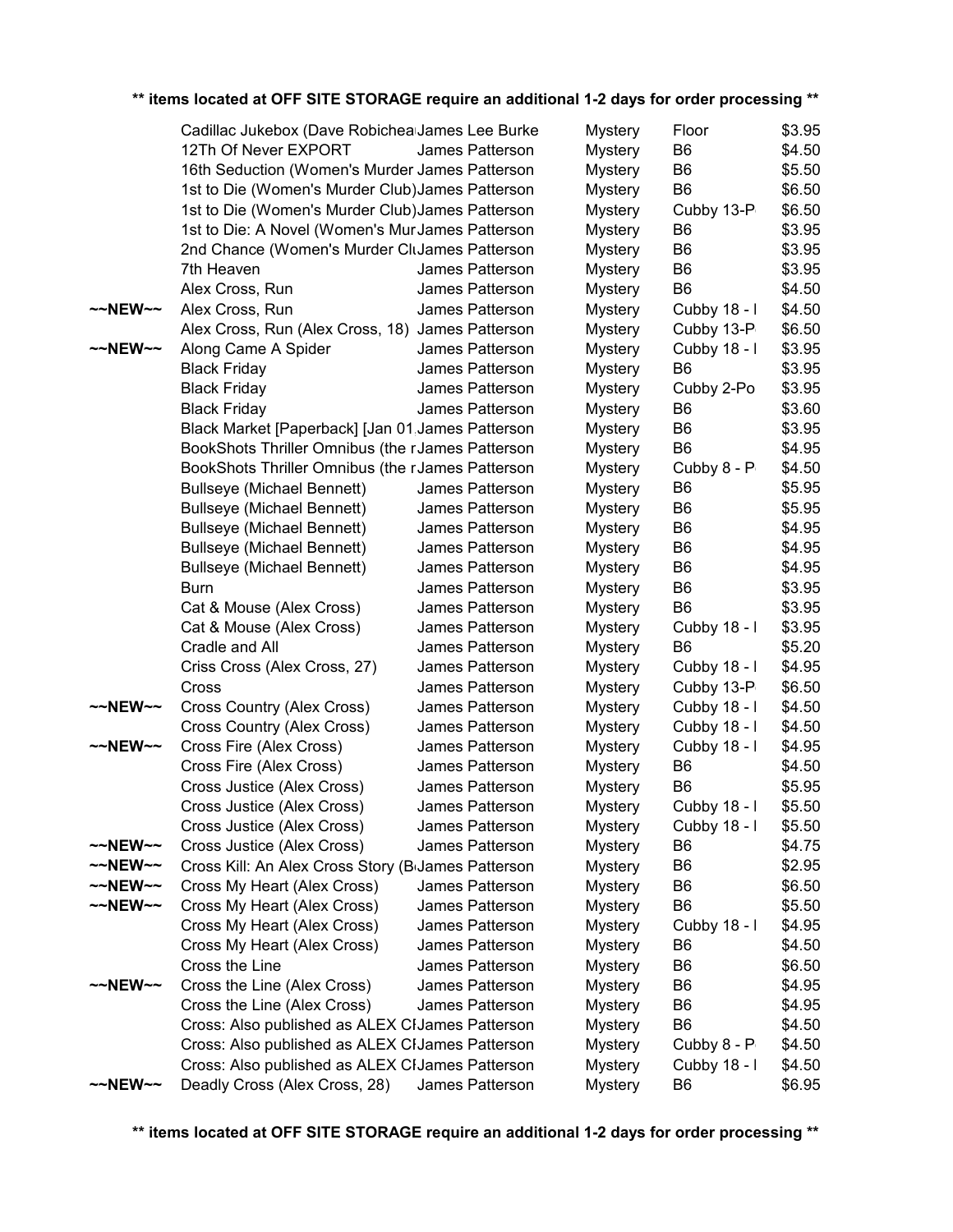|                   | Double Cross (Alex Cross, Book 1 James Patterson                                                 |                 | <b>Mystery</b> | B <sub>6</sub>     | \$4.50 |
|-------------------|--------------------------------------------------------------------------------------------------|-----------------|----------------|--------------------|--------|
|                   | Double Cross (Alex Cross, Book 1 James Patterson                                                 |                 | <b>Mystery</b> | Cubby 18 - I       | \$4.50 |
|                   | Four Blind Mice (Alex Cross #8)                                                                  | James Patterson | <b>Mystery</b> | B <sub>6</sub>     | \$3.95 |
|                   | Four Blind Mice (Alex Cross #8)                                                                  | James Patterson | <b>Mystery</b> | B <sub>6</sub>     | \$3.60 |
|                   | Four Blind Mice (Alex Cross)                                                                     | James Patterson | <b>Mystery</b> | B <sub>6</sub>     | \$6.50 |
|                   | Hidden: A Mitchum Story (BookShJames Patterson                                                   |                 | <b>Mystery</b> | B <sub>6</sub>     | \$3.25 |
|                   | <b>Hide and Seek</b>                                                                             | James Patterson | <b>Mystery</b> | Cubby 8 - P        | \$3.95 |
|                   | Hope to Die (Alex Cross)                                                                         | James Patterson | <b>Mystery</b> | B <sub>6</sub>     | \$5.50 |
|                   | Hope to Die (Alex Cross)                                                                         | James Patterson | <b>Mystery</b> | Cubby 18 - I       | \$5.50 |
|                   | Hope to Die (Alex Cross)                                                                         | James Patterson | <b>Mystery</b> | B <sub>6</sub>     | \$4.50 |
|                   | I, Alex Cross                                                                                    | James Patterson | <b>Mystery</b> | Cubby 13-P         | \$6.50 |
|                   | I, Alex Cross                                                                                    | James Patterson | <b>Mystery</b> | B <sub>6</sub>     | \$4.50 |
|                   | I, Alex Cross                                                                                    | James Patterson | <b>Mystery</b> | B <sub>6</sub>     | \$4.50 |
|                   | I, Alex Cross                                                                                    | James Patterson | <b>Mystery</b> | Cubby 2-Po         | \$4.50 |
|                   | I, Alex Cross                                                                                    | James Patterson | <b>Mystery</b> | B <sub>6</sub>     | \$3.95 |
| ~~NEW~~           | Jack & Jill (Alex Cross)                                                                         | James Patterson | <b>Mystery</b> | B <sub>6</sub>     | \$3.95 |
|                   | Jack & Jill (Alex Cross)                                                                         | James Patterson | <b>Mystery</b> | B <sub>6</sub>     | \$3.95 |
|                   | Juror #3                                                                                         | James Patterson | <b>Mystery</b> | B <sub>6</sub>     | \$6.95 |
|                   | Juror #3                                                                                         | James Patterson | <b>Mystery</b> | B <sub>6</sub>     | \$5.50 |
|                   | Juror #3                                                                                         | James Patterson | <b>Mystery</b> | Cubby 8 - P        | \$4.95 |
|                   | Kill Alex Cross                                                                                  | James Patterson | <b>Mystery</b> | Cubby 13-P         | \$6.50 |
| ~~NEW~~           | <b>Kill Alex Cross</b>                                                                           | James Patterson | <b>Mystery</b> | B <sub>6</sub>     | \$4.95 |
|                   | <b>Kill Alex Cross</b>                                                                           | James Patterson | <b>Mystery</b> | Cubby 18 - I       | \$4.95 |
| ~~NEW~~           | Kill Alex Cross (Alex Cross #17)                                                                 | James Patterson | <b>Mystery</b> | Cubby 18 - I       | \$4.50 |
|                   | Killer Instinct (Instinct, 2)                                                                    | James Patterson | <b>Mystery</b> | B <sub>6</sub>     | \$4.50 |
|                   | Killer Instinct (Instinct, 2)                                                                    | James Patterson | <b>Mystery</b> | B <sub>6</sub>     | \$4.50 |
| $\sim$ NEW $\sim$ | Kiss the Girls (Alex Cross)                                                                      | James Patterson | <b>Mystery</b> | Cubby 18 - I       | \$4.95 |
|                   | Kiss the Girls (Alex Cross)                                                                      | James Patterson | <b>Mystery</b> | B <sub>6</sub>     | \$3.60 |
|                   | London Bridges (Alex Cross Nove James Patterson                                                  |                 | <b>Mystery</b> | Cubby 13-P         | \$6.50 |
|                   | London Bridges (Alex Cross)                                                                      | James Patterson | <b>Mystery</b> | B <sub>6</sub>     | \$3.95 |
|                   | Malicious: A Mitchum Story (Book: James Patterson                                                |                 | <b>Mystery</b> | B <sub>6</sub>     | \$3.25 |
|                   | Mary, Mary (Alex Cross Novels)                                                                   | James Patterson | <b>Mystery</b> | B <sub>6</sub>     | \$4.50 |
|                   | Mary, Mary (Alex Cross Novels)                                                                   | James Patterson | <b>Mystery</b> | Cubby 8 - P        | \$4.50 |
| ~~NEW~~           | Merry Christmas, Alex Cross                                                                      | James Patterson | <b>Mystery</b> | Cubby 18 - I       | \$3.95 |
|                   | Missing: A Private Novel                                                                         | James Patterson | <b>Mystery</b> | B <sub>6</sub>     | \$4.50 |
|                   | Missing: A Private Novel                                                                         | James Patterson | <b>Mystery</b> | B <sub>6</sub>     | \$4.50 |
|                   | <b>Murder Games</b>                                                                              | James Patterson | <b>Mystery</b> | B <sub>6</sub>     | \$6.50 |
|                   | Murder in Paradise                                                                               | James Patterson | <b>Mystery</b> | B <sub>6</sub>     | \$4.95 |
|                   | Murder in Paradise                                                                               | James Patterson | <b>Mystery</b> | Cubby 2-Po         | \$4.95 |
|                   | Murder in Paradise                                                                               | James Patterson | <b>Mystery</b> | B <sub>6</sub>     | \$4.50 |
|                   | Murder of Innocence (ID True CrinJames Patterson                                                 |                 | <b>Mystery</b> | B <sub>6</sub>     | \$5.95 |
|                   | Murder, Interrupted (James Patter James Patterson                                                |                 | <b>Mystery</b> | <b>Recently Pu</b> | \$3.95 |
|                   | <b>NYPD Red</b>                                                                                  | James Patterson | <b>Mystery</b> | Cubby 13-P         | \$3.95 |
|                   |                                                                                                  |                 |                | Cubby 8 - P        | \$3.95 |
| ~~NEW~~           | Pop Goes the Weasel (Alex CrossJames Patterson<br>Pop Goes the Weasel (Alex CrossJames Patterson |                 | Mystery        | Cubby 18 - I       | \$3.95 |
| ~~NEW~~           |                                                                                                  |                 | <b>Mystery</b> | B <sub>6</sub>     | \$3.60 |
|                   | Pop Goes the Weasel (Alex CrossJames Patterson<br>Private Rio                                    | James Patterson | <b>Mystery</b> | B <sub>6</sub>     |        |
|                   |                                                                                                  |                 | <b>Mystery</b> |                    | \$6.50 |
|                   | Private Sydney                                                                                   | James Patterson | <b>Mystery</b> | Cubby 18 - I       | \$5.50 |
|                   | Private Sydney                                                                                   | James Patterson | <b>Mystery</b> | B <sub>6</sub>     | \$4.95 |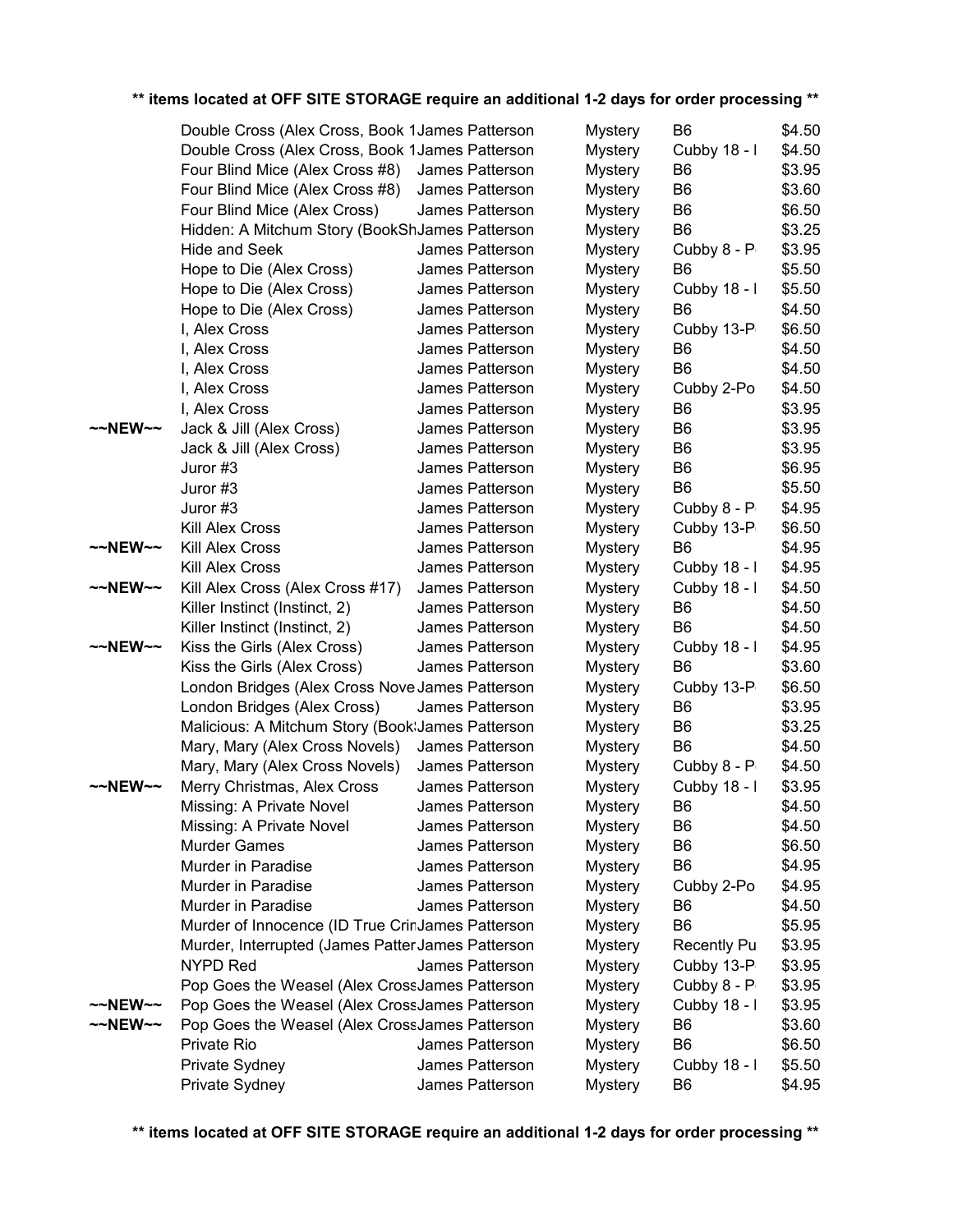|         | Private: Gold (Bookshots Thrillers) James Patterson |                 | Mystery        | B <sub>6</sub>     | \$3.25 |
|---------|-----------------------------------------------------|-----------------|----------------|--------------------|--------|
|         | Roses Are Red (Alex Cross)                          | James Patterson | <b>Mystery</b> | Cubby 8 - P        | \$6.50 |
|         | Roses Are Red (Alex Cross)                          | James Patterson | <b>Mystery</b> | Cubby 8 - P        | \$3.95 |
|         | Roses Are Red (Alex Cross)                          | James Patterson | Mystery        | Cubby 18 - I       | \$3.95 |
|         | Sam's Letters to Jennifer                           | James Patterson | Mystery        | B <sub>6</sub>     | \$5.50 |
|         | Sam's Letters to Jennifer                           | James Patterson | <b>Mystery</b> | B <sub>6</sub>     | \$3.60 |
|         | Season of the Machete                               | James Patterson | <b>Mystery</b> | B <sub>6</sub>     | \$3.60 |
|         | Season of the Machete                               | James Patterson | <b>Mystery</b> | B <sub>6</sub>     | \$3.50 |
|         | See How They Run                                    | James Patterson |                | B <sub>6</sub>     | \$3.60 |
|         |                                                     |                 | <b>Mystery</b> |                    |        |
|         | See How They Run                                    | James Patterson | <b>Mystery</b> | B <sub>6</sub>     | \$3.60 |
|         | Suzanne's Diary for Nicholas                        | James Patterson | <b>Mystery</b> | B <sub>6</sub>     | \$4.95 |
|         | Suzanne's Diary for Nicholas                        | James Patterson | <b>Mystery</b> | B <sub>6</sub>     | \$3.95 |
|         | Target: Alex Cross                                  | James Patterson | <b>Mystery</b> | Cubby 18 - I       | \$5.50 |
| ~~NEW~~ | Target: Alex Cross                                  | James Patterson | <b>Mystery</b> | B <sub>6</sub>     | \$4.95 |
|         | Target: Alex Cross                                  | James Patterson | <b>Mystery</b> | Cubby 18 - I       | \$4.95 |
|         | Texas Outlaw (A Texas Ranger TI James Patterson     |                 | <b>Mystery</b> | B <sub>6</sub>     | \$5.95 |
|         | Texas Outlaw (A Texas Ranger TI James Patterson     |                 | <b>Mystery</b> | B <sub>6</sub>     | \$5.95 |
|         | Texas Outlaw (A Texas Ranger TI James Patterson     |                 | <b>Mystery</b> | B <sub>6</sub>     | \$4.95 |
|         | Texas Outlaw (A Texas Ranger TI James Patterson     |                 | <b>Mystery</b> | B <sub>6</sub>     | \$4.50 |
|         | Texas Ranger (Rory Yates (1))                       | James Patterson | <b>Mystery</b> | B <sub>6</sub>     | \$4.95 |
|         | Texas Ranger (Rory Yates (1))                       | James Patterson | <b>Mystery</b> | Cubby 2-Po         | \$4.95 |
|         | The 13-Minute Murder                                | James Patterson | <b>Mystery</b> | Cubby 2-Po         | \$5.25 |
|         | The 9th Judgment (Women's Murdames Patterson        |                 | <b>Mystery</b> | B <sub>6</sub>     | \$5.50 |
|         | The 9th Judgment (Women's Murdames Patterson        |                 | <b>Mystery</b> | B <sub>6</sub>     | \$4.95 |
|         | The Big Bad Wolf                                    | James Patterson | <b>Mystery</b> | B <sub>6</sub>     | \$6.50 |
|         | The Big Bad Wolf (Alex Cross)                       | James Patterson | <b>Mystery</b> | B <sub>6</sub>     | \$3.95 |
|         | The Big Bad Wolf (Alex Cross)                       | James Patterson | <b>Mystery</b> | B <sub>6</sub>     | \$3.60 |
|         | The Cornwalls Vanish (previously James Patterson    |                 | <b>Mystery</b> | B <sub>6</sub>     | \$5.95 |
|         | The Cornwalls Vanish (previously James Patterson    |                 | <b>Mystery</b> | Cubby 18 - I       | \$5.95 |
|         | The Cornwalls Vanish (previously James Patterson    |                 | <b>Mystery</b> | Cubby 18 - I       | \$5.95 |
|         | The Family Lawyer                                   | James Patterson | <b>Mystery</b> | B <sub>6</sub>     | \$5.50 |
|         | The First Lady                                      | James Patterson | <b>Mystery</b> | B <sub>6</sub>     | \$5.95 |
|         | The Games (Private)                                 | James Patterson | <b>Mystery</b> | B <sub>6</sub>     | \$5.50 |
|         | The Games (Private)                                 | James Patterson |                | B <sub>6</sub>     |        |
|         |                                                     |                 | <b>Mystery</b> |                    | \$4.50 |
|         | The House Next Door                                 | James Patterson | <b>Mystery</b> | Cubby 2-Po         | \$5.75 |
|         | The Inn                                             | James Patterson | <b>Mystery</b> | Cubby 18 - I       | \$4.95 |
|         | The Inn                                             | James Patterson | <b>Mystery</b> | B <sub>6</sub>     | \$4.50 |
|         | The Inn                                             | James Patterson | <b>Mystery</b> | B <sub>6</sub>     | \$4.50 |
|         | The Inn                                             | James Patterson | <b>Mystery</b> | B6                 | \$4.50 |
|         | The Inn                                             | James Patterson | <b>Mystery</b> | B <sub>6</sub>     | \$4.50 |
|         | The Lake House                                      | James Patterson | <b>Mystery</b> | B <sub>6</sub>     | \$3.95 |
|         | The Midnight Club                                   | James Patterson | <b>Mystery</b> | B <sub>6</sub>     | \$3.60 |
|         | The Palm Beach Murders                              | James Patterson | <b>Mystery</b> | <b>Recently Pu</b> | \$5.25 |
|         | The People vs. Alex Cross                           | James Patterson | <b>Mystery</b> | B <sub>6</sub>     | \$6.50 |
|         | The People vs. Alex Cross                           | James Patterson | <b>Mystery</b> | B <sub>6</sub>     | \$6.50 |
| ~~NEW~~ | The People vs. Alex Cross                           | James Patterson | <b>Mystery</b> | B <sub>6</sub>     | \$5.50 |
|         | The People vs. Alex Cross                           | James Patterson | <b>Mystery</b> | B <sub>6</sub>     | \$4.95 |
|         | The People vs. Alex Cross                           | James Patterson | <b>Mystery</b> | B <sub>6</sub>     | \$4.95 |
|         | The People vs. Alex Cross                           | James Patterson | <b>Mystery</b> | B <sub>6</sub>     | \$4.95 |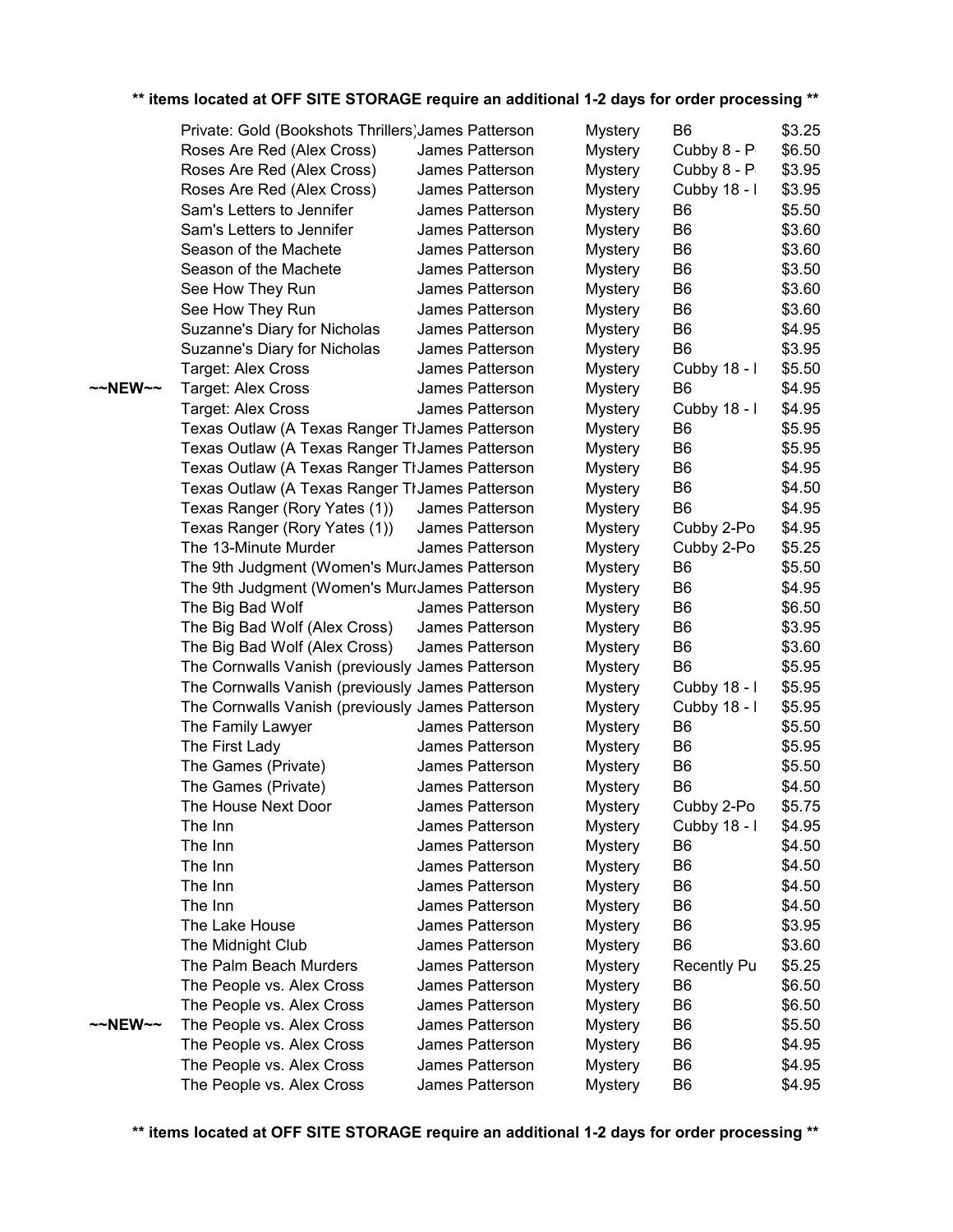|         |                                                    |                                    |                | Cubby 2-Po     | \$4.95 |
|---------|----------------------------------------------------|------------------------------------|----------------|----------------|--------|
|         | The People vs. Alex Cross                          | James Patterson<br>James Patterson | <b>Mystery</b> | B <sub>6</sub> | \$3.60 |
|         | The Thomas Berryman Number                         | James Patterson                    | <b>Mystery</b> | B <sub>6</sub> |        |
|         | The Warning                                        |                                    | <b>Mystery</b> |                | \$4.25 |
|         | The Warning                                        | James Patterson                    | <b>Mystery</b> | Cubby 18 - I   | \$3.95 |
|         | Triple Homicide: From the case fil James Patterson |                                    | <b>Mystery</b> | B <sub>6</sub> | \$4.95 |
|         | Triple Homicide: From the case fil James Patterson |                                    | <b>Mystery</b> | B <sub>6</sub> | \$4.95 |
|         | Violets Are Blue (Alex Cross)                      | James Patterson                    | <b>Mystery</b> | B <sub>6</sub> | \$3.95 |
|         | Violets Are Blue (Alex Cross)                      | James Patterson                    | <b>Mystery</b> | B <sub>6</sub> | \$3.95 |
|         | When the Wind Blows                                | James Patterson                    | <b>Mystery</b> | B <sub>6</sub> | \$3.60 |
|         | When the Wind Blows                                | James Patterson                    | <b>Mystery</b> | B <sub>6</sub> | \$3.60 |
|         | Worst Case (Michael Bennett)                       | James Patterson                    | <b>Mystery</b> | B <sub>6</sub> | \$5.50 |
|         | Worst Case (Michael Bennett)                       | James Patterson                    | <b>Mystery</b> | Cubby 8 - P    | \$5.50 |
|         | Zoo 2 (BookShots)                                  | James Patterson                    | <b>Mystery</b> | B <sub>6</sub> | \$3.25 |
|         | Zoo 2 (BookShots)                                  | James Patterson                    | <b>Mystery</b> | B <sub>6</sub> | \$2.25 |
|         | Judge & Jury                                       | James Patterson, AndreMystery      |                | B <sub>6</sub> | \$4.50 |
|         | Judge & Jury                                       | James Patterson, AndreMystery      |                | B <sub>6</sub> | \$4.50 |
|         | Judge & Jury                                       | James Patterson, AndreMystery      |                | B <sub>6</sub> | \$3.95 |
|         | Lifeguard                                          | James Patterson, AndreMystery      |                | B <sub>6</sub> | \$4.50 |
|         | Lifeguard                                          | James Patterson, AndreMystery      |                | B <sub>6</sub> | \$4.50 |
|         | The Jester                                         | James Patterson, AndreMystery      |                | Cubby 13-P     | \$6.50 |
|         | The Jester                                         | James Patterson, AndreMystery      |                | Cubby 8 - P    | \$3.95 |
|         | Count to Ten: A Private Novel                      | James Patterson, AshwiMystery      |                | B <sub>6</sub> | \$5.50 |
|         | Count to Ten: A Private Novel                      | James Patterson, AshwiMystery      |                | Cubby 2-Po     | \$5.50 |
|         | Count to Ten: A Private Novel                      | James Patterson, AshwiMystery      |                | B <sub>6</sub> | \$4.50 |
|         | Private India: City on Fire                        | James Patterson, AshwiMystery      |                | B <sub>6</sub> | \$5.50 |
|         | Private India: City on Fire                        | James Patterson, AshwiMystery      |                | B <sub>6</sub> | \$5.25 |
| ~~NEW~~ | Private India: City on Fire                        | James Patterson, AshwiMystery      |                | Cubby 18 - I   | \$4.95 |
|         | Private India: City on Fire                        | James Patterson, AshwiMystery      |                | B <sub>6</sub> | \$4.50 |
| ~~NEW~~ | Private India: City on Fire                        | James Patterson, AshwiMystery      |                | B <sub>6</sub> | \$4.50 |
|         | Never Never                                        | James Patterson, Candi Mystery     |                | B <sub>6</sub> | \$5.50 |
|         | Never Never                                        | James Patterson, Candi Mystery     |                | B <sub>6</sub> | \$4.50 |
|         | Never Never                                        | James Patterson, Candi Mystery     |                | B <sub>6</sub> | \$4.50 |
|         | Never Never                                        | James Patterson, Candi Mystery     |                | Cubby 2-Po     | \$4.50 |
|         | <b>Guilty Wives</b>                                | James Patterson, David Mystery     |                | B <sub>6</sub> | \$5.75 |
|         | <b>Guilty Wives</b>                                | James Patterson, David Mystery     |                | B <sub>6</sub> | \$5.50 |
|         | Invisible                                          |                                    |                | Cubby 18 - I   | \$6.50 |
| ~~NEW~~ | Invisible                                          | James Patterson, David Mystery     |                |                | \$4.50 |
|         | Invisible                                          | James Patterson, David Mystery     |                | B6             |        |
|         |                                                    | James Patterson, David Mystery     |                | B <sub>6</sub> | \$4.50 |
|         | Invisible<br>The Black Book                        | James Patterson, David Mystery     |                | B <sub>6</sub> | \$4.50 |
|         |                                                    | James Patterson, David Mystery     |                | B <sub>6</sub> | \$5.95 |
| ~~NEW~~ | The Black Book                                     | James Patterson, David Mystery     |                | Cubby 18 - I   | \$4.50 |
|         | The Murder House                                   | James Patterson, David Mystery     |                | B <sub>6</sub> | \$6.50 |
|         | The Murder House                                   | James Patterson, David Mystery     |                | B <sub>6</sub> | \$6.50 |
|         | The Murder House                                   | James Patterson, David Mystery     |                | B <sub>6</sub> | \$4.50 |
|         | Humans, Bow Down                                   | James Patterson, Emily Mystery     |                | B <sub>6</sub> | \$3.95 |
|         | Sundays at Tiffany's                               | James Patterson, Gabri Mystery     |                | B <sub>6</sub> | \$5.95 |
|         | Sundays at Tiffany's                               | James Patterson, Gabri Mystery     |                | B <sub>6</sub> | \$3.95 |
|         | Don't Blink                                        | James Patterson, Howa Mystery      |                | B <sub>6</sub> | \$6.50 |
|         | Don't Blink                                        | James Patterson, Howa Mystery      |                | B <sub>6</sub> | \$6.50 |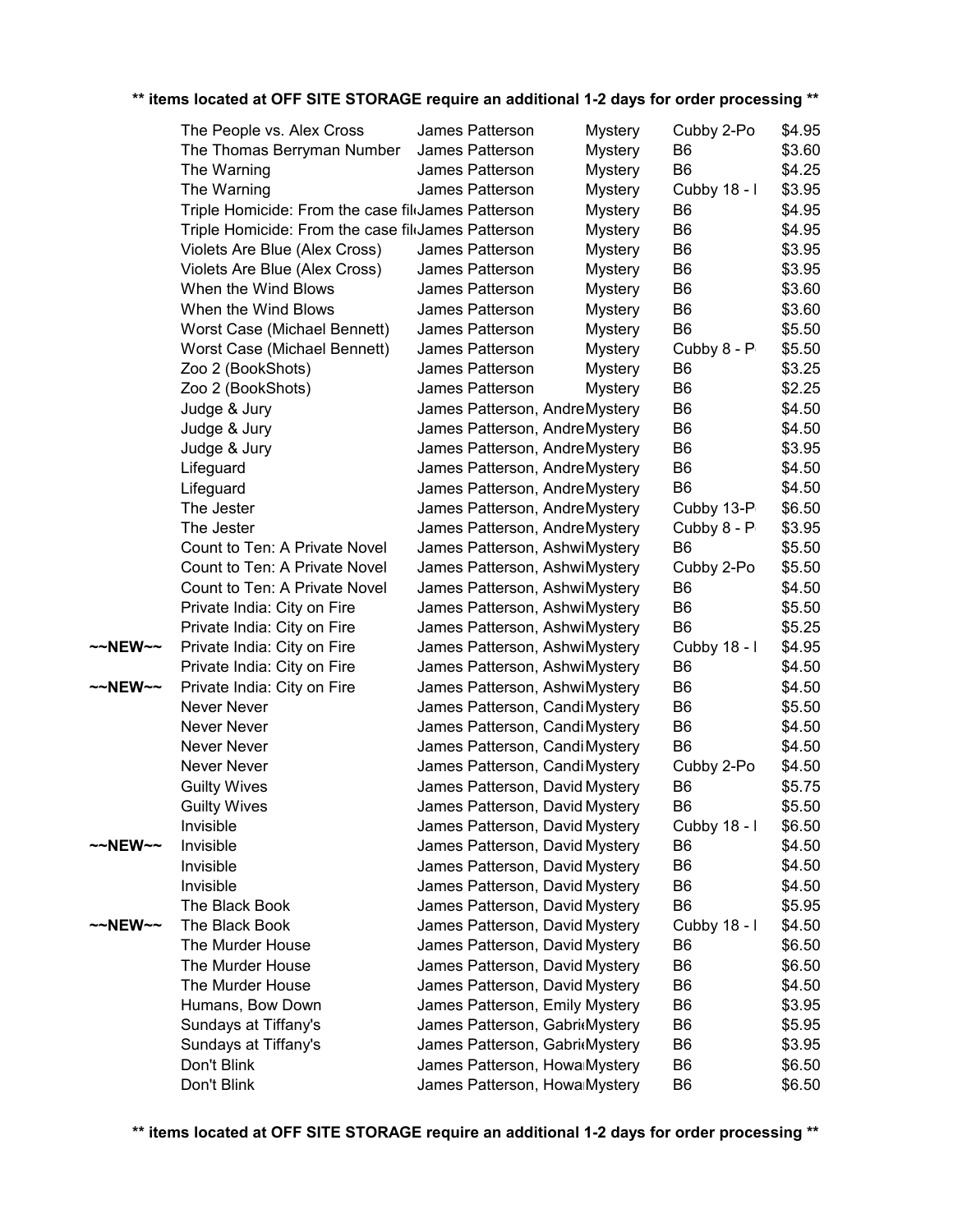|         | Don't Blink                                                   | James Patterson, Howa Mystery   | B6             | \$4.95 |
|---------|---------------------------------------------------------------|---------------------------------|----------------|--------|
|         | Don't Blink                                                   | James Patterson, Howa Mystery   | B <sub>6</sub> | \$4.95 |
|         | Don't Blink                                                   | James Patterson, Howa Mystery   | B <sub>6</sub> | \$4.50 |
|         | Honeymoon                                                     | James Patterson, Howa Mystery   | B <sub>6</sub> | \$3.95 |
|         | Sail                                                          | James Patterson, Howa Mystery   | B <sub>6</sub> | \$4.50 |
|         | Sail                                                          | James Patterson, Howa Mystery   | B <sub>6</sub> | \$4.50 |
|         | Second Honeymoon                                              | James Patterson, Howa Mystery   | B <sub>6</sub> | \$5.50 |
|         | Truth or Die                                                  | James Patterson, Howa Mystery   | Cubby 8 - P    | \$4.95 |
|         | Truth or Die                                                  | James Patterson, Howa Mystery   | B <sub>6</sub> | \$4.50 |
| ~~NEW~~ | Truth or Die                                                  | James Patterson, Howa Mystery   | Cubby 8 - P    | \$4.50 |
|         | You've Been Warned                                            | James Patterson, Howa Mystery   | B <sub>6</sub> | \$6.50 |
|         | You've Been Warned                                            | James Patterson, Howa Mystery   | B <sub>6</sub> | \$4.50 |
|         | Haunted (Michael Bennett)                                     | James Patterson, Jame: Mystery  | B <sub>6</sub> | \$5.50 |
|         | Haunted (Michael Bennett)                                     | James Patterson, Jame: Mystery  | Cubby 2-Po     | \$5.50 |
|         | <b>The Postcard Killers</b>                                   | James Patterson, Liza Mystery   | B <sub>6</sub> | \$6.50 |
|         | Private London                                                | James Patterson, Mark IMystery  | B <sub>6</sub> | \$4.95 |
|         | Private London                                                | James Patterson, Mark IMystery  | B <sub>6</sub> | \$4.50 |
|         | Private London                                                | James Patterson, Mark IMystery  | Cubby 8 - P    | \$4.50 |
|         | Private Berlin                                                | James Patterson, Mark : Mystery | B <sub>6</sub> | \$4.95 |
|         | Private Berlin                                                | James Patterson, Mark : Mystery | B <sub>6</sub> | \$4.95 |
| ~~NEW~~ | <b>Private Berlin</b>                                         | James Patterson, Mark : Mystery | Cubby 18 - I   | \$3.95 |
|         | <b>Private Games</b>                                          | James Patterson, Mark : Mystery | B <sub>6</sub> | \$6.50 |
|         | <b>Private Games</b>                                          | James Patterson, Mark : Mystery | B <sub>6</sub> | \$5.50 |
|         | <b>Private Games</b>                                          | James Patterson, Mark : Mystery | B <sub>6</sub> | \$5.50 |
|         | <b>Private Games</b>                                          | James Patterson, Mark : Mystery | B <sub>6</sub> | \$5.50 |
| ~~NEW~~ | <b>Private Games</b>                                          | James Patterson, Mark : Mystery | Cubby 18 - I   | \$4.95 |
|         | Private L.A.                                                  | James Patterson, Mark \Mystery  | B <sub>6</sub> | \$4.50 |
|         | Private L.A.                                                  | James Patterson, Mark : Mystery | B <sub>6</sub> | \$4.50 |
|         | <b>Private Paris</b>                                          | James Patterson, Mark : Mystery | B <sub>6</sub> | \$5.50 |
|         | <b>Private Paris</b>                                          | James Patterson, Mark : Mystery | Cubby 18 - I   | \$5.50 |
|         | Kill Me If You Can                                            | James Patterson, MarshMystery   | Floor          | \$6.50 |
|         | Kill Me If You Can                                            | James Patterson, MarshMystery   | B <sub>6</sub> | \$5.95 |
|         | Kill Me If You Can                                            | James Patterson, MarshMystery   | B <sub>6</sub> | \$4.50 |
|         | Kill Me If You Can                                            | James Patterson, MarshMystery   | Cubby 2-Po     | \$4.50 |
|         | Kill Me If You Can                                            | James Patterson, MarshMystery   | Cubby 18 - I   | \$4.50 |
|         | <b>NYPD Red</b>                                               | James Patterson, MarshMystery   | B6             | \$4.95 |
|         | <b>NYPD Red</b>                                               | James Patterson, MarshMystery   | B <sub>6</sub> | \$4.95 |
|         | NYPD Red 2                                                    | James Patterson, MarshMystery   | B <sub>6</sub> | \$4.50 |
| ~~NEW~~ | NYPD Red 2                                                    | James Patterson, MarshMystery   | Cubby 18 - I   | \$4.50 |
|         | NYPD Red 3                                                    | James Patterson, MarshMystery   | B6             | \$4.50 |
|         | NYPD Red 4                                                    | James Patterson, MarshMystery   | B <sub>6</sub> | \$4.95 |
|         | NYPD Red 4                                                    | James Patterson, MarshMystery   | B <sub>6</sub> | \$4.95 |
|         | Red Alert: An NYPD Red Mystery James Patterson, MarshMystery  |                                 | Cubby 18 - I   | \$5.50 |
|         | 10th Anniversary (Women's Murd James Patterson, Maxin Mystery |                                 | Cubby 8 - P    | \$6.50 |
|         | 10th Anniversary (Women's MurdtJames Patterson, MaxinMystery  |                                 | B <sub>6</sub> | \$5.50 |
|         | 11th Hour (Women's Murder Club James Patterson, Maxin Mystery |                                 | Cubby 8 - P    | \$6.50 |
| ~~NEW~~ | 11th Hour (Women's Murder Club James Patterson, Maxin Mystery |                                 | Cubby 18 - I   | \$5.50 |
|         | 11th Hour (Women's Murder Club James Patterson, Maxin Mystery |                                 | B <sub>6</sub> | \$4.50 |
| ~~NEW~~ | 12th of Never (Women's Murder CJames Patterson, Maxin Mystery |                                 | B <sub>6</sub> | \$5.50 |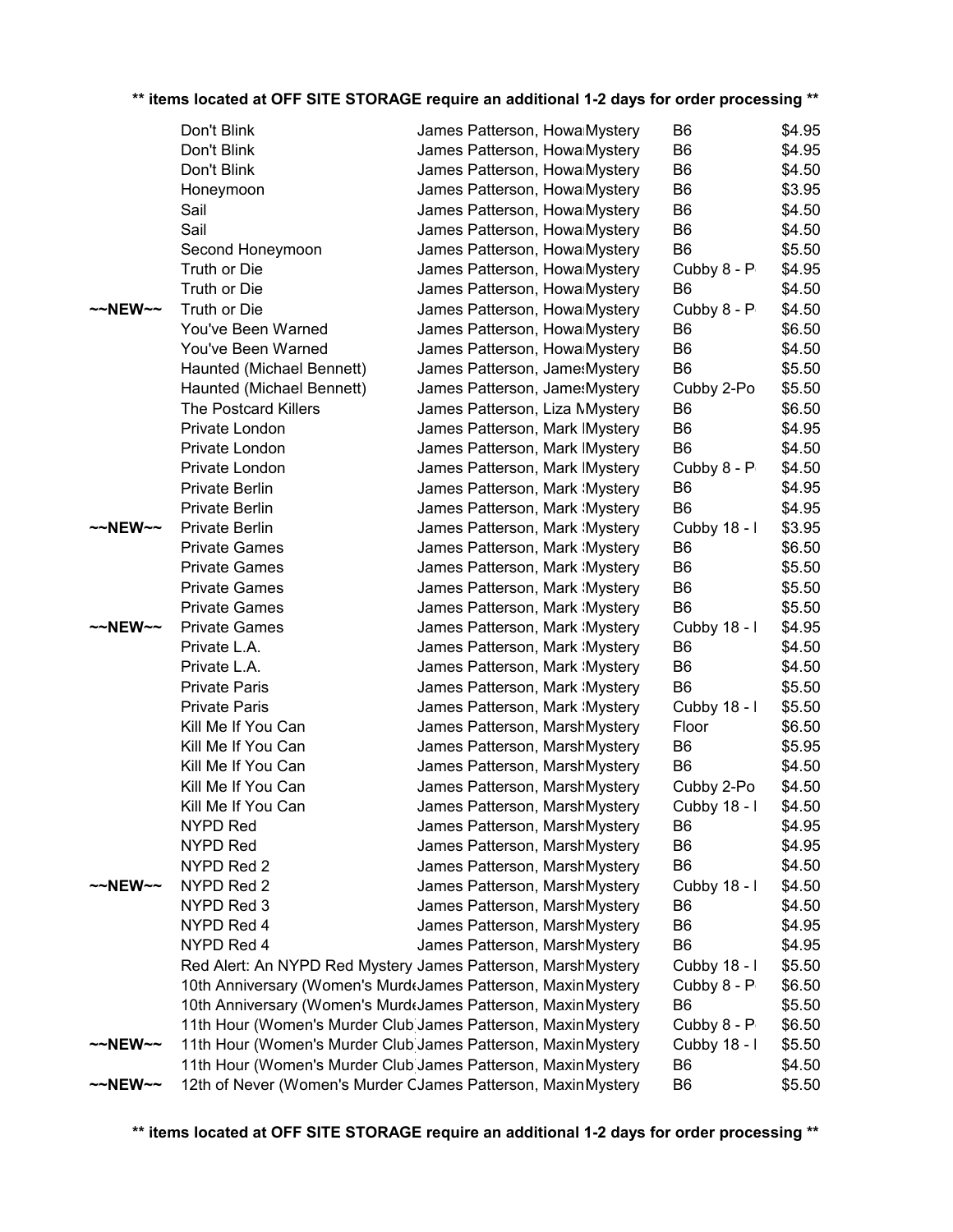|                     | 12th of Never (Women's Murder CJames Patterson, Maxin Mystery  |                                | B6             | \$5.50 |
|---------------------|----------------------------------------------------------------|--------------------------------|----------------|--------|
|                     | 14th Deadly Sin (Women's MurdelJames Patterson, Maxin Mystery  |                                | B <sub>6</sub> | \$5.50 |
|                     | 14th Deadly Sin (Women's MurdelJames Patterson, Maxin Mystery  |                                | B <sub>6</sub> | \$4.95 |
| $\sim$ NEW $\sim$   | 14th Deadly Sin (Women's MurdelJames Patterson, Maxin Mystery  |                                | Cubby 18 - I   | \$4.50 |
|                     | 15th Affair (Women's Murder ClubJames Patterson, Maxin Mystery |                                | B <sub>6</sub> | \$5.50 |
| $~\sim$ NEW $~\sim$ | 15th Affair (Women's Murder ClubJames Patterson, Maxin Mystery |                                | Cubby 18 - I   | \$4.95 |
| $~\sim$ NEW $~\sim$ | 16th Seduction (Women's Murder James Patterson, Maxin Mystery  |                                | Cubby 18 - I   | \$4.95 |
|                     | 4th of July (Women's Murder ClubJames Patterson, Maxin Mystery |                                | B6             | \$4.50 |
|                     | 4th of July (Women's Murder ClubJames Patterson, Maxin Mystery |                                | B <sub>6</sub> | \$4.50 |
|                     | 4th of July (Women's Murder ClubJames Patterson, Maxin Mystery |                                | Cubby 18 - I   | \$4.50 |
|                     | 7th Heaven (Women's Murder CluJames Patterson, Maxin Mystery   |                                | B <sub>6</sub> | \$5.50 |
|                     | 7th Heaven (Women's Murder CluJames Patterson, Maxin Mystery   |                                | B <sub>6</sub> | \$3.95 |
|                     | Confessions: The Private School Names Patterson, Maxin Mystery |                                | B <sub>6</sub> | \$3.95 |
|                     | Private                                                        | James Patterson, MaxinMystery  | B <sub>6</sub> | \$4.95 |
|                     | Private                                                        | James Patterson, MaxinMystery  | B <sub>6</sub> | \$4.95 |
|                     | Private                                                        | James Patterson, MaxinMystery  | B <sub>6</sub> | \$4.95 |
| $~\sim$ NEW $~\sim$ | Private                                                        | James Patterson, Maxin Mystery | B <sub>6</sub> | \$4.50 |
| $\sim$ NEW $\sim$   | Private                                                        | James Patterson, MaxinMystery  | Cubby 18 - I   | \$4.50 |
|                     | Private Vegas                                                  | James Patterson, MaxinMystery  | B <sub>6</sub> | \$5.95 |
|                     | Private Vegas                                                  | James Patterson, MaxinMystery  | B <sub>6</sub> | \$5.95 |
|                     | Private: #1 Suspect                                            | James Patterson, Maxin Mystery | Cubby 18 - I   | \$5.50 |
| $\sim$ NEW $\sim$   | Private: #1 Suspect                                            | James Patterson, Maxin Mystery | B <sub>6</sub> | \$4.95 |
|                     | Private: #1 Suspect                                            | James Patterson, MaxinMystery  | B <sub>6</sub> | \$4.50 |
|                     | Private: #1 Suspect                                            | James Patterson, MaxinMystery  | B <sub>6</sub> | \$4.50 |
|                     | Swimsuit                                                       | James Patterson, MaxinMystery  | B <sub>6</sub> | \$5.50 |
|                     | Swimsuit                                                       | James Patterson, MaxinMystery  | B <sub>6</sub> | \$4.50 |
|                     | Swimsuit                                                       | James Patterson, Maxin Mystery | B <sub>6</sub> | \$4.50 |
| $\sim$ NEW $\sim$   | The 5th Horseman (Women's MurJames Patterson, Maxin Mystery    |                                | Cubby 18 - I   | \$5.50 |
|                     | The 5th Horseman (Women's MurJames Patterson, Maxin Mystery    |                                | B <sub>6</sub> | \$4.50 |
|                     | The 5th Horseman (Women's MurJames Patterson, MaxinMystery     |                                | Cubby 8 - P    | \$4.50 |
|                     | The 6th Target (The Women's Mu James Patterson, Maxin Mystery  |                                | Cubby 18 - I   | \$6.50 |
|                     | The 6th Target (Women's Murder James Patterson, Maxin Mystery  |                                | B <sub>6</sub> | \$4.25 |
|                     | The 6th Target (Women's Murder James Patterson, MaxinMystery   |                                | B <sub>6</sub> | \$4.25 |
|                     | The 8th Confession (Women's MuJames Patterson, Maxin Mystery   |                                | B <sub>6</sub> | \$6.50 |
|                     | The 8th Confession (Women's MuJames Patterson, Maxin Mystery   |                                | B <sub>6</sub> | \$5.25 |
|                     | The 8th Confession (Women's MuJames Patterson, Maxin Mystery   |                                | B6             | \$4.95 |
|                     | The 8th Confession (Women's MuJames Patterson, Maxin Mystery   |                                | B <sub>6</sub> | \$4.50 |
|                     | The 9th Judgment (Women's Murdames Patterson, Maxin Mystery    |                                | B <sub>6</sub> | \$6.50 |
|                     | The 9th Judgment (Women's Murdames Patterson, Maxin Mystery    |                                | Cubby 18 - I   | \$4.50 |
|                     | Unlucky 13 (Women's Murder ClulJames Patterson, MaxinMystery   |                                | Cubby 18 - I   | \$4.50 |
|                     | Alert                                                          | James Patterson, MichaMystery  | B <sub>6</sub> | \$4.95 |
|                     | Alert                                                          | James Patterson, MichaMystery  | B <sub>6</sub> | \$4.50 |
|                     | Alert                                                          | James Patterson, MichaMystery  | B <sub>6</sub> | \$4.50 |
| ~~NEW~~             | Alert (Michael Bennett)                                        | James Patterson, MichaMystery  | B <sub>6</sub> | \$5.75 |
|                     | Alert (Michael Bennett)                                        | James Patterson, MichaMystery  | B <sub>6</sub> | \$5.20 |
|                     | Burn (Michael Bennett)                                         | James Patterson, MichaMystery  | B <sub>6</sub> | \$5.50 |
|                     | Burn (Michael Bennett)                                         | James Patterson, MichaMystery  | B <sub>6</sub> | \$5.50 |
|                     | Burn (Michael Bennett)                                         | James Patterson, MichaMystery  | Cubby 2-Po     | \$5.50 |
|                     | Burn (Michael Bennett)                                         | James Patterson, MichaMystery  | B <sub>6</sub> | \$4.50 |
|                     |                                                                |                                |                |        |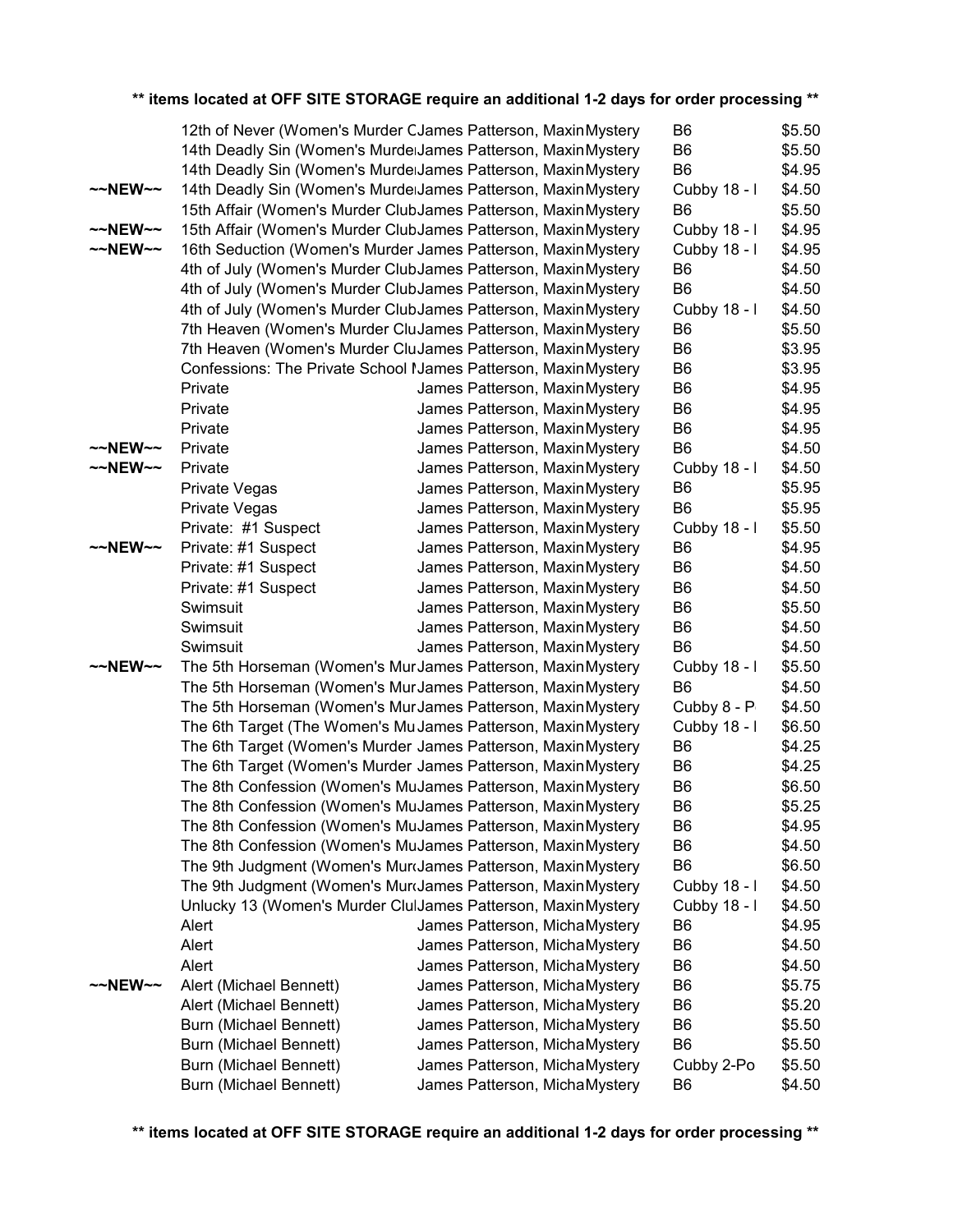|         | Gone (Michael Bennett)                                              | James Patterson, MichaMystery  | B <sub>6</sub>                   | \$6.50           |
|---------|---------------------------------------------------------------------|--------------------------------|----------------------------------|------------------|
|         | Gone (Michael Bennett)                                              | James Patterson, MichaMystery  | Cubby 18 - I                     | \$4.95           |
|         | Gone (Michael Bennett)                                              | James Patterson, MichaMystery  | B <sub>6</sub>                   | \$4.50           |
|         | Gone (Michael Bennett)                                              | James Patterson, MichaMystery  | Cubby 2-Po                       | \$4.50           |
|         | I, Michael Bennett                                                  | James Patterson, MichaMystery  | B <sub>6</sub>                   | \$4.50           |
|         | I, Michael Bennett (Michael BenneJames Patterson, MichaMystery      |                                | Cubby 8 - P                      | \$6.50           |
|         | I, Michael Bennett (Michael BenneJames Patterson, MichaMystery      |                                | Cubby 18 - I                     | \$6.50           |
|         | Now You See Her                                                     | James Patterson, MichaMystery  | B <sub>6</sub>                   | \$6.50           |
|         | Run for Your Life                                                   | James Patterson, MichaMystery  | B <sub>6</sub>                   | \$3.00           |
|         | Run for Your Life (Michael Bennet James Patterson, Micha Mystery    |                                | B <sub>6</sub>                   | \$4.50           |
|         | Run for Your Life (Michael Bennet James Patterson, Micha Mystery    |                                | Cubby 18 - I                     | \$4.50           |
|         | Step On a Crack (Michael BennettJames Patterson, MichaMystery       |                                | Cubby 8 - P                      | \$4.50           |
|         | The Quickie                                                         | James Patterson, Micha Mystery | B <sub>6</sub>                   | \$6.50           |
|         | The Quickie                                                         | James Patterson, MichaMystery  | B <sub>6</sub>                   | \$5.95           |
|         | The Quickie                                                         | James Patterson, MichaMystery  | B <sub>6</sub>                   | \$3.95           |
|         | <b>Tick Tock (Michael Bennett)</b>                                  | James Patterson, MichaMystery  | B <sub>6</sub>                   | \$6.75           |
|         | <b>Tick Tock (Michael Bennett)</b>                                  | James Patterson, MichaMystery  | B <sub>6</sub>                   | \$6.50           |
|         | <b>Tick Tock (Michael Bennett)</b>                                  | James Patterson, MichaMystery  | B <sub>6</sub>                   | \$5.95           |
|         | Tick Tock (Michael Bennett)                                         | James Patterson, MichaMystery  | Cubby 2-Po                       | \$5.95           |
| ~~NEW~~ | <b>Tick Tock (Michael Bennett)</b>                                  | James Patterson, MichaMystery  | B <sub>6</sub>                   | \$4.50           |
|         | Worst Case (Michael Bennett)                                        | James Patterson, MichaMystery  | B <sub>6</sub>                   | \$4.50           |
|         | Worst Case (Michael Bennett)                                        |                                | Cubby 18 - I                     | \$4.50           |
|         |                                                                     | James Patterson, MichaMystery  |                                  |                  |
|         | Zoo                                                                 | James Patterson, MichaMystery  | B <sub>6</sub><br>B <sub>6</sub> | \$5.95<br>\$5.25 |
|         | Zoo                                                                 | James Patterson, MichaMystery  |                                  |                  |
|         | Zoo                                                                 | James Patterson, MichaMystery  | B <sub>6</sub>                   | \$3.95           |
|         | Zoo                                                                 | James Patterson, MichaMystery  | B <sub>6</sub>                   | \$3.95           |
|         | <b>Private Down Under</b>                                           | James Patterson, MichaMystery  | B <sub>6</sub>                   | \$5.95           |
|         | <b>Private Down Under</b>                                           | James Patterson, MichaMystery  | B <sub>6</sub>                   | \$5.95           |
|         | Private Down Under                                                  | James Patterson, MichaMystery  | B <sub>6</sub>                   | \$4.50           |
|         | <b>Private Down Under</b>                                           | James Patterson, MichaMystery  | B <sub>6</sub>                   | \$4.50           |
|         | <b>Private Down Under</b>                                           | James Patterson, MichaMystery  | Cubby 18 - I                     | \$4.50           |
|         | Toys                                                                | James Patterson, Neil MMystery | B <sub>6</sub>                   | \$4.50           |
|         | <b>Beach Road</b>                                                   | James Patterson, Peter Mystery | Floor                            | \$4.50           |
|         | <b>Beach Road</b>                                                   | James Patterson, Peter Mystery | B <sub>6</sub>                   | \$4.50           |
|         | Beach Road                                                          | James Patterson, Peter Mystery | B <sub>6</sub>                   | \$4.50           |
|         | Beach Road                                                          | James Patterson, Peter Mystery | B <sub>6</sub>                   | \$4.50           |
|         | <b>Beach Road</b>                                                   | James Patterson, Peter Mystery | Cubby 8 - P                      | \$4.50           |
|         | The Beach House                                                     | James Patterson, Peter Mystery | B <sub>6</sub>                   | \$4.25           |
|         | The Beach House                                                     | James Patterson, Peter Mystery | Cubby 8 - P                      | \$3.60           |
| ~~NEW~~ | Alex Cross's Trial                                                  | James Patterson, Richa Mystery | B <sub>6</sub>                   | \$4.50           |
|         | Alex Cross's Trial                                                  | James Patterson, Richa Mystery | B <sub>6</sub>                   | \$4.50           |
|         | All-American Murder: The Rise an James Patterson, Alex A Mystery    |                                | Cubby 8 - P                      | \$5.50           |
|         | <b>Texas Ranger</b>                                                 | James Patterson, Andre Mystery | Cubby 18 - I                     | \$5.50           |
|         | 3rd Degree                                                          | James Patterson, Andre Mystery | B <sub>6</sub>                   | \$5.95           |
|         | 3rd Degree                                                          | James Patterson, Andre Mystery | B <sub>6</sub>                   | \$5.95           |
|         | Revenge                                                             | James Patterson, Andre Mystery | B <sub>6</sub>                   | \$4.95           |
|         | The President Is Missing: A Novel James Patterson, Bill ClinMystery |                                | B <sub>6</sub>                   | \$6.95           |
|         | The President Is Missing: A Novel James Patterson, Bill ClinMystery |                                | B <sub>6</sub>                   | \$6.95           |
|         | The President Is Missing: A Novel James Patterson, Bill ClinMystery |                                | B <sub>6</sub>                   | \$5.95           |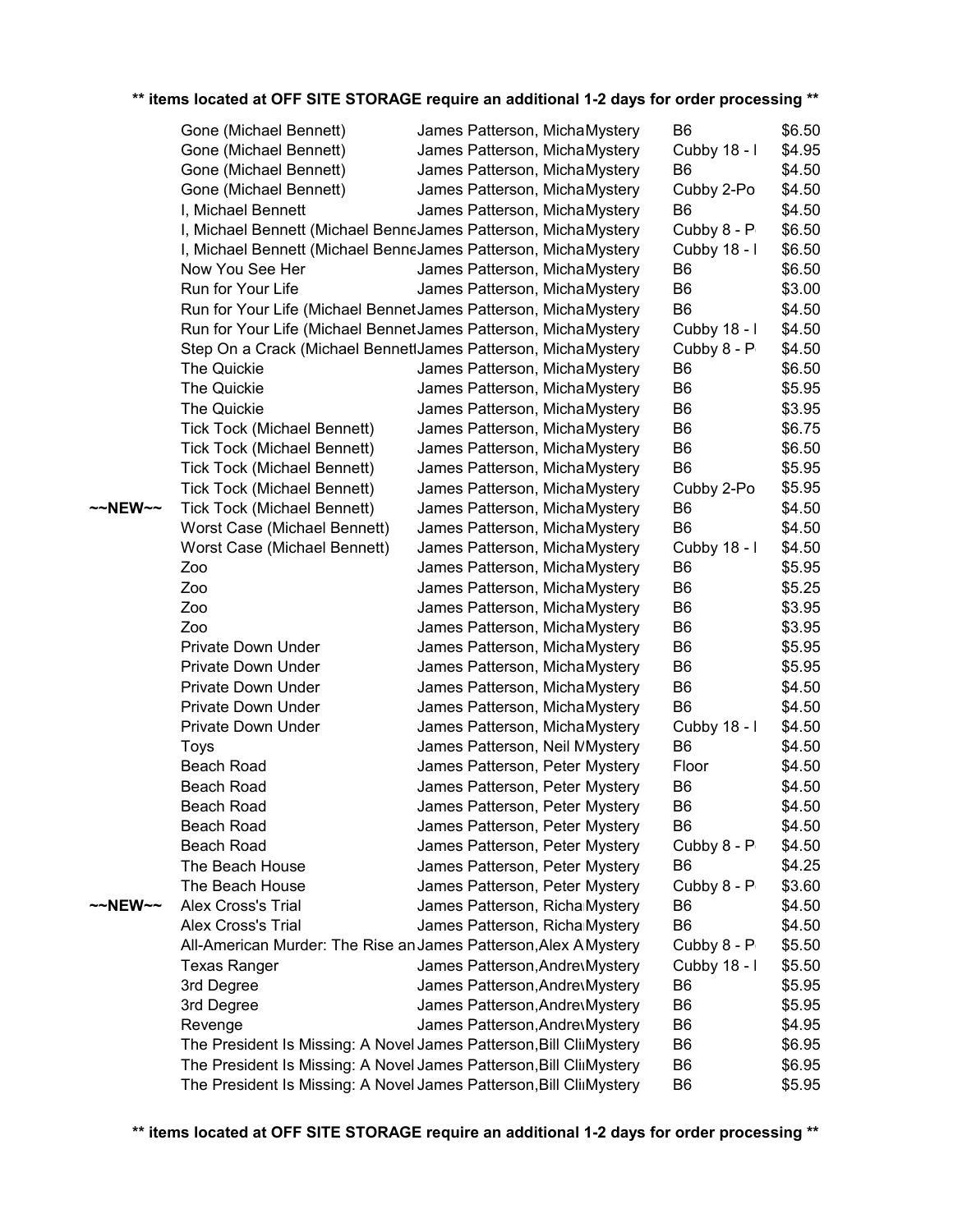|         | Fifty Fifty (Harriet Blue)                                                   | James Patterson, Candic Mystery | B <sub>6</sub>     | \$4.50 |  |
|---------|------------------------------------------------------------------------------|---------------------------------|--------------------|--------|--|
|         | Fifty Fifty (Harriet Blue)                                                   | James Patterson, CandicMystery  | Cubby 2-Po         | \$4.50 |  |
|         | Fifty Fifty (Harriet Blue)                                                   | James Patterson, CandicMystery  | Cubby 18 - I       | \$4.50 |  |
|         | Fifty Fifty (Harriet Blue)                                                   | James Patterson, CandicMystery  | B <sub>6</sub>     | \$3.95 |  |
|         | Hush (Harriet Blue, 4)                                                       | James Patterson, CandicMystery  | B <sub>6</sub>     | \$4.95 |  |
|         | Hush (Harriet Blue, 4)                                                       | James Patterson, CandicMystery  | B <sub>6</sub>     | \$4.95 |  |
|         | Hush (Harriet Blue, 4)                                                       | James Patterson, CandicMystery  | Cubby 18 - I       | \$4.95 |  |
|         | <b>Mistress</b>                                                              | James Patterson, David Mystery  | B <sub>6</sub>     | \$6.50 |  |
|         | <b>Mistress</b>                                                              | James Patterson, David Mystery  | B <sub>6</sub>     | \$5.50 |  |
|         | Unsolved                                                                     | James Patterson, David Mystery  | Cubby 18 - I       | \$5.95 |  |
|         | Sundays at Tiffany's                                                         | James Patterson, GabrieMystery  | B <sub>6</sub>     | \$3.60 |  |
|         | Sundays at Tiffany's                                                         | James Patterson, GabrieMystery  | B <sub>6</sub>     | \$3.60 |  |
|         | The Fall of Crazy House (Crazy H <sub>'</sub> James Patterson, GabrieMystery |                                 | B <sub>6</sub>     | \$4.50 |  |
|         | Instinct (previously published as MJames Patterson, Howar Mystery            |                                 | B <sub>6</sub>     | \$4.95 |  |
|         | Instinct (previously published as MJames Patterson, Howar Mystery            |                                 | Cubby 2-Po         | \$4.95 |  |
|         | Instinct (previously published as MJames Patterson, Howar Mystery            |                                 | Cubby 18 - I       | \$4.95 |  |
|         | Instinct (previously published as MJames Patterson, Howar Mystery            |                                 | B <sub>6</sub>     | \$4.50 |  |
|         | Ambush (Michael Bennett (11))                                                | James Patterson, James Mystery  | B <sub>6</sub>     | \$4.95 |  |
|         | Ambush (Michael Bennett (11))                                                | James Patterson, James Mystery  | B <sub>6</sub>     | \$4.95 |  |
|         | Ambush (Michael Bennett)                                                     | James Patterson, James Mystery  | B <sub>6</sub>     | \$5.95 |  |
|         | Ambush (Michael Bennett)                                                     | James Patterson, James Mystery  | Cubby 2-Po         | \$5.95 |  |
|         | Blindside (Michael Bennett, 12)                                              | James Patterson, James Mystery  | B <sub>6</sub>     | \$4.50 |  |
|         | Haunted (Michael Bennett)                                                    | James Patterson, James Mystery  | B <sub>6</sub>     | \$6.50 |  |
|         | Lost                                                                         | James Patterson, James Mystery  | B <sub>6</sub>     | \$6.25 |  |
|         | Lost                                                                         | James Patterson, James Mystery  | B <sub>6</sub>     | \$6.25 |  |
|         | Lost (Tom Moon, 1)                                                           | James Patterson, James Mystery  | <b>Recently Pu</b> | \$4.95 |  |
|         | The River Murders                                                            | James Patterson, James Mystery  | B <sub>6</sub>     | \$6.50 |  |
|         | The River Murders                                                            | James Patterson, James Mystery  | Cubby 2-Po         | \$5.95 |  |
|         | The River Murders                                                            | James Patterson, James Mystery  | B <sub>6</sub>     | \$4.95 |  |
|         | The River Murders                                                            | James Patterson, James Mystery  | B <sub>6</sub>     | \$4.95 |  |
|         | The Russian (Michael Bennett, 13 James Patterson, James Mystery              |                                 | B <sub>6</sub>     | \$7.50 |  |
|         | Filthy Rich: The Billionaire's Sex SJames Patterson, John CMystery           |                                 | B <sub>6</sub>     | \$5.95 |  |
|         | Private L.A.                                                                 | James Patterson, Mark SMystery  | B <sub>6</sub>     | \$6.50 |  |
|         | NYPD Red 2                                                                   | James Patterson, Marsh Mystery  | B <sub>6</sub>     | \$5.50 |  |
|         | NYPD Red 6                                                                   |                                 | B <sub>6</sub>     | \$5.95 |  |
|         |                                                                              | James Patterson, Marsh Mystery  |                    |        |  |
|         | Red Alert: An NYPD Red Mystery James Patterson, Marsh Mystery                |                                 | B <sub>6</sub>     | \$4.50 |  |
|         | Red Alert: An NYPD Red Mystery James Patterson, Marsh Mystery                |                                 | B <sub>6</sub>     | \$4.50 |  |
|         | The Murder of King Tut: The Plot tJames Patterson, Martin Mystery            |                                 | Cubby 8 - P        | \$5.95 |  |
|         | The Chef                                                                     | James Patterson, Max D Mystery  | B <sub>6</sub>     | \$4.95 |  |
|         | The Chef                                                                     | James Patterson, Max D Mystery  | B <sub>6</sub>     | \$4.50 |  |
|         | Confessions of a Murder Suspect James Patterson, Maxine Mystery              |                                 | B <sub>6</sub>     | \$3.95 |  |
|         | Confessions: The Murder of an ArJames Patterson, Maxine Mystery              |                                 | B <sub>6</sub>     | \$4.25 |  |
|         | The 17th Suspect (Women's MurdJames Patterson, Maxine Mystery                |                                 | B <sub>6</sub>     | \$5.95 |  |
| ~~NEW~~ | The 17th Suspect (Women's MurdJames Patterson, Maxine Mystery                |                                 | Cubby 18 - I       | \$4.95 |  |
|         | The 18th Abduction (Women's MuJames Patterson, Maxine Mystery                |                                 | B <sub>6</sub>     | \$4.95 |  |
|         | The 18th Abduction (Women's MuJames Patterson, Maxint Mystery                |                                 | B <sub>6</sub>     | \$4.50 |  |
|         | The 19th Christmas (Women's MuJames Patterson, Maxint Mystery                |                                 | B <sub>6</sub>     | \$4.95 |  |
| ~~NEW~~ | The 20th Victim (Women's MurderJames Patterson, Maxine Mystery               |                                 | B <sub>6</sub>     | \$6.50 |  |
|         | Woman of God                                                                 | James Patterson, Maxin «Mystery | B <sub>6</sub>     | \$5.50 |  |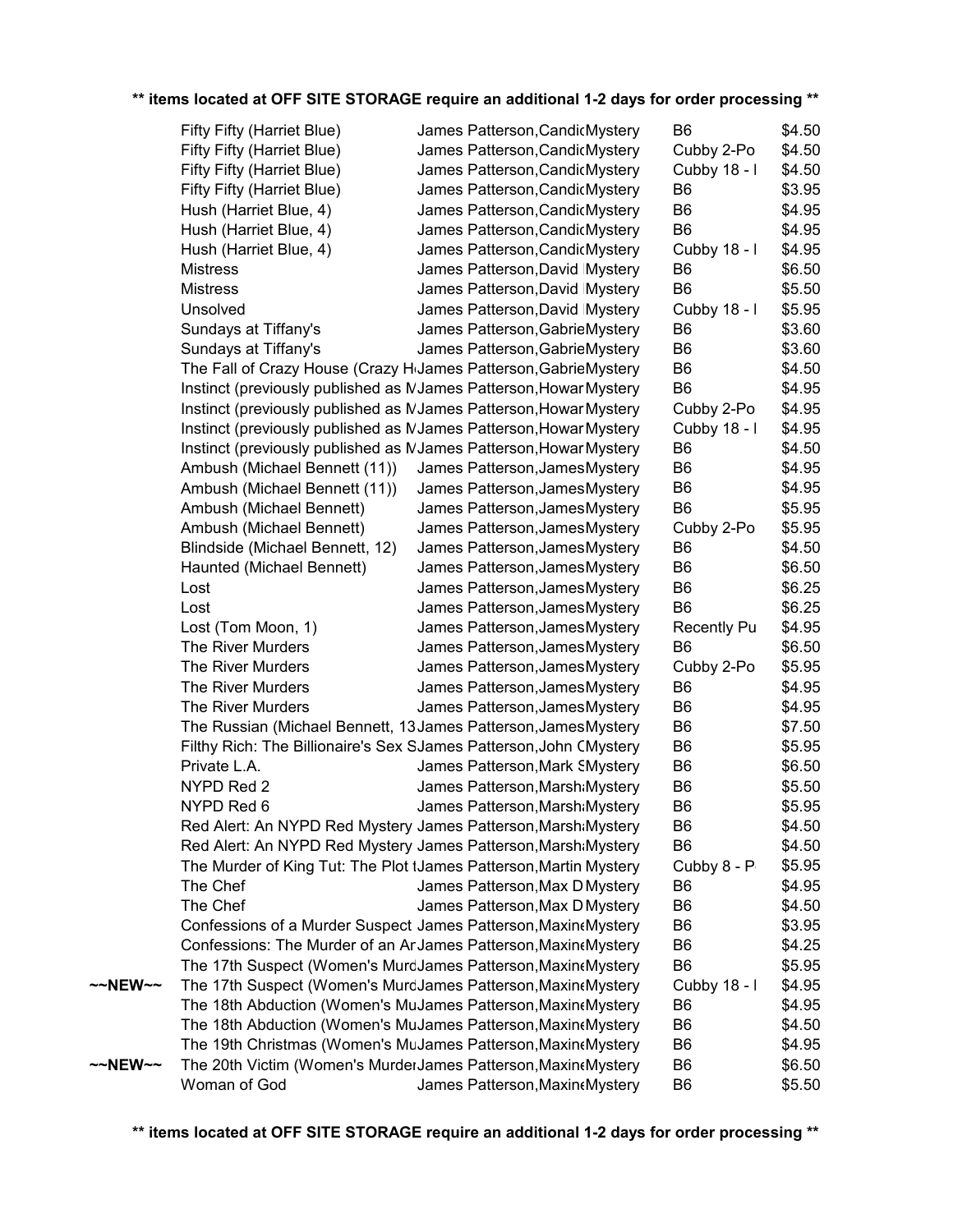|         | Now You See Her                                                  | James Patterson, Micha Mystery  |                | B <sub>6</sub>     | \$5.25 |
|---------|------------------------------------------------------------------|---------------------------------|----------------|--------------------|--------|
|         | Run for Your Life (Michael Bennet James Patterson, Micha Mystery |                                 |                | B <sub>6</sub>     | \$4.50 |
|         | Run for Your Life (Michael Bennet James Patterson, MichaeMystery |                                 |                | B <sub>6</sub>     | \$3.95 |
|         | Step on a Crack (Michael Bennett James Patterson, Micha Mystery  |                                 |                | B <sub>6</sub>     | \$4.50 |
|         | Step on a Crack (Michael Bennett James Patterson, MichaeMystery  |                                 |                | Cubby 8 - P        | \$3.95 |
|         | Miracle at Augusta                                               | James Patterson, Peter (Mystery |                | B <sub>6</sub>     | \$5.95 |
|         | Princess: A Private Novel                                        | James Patterson, Rees Mystery   |                | B <sub>6</sub>     | \$4.50 |
|         | The Midwife Murders                                              | James Patterson, Richar Mystery |                | B <sub>6</sub>     | \$6.50 |
|         | The Store                                                        | James Patterson, Richar Mystery |                | <b>Recently Pu</b> | \$4.95 |
|         | The Store                                                        | James Patterson, Richar Mystery |                | B <sub>6</sub>     | \$4.95 |
|         | Cajun Justice                                                    | James Patterson, TuckerMystery  |                | Cubby 8 - P        | \$5.95 |
|         | Cajun Justice                                                    | James Patterson, TuckerMystery  |                | B <sub>6</sub>     | \$5.50 |
|         | Cajun Justice                                                    | James Patterson, TuckerMystery  |                | B <sub>6</sub>     | \$4.95 |
|         | Cajun Justice                                                    | James Patterson, TuckerMystery  |                | B <sub>6</sub>     | \$4.95 |
|         | Cajun Justice                                                    | James Patterson, TuckerMystery  |                | B <sub>6</sub>     | \$4.50 |
|         | Cajun Justice                                                    | James Patterson, TuckerMystery  |                | B <sub>6</sub>     | \$4.50 |
|         | Cajun Justice                                                    | James Patterson, TuckerMystery  |                | B <sub>6</sub>     | \$4.50 |
|         | Silencer (Thorn Mysteries, 9)                                    | James W. Hall                   | <b>Mystery</b> | Floor              | \$5.50 |
|         | Sweet Heart                                                      | James, Peter                    | <b>Mystery</b> | Floor              | \$4.50 |
|         | On Thin Ice                                                      | Jamie Bastedo                   | <b>Mystery</b> | Floor              | \$4.95 |
|         | <b>Bones</b>                                                     | Jan Burke                       | <b>Mystery</b> | Floor              | \$3.95 |
|         | Flight                                                           | Jan Burke                       | <b>Mystery</b> | Floor              | \$3.95 |
|         | Kidnapped: An Irene Kelly Novel Jan Burke                        |                                 | <b>Mystery</b> | Floor              | \$4.25 |
|         | Liar: An Irene Kelly Mystery (Irene Jan Burke                    |                                 | <b>Mystery</b> | Floor              | \$6.50 |
|         | <b>Nine</b>                                                      | Jan Burke                       | <b>Mystery</b> | Floor              | \$6.50 |
|         | Sweet Dreams, Irene: An Irene KeJan Burke                        |                                 | <b>Mystery</b> | Floor              | \$3.95 |
|         | The Man In The Wooden Hat (OldJane Gardam                        |                                 | <b>Mystery</b> | Floor              | \$4.50 |
|         | Baptism in Blood                                                 | Jane Haddam                     | <b>Mystery</b> | B <sub>4</sub>     | \$3.95 |
|         | Deadly Beloved (Gergor DemarkiaJane Haddam                       |                                 | <b>Mystery</b> | B4                 | \$3.95 |
|         | Fountain of Death (Gregor DemarlJane Haddam                      |                                 | <b>Mystery</b> | B4                 | \$3.95 |
|         | Skeleton Key: A Gregor Demarkia Jane Haddam                      |                                 | <b>Mystery</b> | Floor              | \$3.50 |
|         | Skeleton Key: A Gregor Demarkia Jane Haddam                      |                                 | <b>Mystery</b> | Floor              | \$3.50 |
|         | Somebody Else's Music: A GregorJane Haddam                       |                                 | <b>Mystery</b> | Floor              | \$2.95 |
|         | True Believers: A Gregor Demarki Jane Haddam                     |                                 | <b>Mystery</b> | Floor              | \$3.95 |
|         | Wanting Sheila Dead (Gregor DenJane Haddam                       |                                 | <b>Mystery</b> | Floor              | \$5.95 |
|         | The Shadow of Death: A Sister AçJane Willan                      |                                 | <b>Mystery</b> | Floor              | \$4.95 |
|         | The Wish to Kill                                                 | Janet Hannah                    | <b>Mystery</b> | Floor              | \$5.95 |
|         | Hard Rain (Amsterdam Cops)                                       | Janwillem van de Weter Mystery  |                | Floor              | \$4.95 |
|         | The Stolen (A Henry Parker Novel Jason Pinter                    |                                 | <b>Mystery</b> | Floor              | \$3.95 |
|         | The Big Over Easy                                                | Jasper Fforde                   | <b>Mystery</b> | Floor              | \$5.50 |
|         | Sinister and Fatal: The Guinevere Jayne Castle                   |                                 | <b>Mystery</b> | Floor              | \$4.50 |
| ~~NEW~~ | Weigh Dead (Iris House B & B My Jean Hager                       |                                 | <b>Mystery</b> | B4                 | \$3.25 |
|         | Holy Terror in the Hebrides (Dorot Jeanne M. Dams                |                                 | <b>Mystery</b> | B4                 | \$3.50 |
|         | Malice in Miniature (Dorothy MartinJeanne M. Dams                |                                 | <b>Mystery</b> | B4                 | \$3.95 |
|         | The Victim in Victoria Station (Dor Jeanne M. Dams               |                                 | <b>Mystery</b> | Floor              | \$3.95 |
|         | Darkly Dreaming Dexter: Dexter MJeff Lindsay                     |                                 | <b>Mystery</b> | Floor              | \$4.50 |
|         | Jar of Hearts                                                    | Jennifer Hillier                | <b>Mystery</b> | Floor              | \$3.95 |
|         | Promise Not to Tell: A Novel                                     | Jennifer McMahon                | <b>Mystery</b> | Floor              | \$4.50 |
|         | Death and the Intern                                             | Jeremy Hanson-Finger Mystery    |                | Floor              | \$4.95 |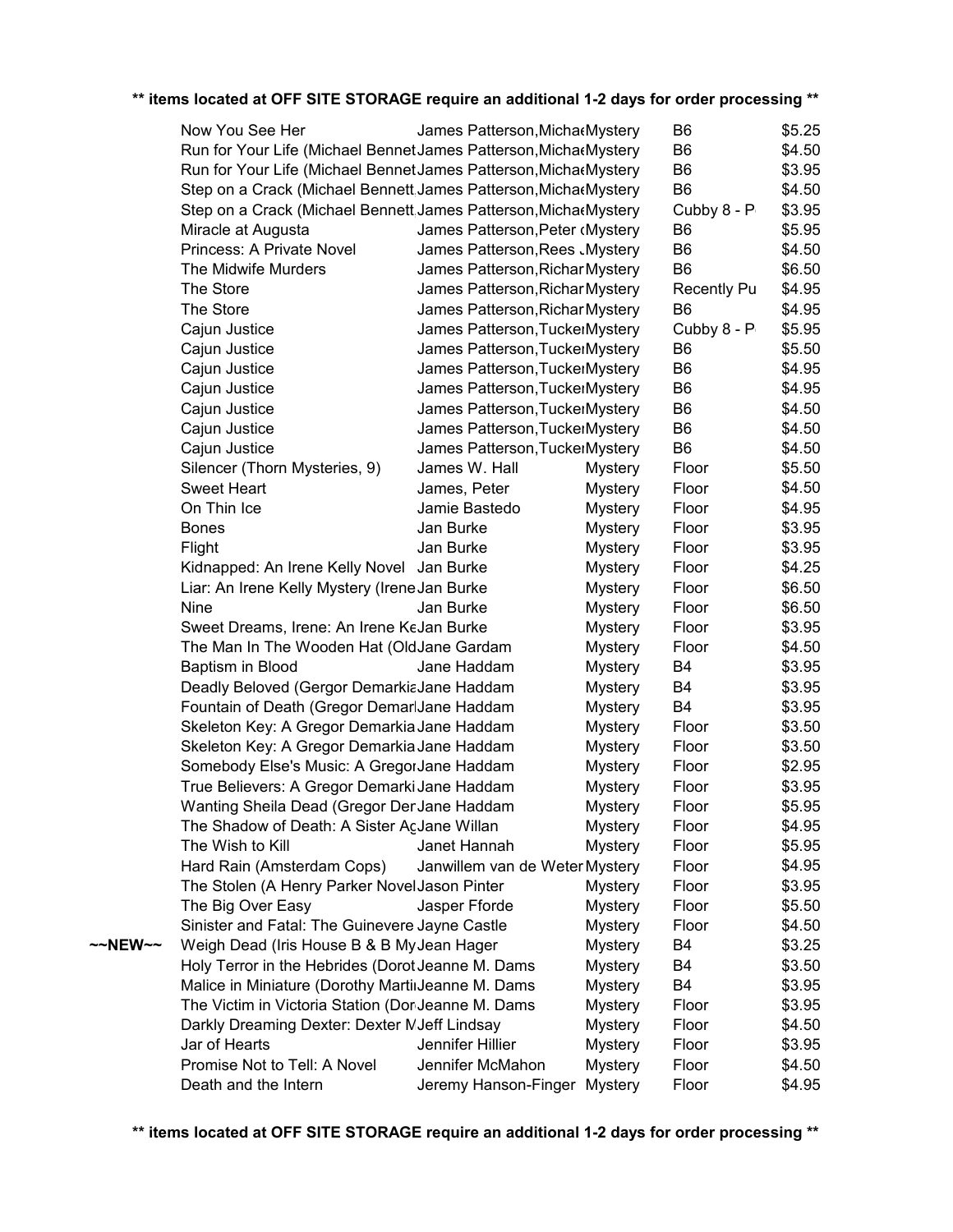|                     | The Mira James Mysteries Summ(Jess Lourey                         |                                   | <b>Mystery</b> | Floor              | \$6.50 |
|---------------------|-------------------------------------------------------------------|-----------------------------------|----------------|--------------------|--------|
| $~\sim$ -NEW $\sim$ | Murder on Parade (Murder, She WJessica Fletcher, DonalcMystery    |                                   |                | Cubby 10 - I       | \$3.95 |
| $\sim$ NEW $\sim$   | The Fine Art of Murder (Murder, S Jessica Fletcher, DonalcMystery |                                   |                | Cubby 10 - I       | \$3.50 |
| $\sim$ NEW $\sim$   | Murder, She Wrote: Blood on the 'Jessica Fletcher, Donald Mystery |                                   |                | Cubby 10 - I       | \$3.95 |
| $\sim$ NEW $\sim$   | Murder, She Wrote: Murder in a MJessica Fletcher, Donald Mystery  |                                   |                | Cubby 10 - I       | \$3.95 |
| $\sim$ NEW $\sim$   | You Bet Your Life (Murder, She WJessica Fletcher, Donald Mystery  |                                   |                | Cubby 10 - I       | \$3.50 |
|                     | Murder, She Wrote: The Murder o Jessica Fletcher, Jon LarMystery  |                                   |                | Floor              | \$3.95 |
|                     | Picture of Innocence                                              | Jill McGown                       | <b>Mystery</b> | Floor              | \$5.95 |
|                     | Presumption of Death                                              | Jill; Sayers Dorothy L. P Mystery |                | Floor              | \$5.50 |
|                     | Fire Baby                                                         | Jim Kelly                         | Mystery        | Floor              | \$4.50 |
|                     | Miss Zukas in Death's Shadow                                      | Jo Dereske                        | <b>Mystery</b> | Floor              | \$3.50 |
|                     | Going Out With a Bang: A Ladies Joan Boswell, Barbara FMystery    |                                   |                | Floor              | \$4.50 |
|                     | A Diet to Die for (Claire Malloy My Joan Hess                     |                                   | Mystery        | Floor              | \$5.95 |
|                     | Murder Will Speak                                                 | Joan Smith                        | Mystery        | Floor              | \$5.95 |
|                     | Carrot Cake Murder (Hannah SweJoanne Fluke                        |                                   | Mystery        | Floor              | \$3.95 |
|                     | Different Class Harris, Joanne                                    | Joanne Harris                     | Mystery        | Floor              | \$5.50 |
|                     | Midnight in the Garden of Good ar John Berendt                    |                                   | Mystery        | Floor              | \$6.50 |
|                     | A Carra King -- Signed--                                          | <b>JOHN BRADY</b>                 | Mystery        | Floor              | \$5.95 |
|                     | The Infernals: A Samuel Johnson John Connolly                     |                                   | <b>Mystery</b> | Floor              | \$6.50 |
| $~\sim$ NEW $~\sim$ | The Whisperers: A Thriller (CharlitJohn Connolly                  |                                   | Mystery        | Floor              | \$3.95 |
|                     | <b>Barrier Island</b>                                             | John D. MacDonald                 | Mystery        | Floor              | \$2.95 |
|                     | One More Sunday                                                   | John D. MacDonald                 | <b>Mystery</b> | Floor              | \$2.95 |
|                     | Blind Passion: A True Story of SecJohn Glatt                      |                                   | <b>Mystery</b> | Floor              | \$3.95 |
|                     | R. Holmes & Co.: Being the RemaJohn Kendrick Bangs                |                                   | Mystery        | Floor              | \$3.50 |
|                     | The Little Drummer Girl                                           | John Le Carre                     | Mystery        | <b>B1</b>          | \$6.25 |
|                     | Blood Wine: A Quin and Morgan NJohn Moss                          |                                   | <b>Mystery</b> | Floor              | \$3.95 |
|                     | Peter Pan Must Die (Dave GurneyJohn Verdon                        |                                   | Mystery        | Floor              | \$6.50 |
|                     | Think of a Number (Dave Gurney, John Verdon                       |                                   | Mystery        | Floor              | \$3.95 |
|                     | Obsession                                                         | Jonathan Kellerman                | Mystery        | B <sub>2</sub>     | \$6.50 |
|                     | Surveillance: A Novel                                             | Jonathan Raban                    | Mystery        | Floor              | \$6.50 |
| $~\sim$ NEW $~\sim$ | Depraved Indifference (A Jaywalk Joseph Teller                    |                                   | <b>Mystery</b> | Cubby 10 - I       | \$3.95 |
|                     | The Canterbury Papers                                             | Judith Koll Healey                | Mystery        | TallB <sub>2</sub> | \$4.95 |
|                     | The Canterbury Papers: A Novel cJudith Koll Healey                |                                   | Mystery        | Floor              | \$6.50 |
| $~\sim$ NEW $~\sim$ | <b>Double Standards</b>                                           | <b>Judith McNaught</b>            | <b>Mystery</b> | OFF SITE S         | \$3.95 |
|                     | All Mortal Flesh (Clare Fergusson/Julia Spencer-Fleming           |                                   | Mystery        | Floor              | \$6.50 |
| $\sim$ NEW $\sim$   | In the Bleak Midwinter (Clare FergJulia Spencer-Fleming           |                                   | <b>Mystery</b> | Floor              | \$5.25 |
|                     | Carpe Demon: Adventures of a DeJulie Kenner                       |                                   | <b>Mystery</b> | Floor              | \$3.50 |
|                     | <b>Stalking Susan (Riley Spartz)</b>                              | Julie Kramer                      | Mystery        | Floor              | \$3.95 |
|                     | The Secret Journals of Sherlock HJune Thomson                     |                                   | <b>Mystery</b> | Floor              | \$3.50 |
|                     | The Alphabet House                                                | Jussi Adler-Olsen                 | <b>Mystery</b> | Floor              | \$5.50 |
|                     | Kilt at the Highland Games (A LissKaitlyn Dunnett                 |                                   | <b>Mystery</b> | B4                 | \$3.95 |
|                     | The Poyson Garden. An Elizabeth Karen Harper                      |                                   | Mystery        | Floor              | \$3.95 |
|                     | The Queene's Cure (Elizabeth I MKaren Harper                      |                                   | Mystery        | Floor              | \$3.95 |
|                     | The Thorne Maze (Elizabeth I MysKaren Harper                      |                                   | <b>Mystery</b> | Floor              | \$3.95 |
|                     | The Thorne Maze (Elizabeth I MysKaren Harper                      |                                   | <b>Mystery</b> | Floor              | \$3.50 |
|                     | The Tidal Poole (Elizabeth I MysteKaren Harper                    |                                   | <b>Mystery</b> | Floor              | \$3.95 |
|                     | The Tidal Poole (Elizabeth I MysteKaren Harper                    |                                   | <b>Mystery</b> | Floor              | \$3.95 |
|                     | The Twylight Tower (Elizabeth I MKaren Harper                     |                                   | Mystery        | Floor              | \$3.95 |
|                     | Jupiter's Daughter (Katy Klein MysKaren Irving                    |                                   | Mystery        | Floor              | \$3.50 |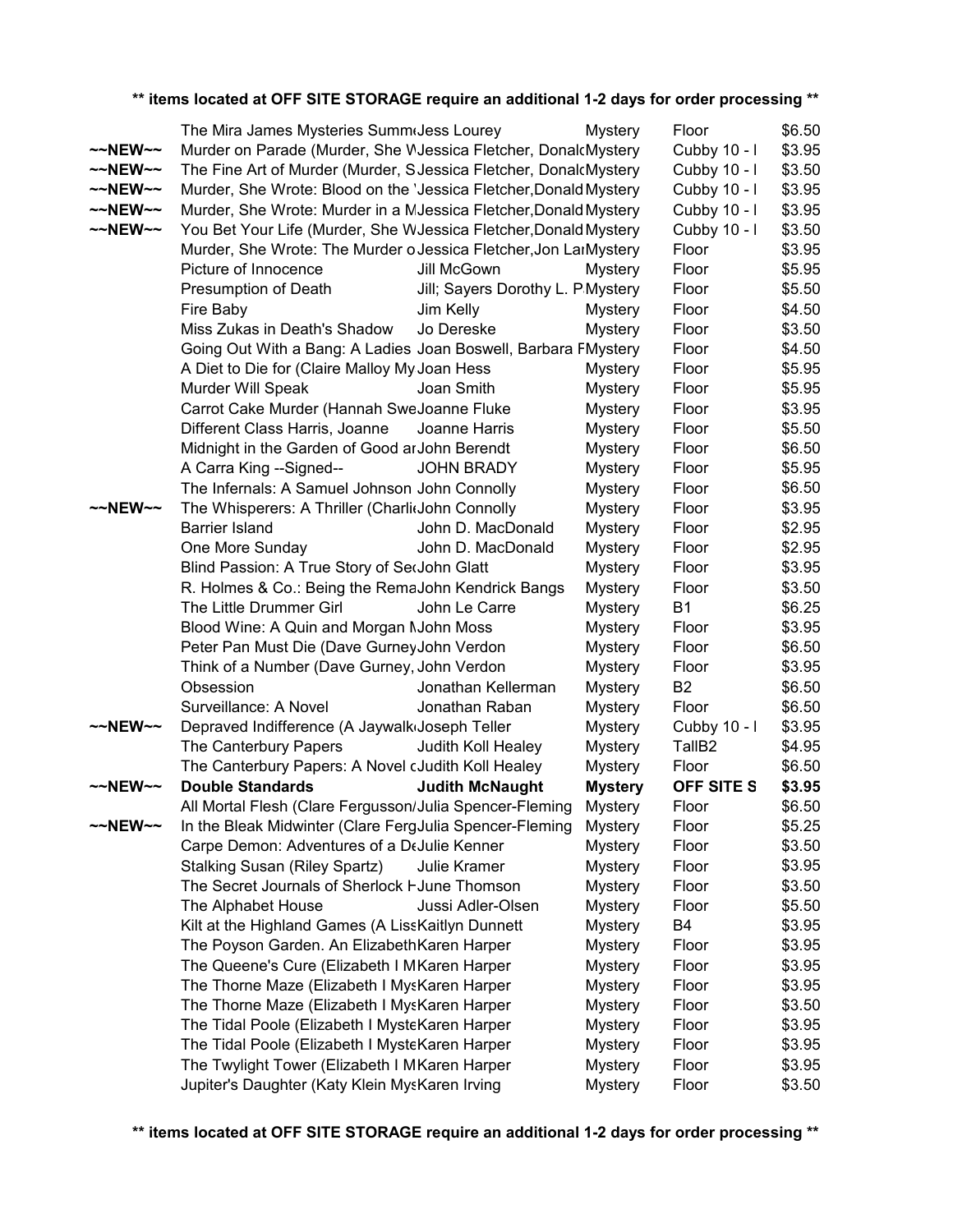| Copy Kat (Kat Colorado Mysteries Karen Kijewski       | Mystery               | Floor          | \$3.95             |        |
|-------------------------------------------------------|-----------------------|----------------|--------------------|--------|
| Hell Fire (Inspector Sejer Mysterie Karin Fossum      | <b>Mystery</b>        | Floor          | \$3.95             |        |
| When The Devil Holds The Candl Karin Fossum           | <b>Mystery</b>        | Floor          | \$4.50             |        |
| One Good Turn: A Jolly Murder M Kate Atkinson         |                       | <b>Mystery</b> | Floor              | \$4.50 |
| Dead Man's Lane (Wesley Peters Kate Ellis             |                       | <b>Mystery</b> | Floor              | \$6.50 |
| Dead Man's Lane (Wesley Peters Kate Ellis             |                       | <b>Mystery</b> | Floor              | \$4.95 |
| The Blood Pit (Wesley Peterson) Kate Ellis            |                       | <b>Mystery</b> | Floor              | \$4.50 |
| The Marriage Hearse (Wesley PetKate Ellis             |                       | <b>Mystery</b> | Floor              | \$5.50 |
| The Body in the Bookcase: A FaitlKatherine Hall Page  |                       | <b>Mystery</b> | B4                 | \$2.95 |
| The Body in the Sleigh: A Faith FaKatherine Hall Page |                       | <b>Mystery</b> | <b>B4</b>          | \$3.95 |
| A Summer Secret (1) (The MysteriKathleen Fuller       |                       | <b>Mystery</b> | Floor              | \$4.50 |
| THE FRANKENSTEIN MURDERSKathlyn Bradshaw              |                       | <b>Mystery</b> | Floor              | \$4.50 |
| The Black Cat Sees His Shadow (Kay Finch              |                       | <b>Mystery</b> | <b>B4</b>          | \$3.95 |
| Granny Is My Wingman                                  | Kayli Stollak         | <b>Mystery</b> | Floor              | \$5.50 |
| Hollywood Homicide (A Detective Kellye Garrett        |                       | <b>Mystery</b> | Floor              | \$4.95 |
| The Killing of the Tinkers: A Jack Ken Bruen          |                       | <b>Mystery</b> | Floor              | \$4.95 |
| The White Trilogy: A White Arrest, Ken Bruen          |                       | <b>Mystery</b> | Floor              | \$5.95 |
| Outer Perimeter: A Novel                              | Ken Goddard           | <b>Mystery</b> | Floor              | \$3.50 |
| <b>Five Minute Mysteries</b>                          | Ken Weber             | <b>Mystery</b> | RR4 - Rollin       | \$3.95 |
| Five-Minute Mysteries: 37 Challen Ken Weber           |                       | <b>Mystery</b> | Floor              | \$3.95 |
| Vigilante: Book 2: A DS Jessica D Kerry Wilkinson     |                       | <b>Mystery</b> | Floor              | \$4.50 |
| <b>Fields of Grace</b>                                | Kim Vogel Sawyer      | <b>Mystery</b> | Floor              | \$4.50 |
| Stranger in the Lake                                  | <b>Kimberly Belle</b> | <b>Mystery</b> | <b>Recently Pu</b> | \$4.95 |
| Sherlock Holmes and The Case oil B Greenwood          |                       | <b>Mystery</b> | Floor              | \$2.95 |
| A Cruel Necessity (John Grey HistL.C. Tyler           |                       | <b>Mystery</b> | Floor              | \$4.50 |
| The Blue Journal: A Detective AntlL.T. Graham         |                       | <b>Mystery</b> | Floor              | \$4.95 |
| Sherlock Holmes and the Ice PalaLarry Millett         |                       | <b>Mystery</b> | Floor              | \$3.50 |
| Ming Tea Murder (A Tea Shop MyLaura Childs            |                       | <b>Mystery</b> | <b>B4</b>          | \$3.95 |
| Last Seen Alone                                       | Laura Griffin         | <b>Mystery</b> | Floor              | \$4.25 |
| Shadow Fall (9) (Tracers)                             | Laura Griffin         | <b>Mystery</b> | Floor              | \$3.95 |
| The Fire Kimono: A Novel (Sano I Laura Joh Rowland    |                       | <b>Mystery</b> | Floor              | \$4.95 |
| Another Thing to Fall (Tess Mona(Laura Lippman        |                       | <b>Mystery</b> | Floor              | \$3.95 |
| Baltimore Blues (Tess Monaghan Laura Lippman          |                       | <b>Mystery</b> | Floor              | \$3.95 |
| Butchers Hill (Tess Monaghan No Laura Lippman         |                       | <b>Mystery</b> | Floor              | \$3.95 |
| Charm City                                            | Laura Lippman         | Mystery        | Floor              | \$3.95 |
| <b>Every Secret Thing</b>                             | Laura Lippman         | <b>Mystery</b> | Floor              | \$3.50 |
| In a Strange City (Tess MonaghanLaura Lippman         |                       | <b>Mystery</b> | Floor              | \$3.95 |
| In Big Trouble (Tess Monaghan N Laura Lippman         |                       | <b>Mystery</b> | Floor              | \$3.95 |
| The Last Place                                        | Laura Lippman         | <b>Mystery</b> | Floor              | \$3.95 |
| The Sugar House: A Tess MonaglLaura Lippman           |                       | <b>Mystery</b> | Floor              | \$3.95 |
| <b>Friend Request</b>                                 | Laura Marshall        | <b>Mystery</b> | Floor              | \$5.95 |
| The Weight of Blood: A Novel                          | Laura McHugh          | <b>Mystery</b> | Floor              | \$4.95 |
| Capital Crime                                         | Laura Wilson          | <b>Mystery</b> | Floor              | \$4.50 |
| <b>Dying Voices</b>                                   | Laura Wilson          | <b>Mystery</b> | Floor              | \$3.95 |
| A Place of Darkness: A Mystery of Lauren Haney        |                       | <b>Mystery</b> | Floor              | \$3.50 |
| Shine                                                 | Lauren Myracle        | <b>Mystery</b> | Floor              | \$4.95 |
| The Burglar on the Prowl (Block, LLawrence Block      |                       | <b>Mystery</b> | Floor              | \$6.50 |
| The Burglar Who Traded Ted WilliLawrence Block        |                       | Mystery        | B4                 | \$3.95 |
| Gone Tomorrow (Jack Reacher #1Lee Child               |                       | <b>Mystery</b> | B7 Child/Fly       | \$4.95 |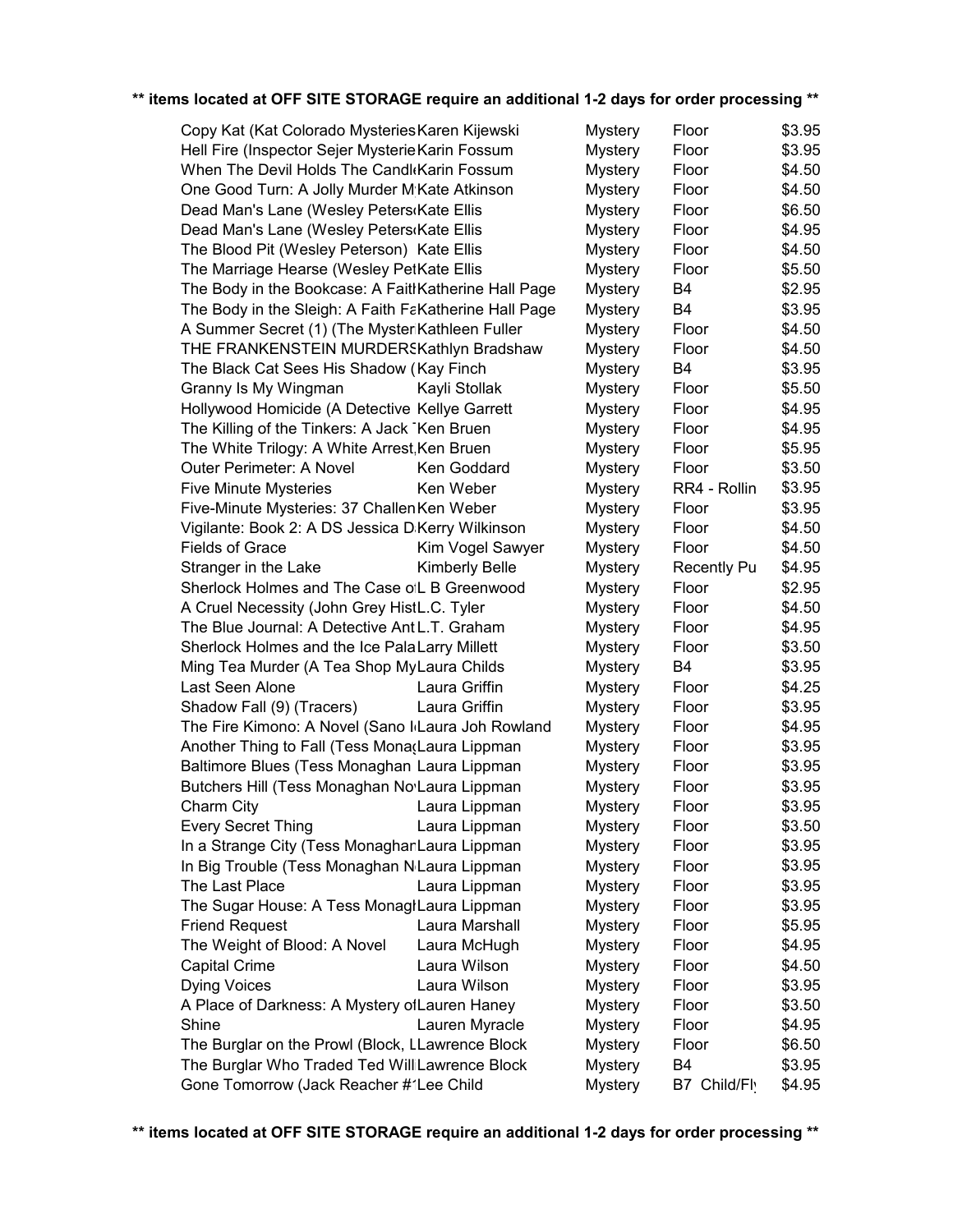| ~~NEW~~             | Diagnosis Murder #5: The Past TeLee Goldberg                                                        |                                   | <b>Mystery</b> | Cubby 10 - I          | \$3.50           |
|---------------------|-----------------------------------------------------------------------------------------------------|-----------------------------------|----------------|-----------------------|------------------|
|                     | Death and a Cup of Tea                                                                              | Lee Mullins, Albert Tuch (Mystery |                | Floor                 | \$4.50           |
|                     | Murder at High Tide: a 1950s cozyLee Strauss                                                        |                                   | <b>Mystery</b> | Floor                 | \$4.50           |
|                     | Murder on the Boardwalk: a 1950sLee Strauss, Denise Jad Mystery                                     |                                   |                | Floor                 | \$4.50           |
|                     | Coronado                                                                                            | LeHane Dennis                     | <b>Mystery</b> | Floor                 | \$4.50           |
|                     | Race to Death (Di Ian Peterson M Leigh Russell                                                      |                                   | <b>Mystery</b> | Floor                 | \$4.25           |
| $\sim$ NEW $\sim$   | <b>Fatal Care</b>                                                                                   | <b>Leonard Goldberg</b>           | <b>Mystery</b> | Cubby 10 - I          | \$5.95           |
|                     | The Detective's Daughter (1)                                                                        | Lesley Thomson                    | <b>Mystery</b> | Floor                 | \$4.95           |
|                     | Follow the Dead (Rhona MacLeodLin Anderson                                                          |                                   | <b>Mystery</b> | Floor                 | \$5.50           |
|                     | Deep Pockets                                                                                        | Linda Barnes                      | <b>Mystery</b> | Floor                 | \$3.50           |
|                     | Chorister at the Abbey (Norbridge Lis Howell                                                        |                                   | <b>Mystery</b> | Floor                 | \$6.50           |
| $~\sim$ NEW $~\sim$ | The Hunted (A Bane Island Novel) Lisa Childs                                                        |                                   | <b>Mystery</b> | <b>Recently Pu</b>    | \$4.50           |
|                     | Alone: A Detective D. D. Warren NLisa Gardner                                                       |                                   | <b>Mystery</b> | B <sub>3</sub>        | \$3.95           |
|                     | Catch Me: A Detective D.D. WarreLisa Gardner                                                        |                                   | <b>Mystery</b> | B <sub>3</sub>        | \$4.75           |
|                     | Find Her                                                                                            | Lisa Gardner                      | <b>Mystery</b> | B <sub>3</sub>        | \$4.50           |
|                     | Right Behind You                                                                                    | Lisa Gardner                      | <b>Mystery</b> | B4                    | \$3.95           |
|                     | Say Goodbye: An FBI Profiler NovLisa Gardner                                                        |                                   | <b>Mystery</b> | Cubby 13-P            | \$3.95           |
|                     | The Killing Hour                                                                                    | Lisa Gardner                      | <b>Mystery</b> | B <sub>2</sub>        | \$3.95           |
|                     | The Neighbor: A Detective D. D. VLisa Gardner                                                       |                                   | <b>Mystery</b> | B <sub>3</sub>        | \$4.95           |
|                     | The Neighbor: A Detective D. D. VLisa Gardner                                                       |                                   | <b>Mystery</b> | B <sub>3</sub>        | \$3.95           |
|                     | The Next Accident: An FBI ProfilerLisa Gardner                                                      |                                   | <b>Mystery</b> | B <sub>3</sub>        | \$3.95           |
|                     | The Survivors Club: A Thriller                                                                      | Lisa Gardner                      | <b>Mystery</b> | B <sub>3</sub>        | \$3.95           |
|                     | The Third Victim: An FBI Profiler NLisa Gardner                                                     |                                   | <b>Mystery</b> | B <sub>3</sub>        | \$3.95           |
|                     | When You See Me: A Novel (DeteLisa Gardner                                                          |                                   | <b>Mystery</b> | B <sub>3</sub>        | \$4.50           |
|                     | Absolute Fear (A Bentz/Montoya NLisa Jackson                                                        |                                   | <b>Mystery</b> | B <sub>3</sub>        | \$5.95           |
|                     | Tell Me                                                                                             | Lisa Jackson                      | <b>Mystery</b> | B <sub>3</sub>        | \$6.50           |
|                     | The Spellman Files: A Novel                                                                         | Lisa Lutz                         | <b>Mystery</b> | Floor                 | \$4.50           |
|                     | Angel Eyes                                                                                          | Loren D. Estleman                 | <b>Mystery</b> | Floor                 | \$2.95           |
|                     | Cape Hell: A Page Murdock NovelLoren D. Estleman                                                    |                                   | <b>Mystery</b> | Floor                 | \$4.95           |
|                     | The Further Adventures of Sherlo(Loren Estleman                                                     |                                   | <b>Mystery</b> | Floor                 | \$4.95           |
|                     | Death in October                                                                                    | Lowell Green                      | <b>Mystery</b> | Floor                 | \$4.50           |
|                     | A Cat in a Glass House (An Alice ILydia Adamson                                                     |                                   | <b>Mystery</b> | B4                    | \$3.50           |
|                     | The Whole Art of Detection: Lost ILyndsay Faye                                                      |                                   | <b>Mystery</b> | Floor                 | \$5.95           |
|                     | Moving Target (Elite Guardians) Lynette Eason                                                       |                                   | <b>Mystery</b> | Floor                 | \$4.50           |
|                     | No Good Deed (Sonora Blair MystLynn Hightower                                                       |                                   | <b>Mystery</b> | Floor                 | \$3.50           |
|                     | K Street (A Kay Hamilton Novel) M. A. Lawson                                                        |                                   | <b>Mystery</b> | Floor                 | \$6.50           |
|                     | Death of a Bore (Hamish MacbethM. C. Beaton                                                         |                                   | <b>Mystery</b> | Floor                 | \$3.60           |
|                     | Flirting with Death (Peggy O'Neill IM. D. Lake                                                      |                                   | <b>Mystery</b> | Floor                 | \$3.25           |
|                     | <b>Grave Choices</b>                                                                                | M. D. Lake                        | <b>Mystery</b> | Floor                 | \$3.25           |
|                     | Midsummer Malice: A Peggy O'NeM. D. Lake                                                            |                                   | <b>Mystery</b> | Floor<br>Floor        | \$3.25           |
|                     | Murder at the Portland Variety (ThM. J. Zellnik<br>Ghost of the Orleans Inn A Cape (Maas            |                                   | <b>Mystery</b> |                       | \$4.50           |
|                     | A Violent End                                                                                       |                                   | <b>Mystery</b> | Floor                 | \$4.50           |
|                     |                                                                                                     | Maggie A. Wheeler                 | <b>Mystery</b> | Floor                 | \$5.50           |
|                     | Colder Than Ice (Mordecai Young Maggie Shayne                                                       |                                   | <b>Mystery</b> | Floor                 | \$3.50           |
| $\sim$ NEW $\sim$   | A Beautiful Place to Die: An Emm:Malla Nunn<br>Death and the Olive Grove                            | Marco Vichi                       | <b>Mystery</b> | Cubby 29 - I          | \$4.95           |
|                     |                                                                                                     |                                   | <b>Mystery</b> | Cubby 10 - I<br>Floor | \$4.50           |
|                     | Case With Three Husbands                                                                            | <b>Margaret Erskine</b>           | <b>Mystery</b> | Floor                 | \$2.95<br>\$3.95 |
|                     | The Apostate's Tale (A Dame Fre\Margaret Frazer<br>The Widow's Tale (Sister FrevisseMargaret Frazer |                                   | <b>Mystery</b> | Floor                 | \$2.68           |
|                     |                                                                                                     |                                   | <b>Mystery</b> |                       |                  |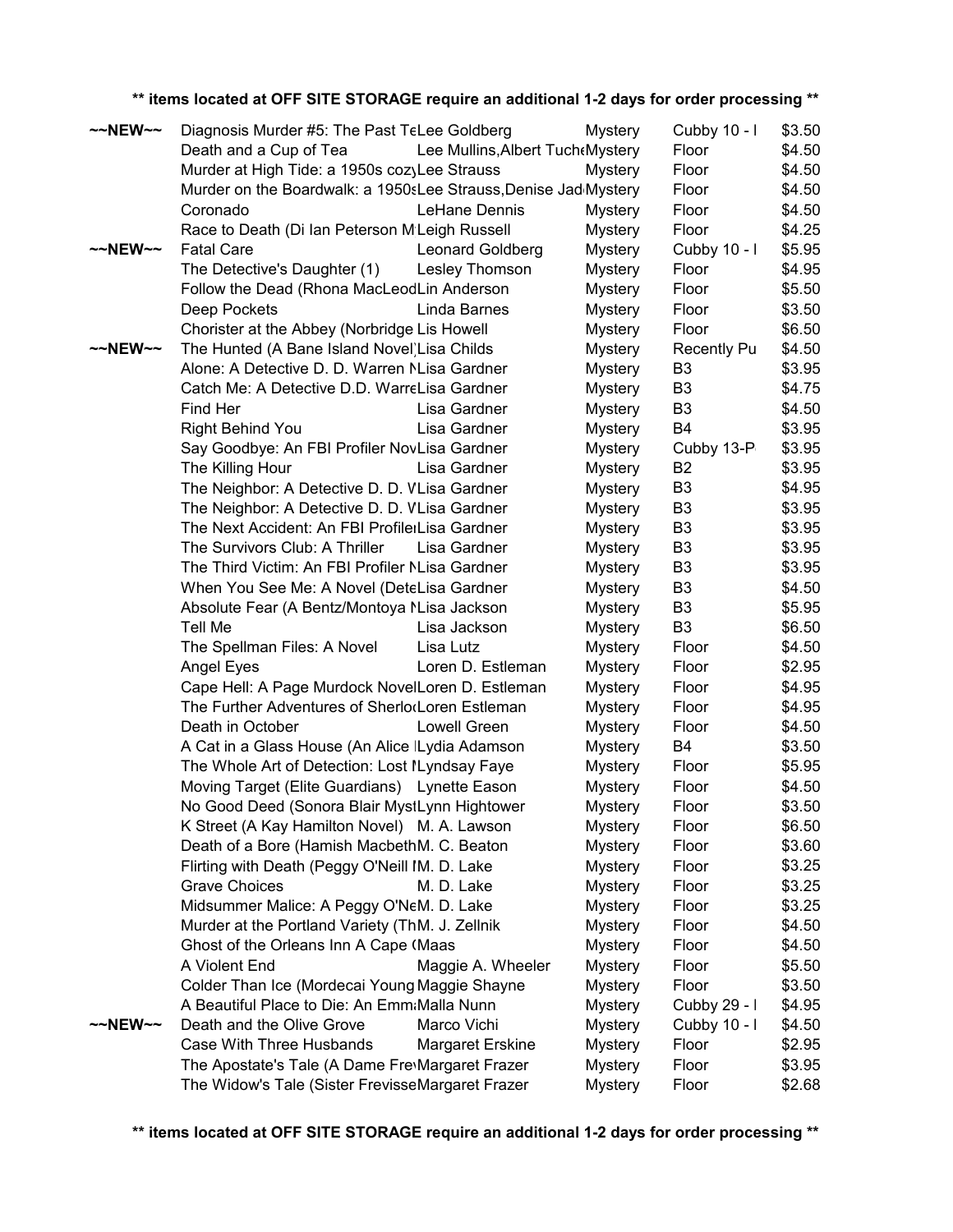|                     | <b>Blood Red Roses</b>                                                        | Margaret Lawrence                                  | <b>Mystery</b> | Floor                 | \$6.50           |
|---------------------|-------------------------------------------------------------------------------|----------------------------------------------------|----------------|-----------------------|------------------|
|                     | The Dispossessed                                                              | Margaret Murphy                                    | <b>Mystery</b> | Floor                 | \$3.25           |
| $\sim$ NEW $\sim$   | Monument to Murder: A Capital CrMargaret Truman                               |                                                    | <b>Mystery</b> | Cubby 10 - I          | \$3.95           |
| $\sim$ NEW $\sim$   | Murder at Ford's Theatre (Capital Margaret Truman                             |                                                    | <b>Mystery</b> | Cubby 10 - I          | \$3.95           |
| $~\sim$ NEW $~\sim$ | Murder at the Library of Congress Margaret Truman                             |                                                    | <b>Mystery</b> | Cubby 10 - I          | \$3.95           |
|                     | Murder at the National Cathedral Margaret Truman                              |                                                    | <b>Mystery</b> | Floor                 | \$6.50           |
|                     | Murder at the National Cathedral (Margaret Truman                             |                                                    | <b>Mystery</b> | Floor                 | \$3.50           |
| $~\sim$ NEW $~\sim$ | Murder at the Opera: A Capital CriMargaret Truman                             |                                                    | <b>Mystery</b> | Cubby 10 - I          | \$6.50           |
| $~\sim$ NEW $~\sim$ | Murder at the Watergate (Capital (Margaret Truman                             |                                                    | <b>Mystery</b> | Cubby 10 - I          | \$3.95           |
|                     | Murder in Havana (Capital Crimes Margaret Truman                              |                                                    | Mystery        | Floor                 | \$3.95           |
|                     | Murder in the CIA (Capital Crimes Margaret Truman                             |                                                    | <b>Mystery</b> | Floor                 | \$3.50           |
|                     | Dead Even                                                                     | Mariah Stewart                                     | <b>Mystery</b> | Floor                 | \$3.95           |
|                     | Good as Dead (Tom Thorne NoveMark Billingham                                  |                                                    | <b>Mystery</b> | Floor                 | \$5.95           |
|                     | The Curious Incident of the Dog inMark Haddon                                 |                                                    | <b>Mystery</b> | Customer re           | \$4.95           |
|                     | Help the Poor Struggler                                                       | Martha Grimes                                      | <b>Mystery</b> | Floor                 | \$3.25           |
|                     | Hotel Paradise (Emma Graham StMartha Grimes                                   |                                                    | <b>Mystery</b> | Floor                 | \$3.95           |
| $\sim$ NEW $\sim$   | The Black Cat: A Richard Jury My:Martha Grimes                                |                                                    | <b>Mystery</b> | Cubby 10 - I          | \$4.50           |
|                     | The Old Wine Shades                                                           | Martha Grimes                                      | <b>Mystery</b> | Floor                 | \$6.50           |
|                     | The Old Wine Shades (Richard JuMartha Grimes                                  |                                                    | <b>Mystery</b> | Floor                 | \$4.50           |
|                     | Rose                                                                          | Martin Cruz Smith                                  | <b>Mystery</b> | Floor                 | \$5.95           |
|                     | Stalin's Ghost: An Arkady Renko Martin Cruz Smith                             |                                                    | <b>Mystery</b> | Floor                 | \$5.50           |
| $~\sim$ NEW $~\sim$ | Death Loves a Messy Desk (CharlMary Jane Maffini                              |                                                    | <b>Mystery</b> | B4                    | \$3.95           |
|                     | The Dead Don't Get Out Much: A Mary Jane Maffini                              |                                                    | <b>Mystery</b> | Floor                 | \$4.95           |
| $~\sim$ NEW $~\sim$ | The Dead Don't Get Out Much: A Mary Jane Maffini                              |                                                    | <b>Mystery</b> | Cubby 10 - I          | \$4.95           |
|                     | The Icing on the Corpse: A Camill: Mary Jane Maffini                          |                                                    | <b>Mystery</b> | Floor                 | \$4.50           |
|                     | Bossa Novas, Bikinis, and Bad EnMary McHugh                                   |                                                    | <b>Mystery</b> | B4                    | \$3.95           |
|                     | Bossa Novas, Bikinis, and Bad EnMary McHugh                                   |                                                    | <b>Mystery</b> | B4                    | \$3.95           |
|                     | Gone Without a Trace                                                          | Mary Torjussen                                     | <b>Mystery</b> | Floor                 | \$4.50           |
|                     | The Samaritan's Secret: An Omar Matt Beynon Rees                              |                                                    | <b>Mystery</b> | Floor                 | \$4.95           |
|                     | Binding Ties (6) (CSI)                                                        | Max Allan Collins                                  | Mystery        | Floor                 | \$3.95           |
|                     | Double Dealer (CSI: CRIME SCEMAx Allan Collins                                |                                                    | Mystery        | Floor                 | \$3.95           |
|                     | Grave Matters (Csi: Crime Scene   Max Allan Collins                           |                                                    | <b>Mystery</b> | Floor                 | \$3.95           |
|                     | Quarry's Greatest Hits (Five Star FMax Allan Collins                          |                                                    | <b>Mystery</b> | Floor                 | \$5.95           |
|                     | The Spirit is Willing (Ophelia WyldMax McCoy                                  |                                                    | <b>Mystery</b> | B4                    | \$3.95           |
|                     | The Best British Mysteries 2005 Maxim Jakubowski                              |                                                    | <b>Mystery</b> | Floor                 | \$5.25           |
|                     | Quarrel with the Foe: A Paul ShenMel Bradshaw                                 |                                                    | <b>Mystery</b> | Floor                 | \$4.95           |
| $\sim$ NEW $\sim$   | A Darkness More Than Night (A HMichael Connelly                               |                                                    | <b>Mystery</b> | Floor                 | \$4.95           |
|                     | <b>Blood Work</b>                                                             | <b>Michael Connelly</b>                            | <b>Mystery</b> | Floor                 | \$5.25           |
|                     | <b>Blood Work</b><br><b>Blood Work</b>                                        | <b>Michael Connelly</b>                            | <b>Mystery</b> | Floor                 | \$4.50           |
|                     |                                                                               | <b>Michael Connelly</b>                            | <b>Mystery</b> | Floor<br>Floor        | \$3.95           |
|                     | Chasing the Dime                                                              | <b>Michael Connelly</b><br><b>Michael Connelly</b> | <b>Mystery</b> | Floor                 | \$6.50<br>\$3.50 |
|                     | Nine Dragons                                                                  |                                                    | <b>Mystery</b> |                       |                  |
|                     | The Black Box (Harry Bosch)                                                   | <b>Michael Connelly</b>                            | <b>Mystery</b> | Floor                 | \$4.50           |
|                     | The Black Ice (Harry Bosch)                                                   | <b>Michael Connelly</b>                            | <b>Mystery</b> | Floor                 | \$3.75           |
| $\sim$ NEW $\sim$   | The Brass Verdict: A Novel (A LindMichael Connelly                            |                                                    | <b>Mystery</b> | Cubby 10 - I<br>Floor | \$5.95<br>\$3.95 |
|                     | The Closers (Harry Bosch)<br>The Concrete Blonde (A Harry Bo:Michael Connelly | <b>Michael Connelly</b>                            | <b>Mystery</b> | Floor                 | \$4.50           |
|                     |                                                                               |                                                    | <b>Mystery</b> | Floor                 | \$3.95           |
|                     | The Concrete Blonde (Harry Bosc Michael Connelly<br>The Crossing              | <b>Michael Connelly</b>                            | <b>Mystery</b> | Floor                 | \$4.50           |
|                     |                                                                               |                                                    | <b>Mystery</b> |                       |                  |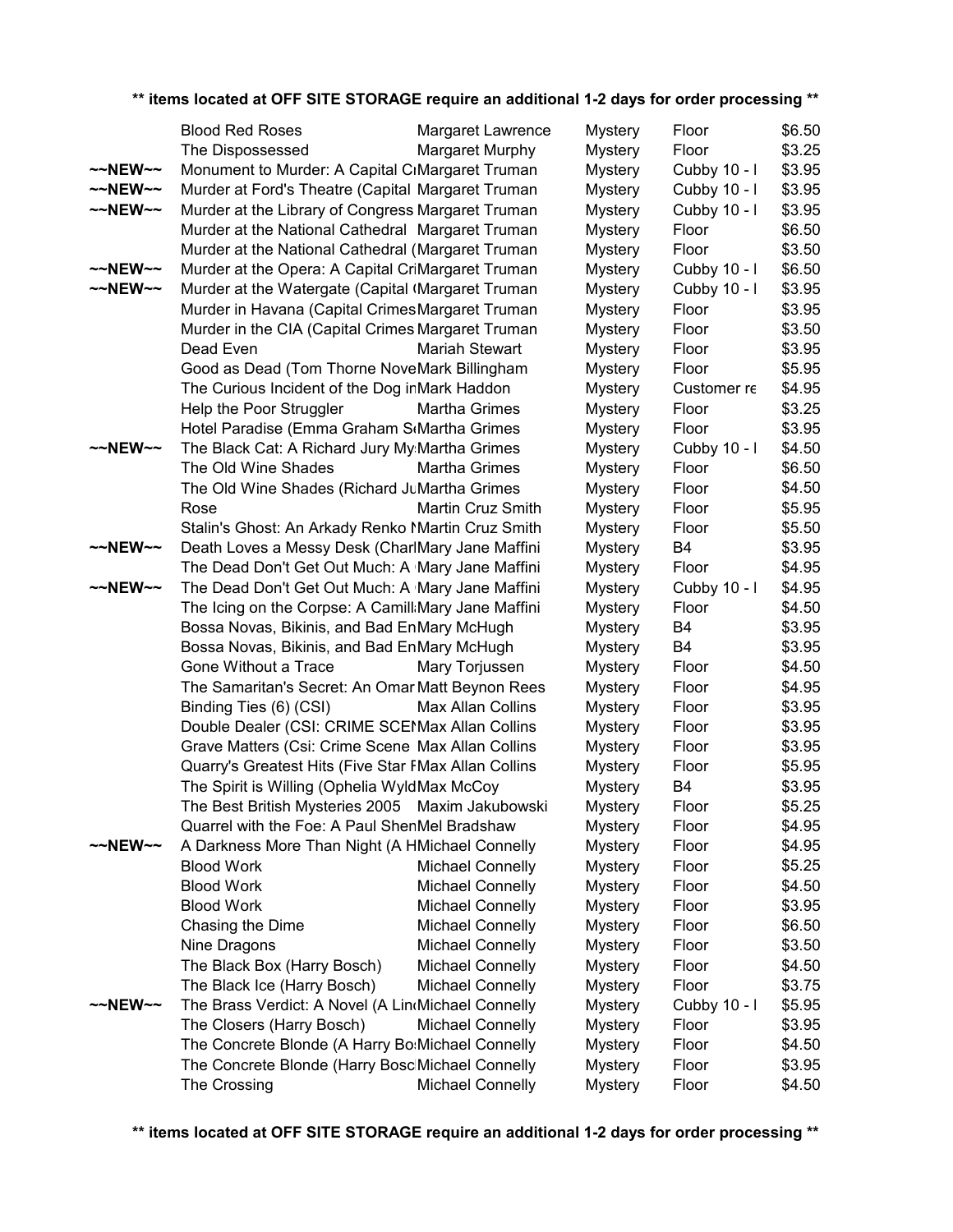|                   | ** items located at OFF SITE STORAGE require an additional 1-2 days for order processing ** |                         |                |              |        |
|-------------------|---------------------------------------------------------------------------------------------|-------------------------|----------------|--------------|--------|
| $\sim$ NEW $\sim$ | The Crossing (A Harry Bosch Nov Michael Connelly                                            |                         | <b>Mystery</b> | Floor        | \$6.50 |
|                   | The Drop (A Harry Bosch Novel (1Michael Connelly                                            |                         | <b>Mystery</b> | Floor        | \$4.95 |
|                   | The Fifth Witness (A Lincoln LawyMichael Connelly                                           |                         | <b>Mystery</b> | Floor        | \$4.50 |
|                   | The Fifth Witness (A Lincoln LawyMichael Connelly                                           |                         | <b>Mystery</b> | Floor        | \$4.50 |
| $\sim$ NEW $\sim$ | The Last Coyote (Harry Bosch)                                                               | <b>Michael Connelly</b> | <b>Mystery</b> | Floor        | \$3.95 |
|                   | The Last Coyote (Harry Bosch)                                                               | <b>Michael Connelly</b> | <b>Mystery</b> | Floor        | \$3.95 |
|                   | The Late Show                                                                               | <b>Michael Connelly</b> | <b>Mystery</b> | Floor        | \$4.50 |
|                   | The Lincoln Lawyer (A Lincoln LavMichael Connelly                                           |                         | <b>Mystery</b> | Floor        | \$3.95 |
|                   | The Narrows (A Harry Bosch NoveMichael Connelly                                             |                         | <b>Mystery</b> | Floor        | \$4.95 |
|                   | The Reversal (A Lincoln Lawyer NMichael Connelly                                            |                         | <b>Mystery</b> | Floor        | \$7.25 |
|                   | The Wrong Side of Goodbye (A H.Michael Connelly                                             |                         | <b>Mystery</b> | Floor        | \$5.50 |
|                   | Two Kinds of Truth (A Harry BoschMichael Connelly                                           |                         | <b>Mystery</b> | Floor        | \$4.95 |
|                   | The Oxford Book of English GhostMichael Cox, R. A. Gilbe Mystery                            |                         |                | Floor        | \$5.95 |
|                   | Critique of Criminal Reason: A My Michael Gregorio                                          |                         | <b>Mystery</b> | Floor        | \$4.75 |
|                   | The Book of Air and Shadows                                                                 | Michael Gruber          | <b>Mystery</b> | Floor        | \$5.95 |
|                   | For The Love of Old Bones                                                                   | Michael Jecks           | <b>Mystery</b> | Floor        | \$3.95 |
|                   | The Crediton Killings (Knights TenMichael Jecks                                             |                         | <b>Mystery</b> | Floor        | \$3.50 |
|                   | The Girls in the High-Heeled ShoeMichael Kurland                                            |                         | <b>Mystery</b> | Floor        | \$4.50 |
|                   | A Heartbeat Away                                                                            | <b>Michael Palmer</b>   | <b>Mystery</b> | Floor        | \$6.50 |
|                   | A Heartbeat Away                                                                            | Michael Palmer          | <b>Mystery</b> | Floor        | \$4.50 |
|                   | Oath of Office: A Novel (Dr. Lou WMichael Palmer                                            |                         | <b>Mystery</b> | Floor        | \$4.50 |
|                   | <b>Political Suicide</b>                                                                    | Michael Palmer          | <b>Mystery</b> | Floor        | \$6.50 |
|                   | Political Suicide: A Thriller (Dr. LotMichael Palmer                                        |                         | <b>Mystery</b> | Floor        | \$4.50 |
|                   | Resistant: A Novel (Dr. Lou WelcoMichael Palmer                                             |                         | <b>Mystery</b> | Floor        | \$4.50 |
| ~~NEW~~           | Resistant: A Novel (Dr. Lou WelcoMichael Palmer                                             |                         | <b>Mystery</b> | Cubby 10 - I | \$4.50 |
|                   | The First Patient                                                                           | Michael Palmer          | <b>Mystery</b> | Floor        | \$4.95 |
|                   | The Society                                                                                 | Michael Palmer          | <b>Mystery</b> | Floor        | \$3.95 |
|                   | The Camel of Destruction (A MamMichael Pearce                                               |                         | <b>Mystery</b> | Floor        | \$2.95 |
|                   | Nights in White Satin: A Laura PrinMichelle Spring                                          |                         | <b>Mystery</b> | Floor        | \$3.50 |
|                   | Deadly Slipper: A Novel                                                                     | Michelle Wan            | <b>Mystery</b> | Floor        | \$5.25 |
|                   | Mammoth Book of New Sherlock IMike Ashley                                                   |                         | <b>Mystery</b> | Floor        | \$4.95 |
|                   | <b>Disordered Minds</b>                                                                     | Minette Walters         | <b>Mystery</b> | Floor        | \$6.50 |
|                   | <b>Disordered Minds</b>                                                                     | <b>Minette Walters</b>  | <b>Mystery</b> | Floor        | \$6.50 |
|                   | The Devil's Feather                                                                         | <b>Minette Walters</b>  | <b>Mystery</b> | Floor        | \$3.95 |
|                   | The Devil's Feather                                                                         | <b>Minette Walters</b>  | <b>Mystery</b> | Floor        | \$3.95 |
|                   | The Ice House                                                                               | <b>Minette Walters</b>  | <b>Mystery</b> | Floor        | \$3.95 |
|                   | The Scold's Bridle                                                                          | Minette Walters         | <b>Mystery</b> | Floor        | \$4.50 |
|                   | The Sculptress                                                                              | <b>Minette Walters</b>  | <b>Mystery</b> | Floor        | \$3.95 |
|                   | The Shape of Snakes                                                                         | <b>Minette Walters</b>  | <b>Mystery</b> | Floor        | \$5.95 |
|                   | The Tinder Box                                                                              | <b>Minette Walters</b>  | <b>Mystery</b> | Floor        | \$2.95 |
|                   | No Cats Allowed (Cat in the Stack Miranda James                                             |                         | <b>Mystery</b> | Floor        | \$6.50 |
|                   | Plaid and Plagiarism: The Highlan Molly MacRae                                              |                         | <b>Mystery</b> | Floor        | \$5.50 |
| $\sim$ NEW $\sim$ | <b>Public Service</b>                                                                       | Mr Colin Knight         | <b>Mystery</b> | Cubby 10 - I | \$5.50 |
|                   | Death on the D-List (Hailey Dean) Nancy Grace                                               |                         | <b>Mystery</b> | Floor        | \$4.50 |
|                   | <b>Hunting Game</b>                                                                         | Nancy Herndon           | <b>Mystery</b> | B4           | \$3.50 |
|                   | <b>Time Bombs</b>                                                                           | Nancy Herndon           | <b>Mystery</b> | B4           | \$3.50 |
|                   | <b>Absent Witness</b>                                                                       | Nancy Kopp              | <b>Mystery</b> | Floor        | \$3.50 |
|                   | How to Murder a Millionaire (BlackNancy Martin                                              |                         | <b>Mystery</b> | B4           | \$3.95 |
|                   | The Secret Ingredient Murders: A Nancy Pickard, Virginia FMystery                           |                         |                | B4           | \$3.95 |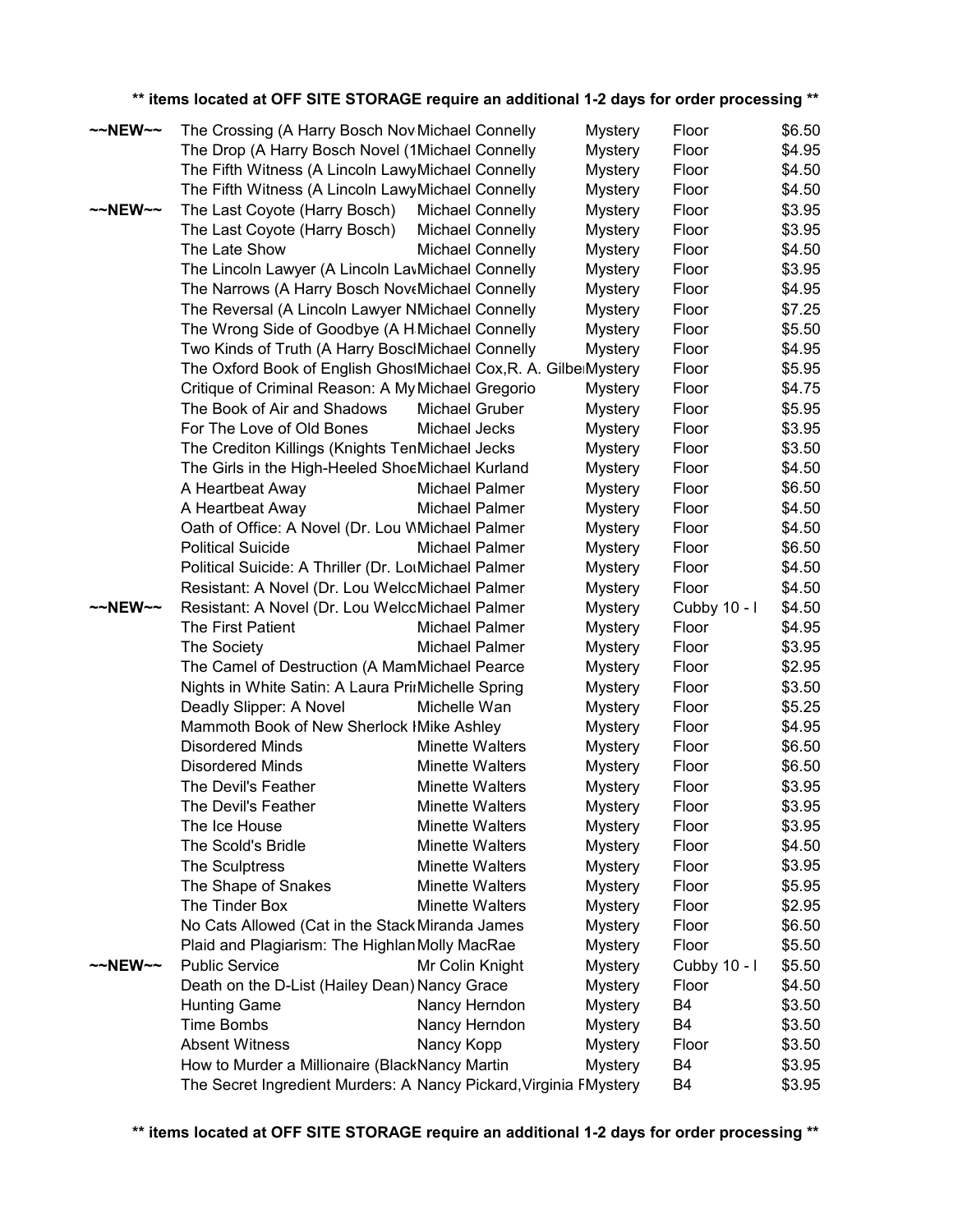|         | The Loyal Wife: A gripping psychoNatalie Barelli   |                      | <b>Mystery</b> | Floor          | \$4.95 |
|---------|----------------------------------------------------|----------------------|----------------|----------------|--------|
|         | Grotesque                                          | Natsuo Kirino        | <b>Mystery</b> | Floor          | \$4.50 |
|         | Real World (Vintage International) Natsuo Kirino   |                      | <b>Mystery</b> | Floor          | \$4.50 |
|         | The Ways of the Dead: A Sully CaNeely Tucker       |                      | <b>Mystery</b> | Floor          | \$4.95 |
|         | The Drowned Detective                              | Neil Jordan          | <b>Mystery</b> | Floor          | \$5.95 |
|         | <b>Blue Monday</b>                                 | Nicci French         | <b>Mystery</b> | Floor          | \$6.50 |
|         | The West End Horror: A Posthum Nicholas Meyer      |                      | <b>Mystery</b> | Floor          | \$4.25 |
|         | Thin Ice (Capital Crime)                           | Nick Wilkshire       | <b>Mystery</b> | Floor          | \$6.50 |
|         | Bloodline (DCI Mark Lapslie)                       | <b>Nigel McCrery</b> | <b>Mystery</b> | Floor          | \$5.25 |
|         | Ambrose Bierce and the Ace of SłOakley Hall        |                      | <b>Mystery</b> | Floor          | \$4.95 |
|         | Ambrose Bierce and the Trey of POakley Hall        |                      | <b>Mystery</b> | Floor          | \$5.95 |
|         | Aunty Lee's Delights: A SingaporeOvidia Yu         |                      | <b>Mystery</b> | Floor          | \$4.95 |
|         | Ghostly Murders (Canterbury PilgrP. C. Doherty     |                      | <b>Mystery</b> | Floor          | \$3.50 |
|         | A Certain Justice                                  | P. D James           | <b>Mystery</b> | Floor          | \$6.50 |
|         | A Certain Justice                                  | P.D. James           | <b>Mystery</b> | Floor          | \$6.50 |
|         | <b>Crime Times Three</b>                           | P.D. James           | <b>Mystery</b> | Floor          | \$5.95 |
| ~~NEW~~ | Death Comes to Pemberley                           | P.D. James           | <b>Mystery</b> | Cubby 10 - I   | \$4.95 |
|         | Death in Holy Orders                               | P.D. James           | <b>Mystery</b> | Floor          | \$3.95 |
|         | Murder Room.                                       | P.D. James           | <b>Mystery</b> | Floor          | \$6.50 |
|         | Murder Room.                                       | P.D. James           | <b>Mystery</b> | Floor          | \$6.50 |
|         | The Black Tower                                    | P.D. James           | <b>Mystery</b> | Floor          | \$2.95 |
|         | The Children of Men                                | P.D. James           | <b>Mystery</b> | Floor          | \$3.95 |
|         | The Children Of Men                                | P.D. James           | <b>Mystery</b> | Floor          | \$3.95 |
|         | The Lighthouse (Adam Dalgliesh IP. D. James        |                      | <b>Mystery</b> | Floor          | \$6.50 |
|         | The Lighthouse (Adam Dalgliesh IP. D. James        |                      | <b>Mystery</b> | Floor          | \$5.25 |
|         | The Lighthouse, No. 13 (Adam DaP. D. James         |                      | <b>Mystery</b> | Floor          | \$6.50 |
|         | South of Hell (Louis Kincaid MysteP. J. Parrish    |                      | <b>Mystery</b> | Floor          | \$3.25 |
|         | An Unsuitable Job for a Woman ((P.D. James         |                      | <b>Mystery</b> | Floor          | \$4.95 |
|         | Death Comes to Pemberley                           | P.D. James           | <b>Mystery</b> | Floor          | \$6.50 |
|         | Death Comes to Pemberley                           | P.D. James           | <b>Mystery</b> | Floor          | \$5.95 |
|         | Death Comes to Pemberley                           | P.D. James           | <b>Mystery</b> | Floor          | \$3.95 |
|         | Death Comes to Pemberley                           | P.D. James           | <b>Mystery</b> | Floor          | \$3.95 |
|         | Death of An Expert Witness                         | P.D. JAMES           | <b>Mystery</b> | Floor          | \$3.50 |
|         | Original Sin                                       | P.D. JAMES           | <b>Mystery</b> | Floor          | \$6.50 |
|         | <b>Talking About Detective Fiction</b>             | P.D. James           | <b>Mystery</b> | Floor          | \$5.50 |
|         | The Children of Men                                | P.D. James           | <b>Mystery</b> | Floor          | \$3.95 |
|         | The Private Patient                                | P.D. James           | <b>Mystery</b> | Floor          | \$6.50 |
|         | Unnatural Causes / An Unsuitable P.D. James        |                      | <b>Mystery</b> | Floor          | \$6.50 |
|         | The Murderers' Club                                | P.D. Martin          | <b>Mystery</b> | Floor          | \$3.95 |
|         | <b>Island Of Bones</b>                             | P.J. Parrish         | <b>Mystery</b> | Floor          | \$3.95 |
|         | The Cracked Spine: A Scottish BoPaige Shelton      |                      | <b>Mystery</b> | B4             | \$3.95 |
|         | A Clue for the Puzzle Lady (Puzzl Parnell Hall     |                      | <b>Mystery</b> | Floor          | \$3.95 |
|         | You Have the Right to Remain Pu: Parnell Hall      |                      | <b>Mystery</b> | Floor          | \$3.50 |
|         | At Risk                                            | Patricia Cornwell    | <b>Mystery</b> | Cubby 13-P     | \$5.95 |
|         | Black Notice (A Scarpetta Novel) Patricia Cornwell |                      | <b>Mystery</b> | Cubby 13-P     | \$6.50 |
|         | <b>Blow Fly</b>                                    | Patricia Cornwell    | <b>Mystery</b> | Cubby 13-P     | \$6.50 |
|         | Book of the Dead                                   | Patricia Cornwell    | <b>Mystery</b> | B4             | \$6.50 |
|         | Cruel and Unusual: A Kay ScarpetPatricia Cornwell  |                      | <b>Mystery</b> | B <sub>4</sub> | \$4.50 |
|         | Depraved Heart: A Scarpetta NovePatricia Cornwell  |                      | <b>Mystery</b> | B4             | \$4.50 |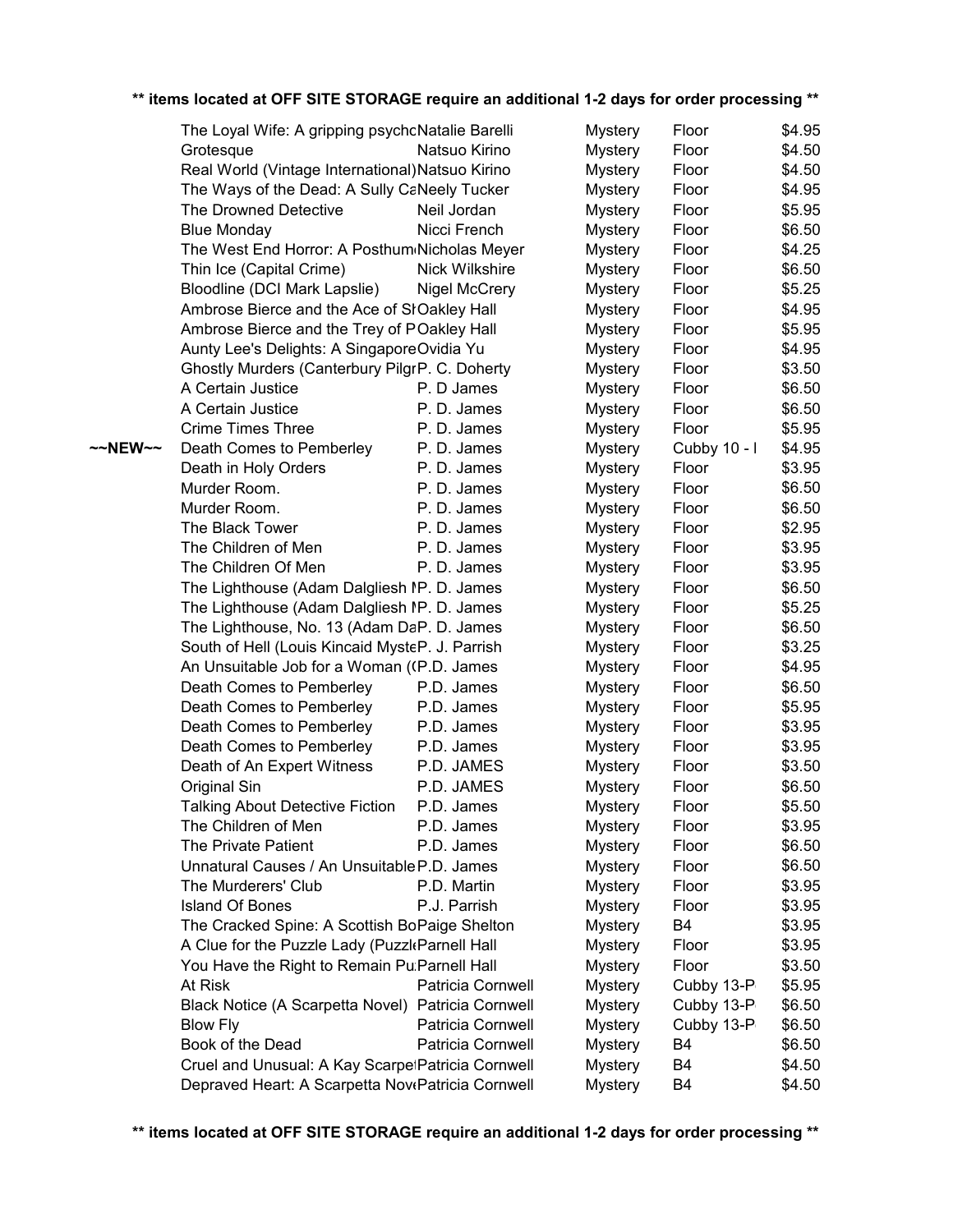|         | Flesh And Blood                                                | Patricia Cornwell        | <b>Mystery</b> | B4             | \$4.50 |  |
|---------|----------------------------------------------------------------|--------------------------|----------------|----------------|--------|--|
|         | Flesh and Blood (Scarpetta)                                    | Patricia Cornwell        | <b>Mystery</b> | B <sub>4</sub> | \$4.50 |  |
|         | Flesh and Blood (Scarpetta)                                    | Patricia Cornwell        | <b>Mystery</b> | B <sub>4</sub> | \$4.50 |  |
|         | Hornet's Nest (Andy Brazil)                                    | Patricia Cornwell        | <b>Mystery</b> | B <sub>4</sub> | \$3.95 |  |
|         | Isle of Dogs                                                   | Patricia Cornwell        | <b>Mystery</b> | B <sub>4</sub> | \$6.50 |  |
|         | Isle of Dogs                                                   | Patricia Cornwell        | <b>Mystery</b> | B4             | \$6.50 |  |
|         | Point of Origin (Kay Scarpetta)                                | Patricia Cornwell        | <b>Mystery</b> | B <sub>4</sub> | \$3.60 |  |
|         | Port Mortuary (Kay Scarpetta, No. Patricia Cornwell            |                          | <b>Mystery</b> | Cubby 13-P     | \$6.50 |  |
|         | Postmortem (Kay Scarpetta MystePatricia Cornwell               |                          | <b>Mystery</b> | B <sub>4</sub> | \$3.60 |  |
|         | Predator (Kay Scarpetta Mysteries Patricia Cornwell            |                          | <b>Mystery</b> | Cubby 13-P     | \$5.50 |  |
|         | Red Mist (A Scarpetta Novel)                                   | Patricia Cornwell        | <b>Mystery</b> | Cubby 13-P     | \$6.50 |  |
|         | Scarpetta's Winter Table                                       | Patricia Cornwell        | <b>Mystery</b> | B <sub>4</sub> | \$8.98 |  |
|         | Southern Cross                                                 | Patricia Cornwell        | <b>Mystery</b> | B4             | \$6.50 |  |
|         | The Body Farm                                                  | Patricia Cornwell        | <b>Mystery</b> | B <sub>4</sub> | \$3.50 |  |
|         | The Body Farm (Kay Scarpetta)                                  | Patricia Cornwell        | <b>Mystery</b> | B4             | \$3.95 |  |
|         | The Bone Bed (A Scarpetta Novel Patricia Cornwell              |                          | <b>Mystery</b> | B <sub>4</sub> | \$6.50 |  |
|         | The Front (Win Garano)                                         | <b>Patricia Cornwell</b> | <b>Mystery</b> | B <sub>4</sub> | \$4.00 |  |
|         | The Scarpetta Factor (A ScarpettaPatricia Cornwell             |                          |                |                | \$6.50 |  |
|         |                                                                |                          | <b>Mystery</b> | Cubby 13-P     |        |  |
|         | The Stolen Girls (Detective Lottie IPatricia Gibney            |                          | Mystery        | Floor          | \$3.95 |  |
|         | Confessions                                                    | Patterson James          | <b>Mystery</b> | B <sub>6</sub> | \$3.95 |  |
|         | <b>Hide and Seek</b>                                           | Patterson James          | <b>Mystery</b> | B <sub>6</sub> | \$3.95 |  |
|         | <b>Black market</b>                                            | Patterson, James         | <b>Mystery</b> | B <sub>6</sub> | \$3.95 |  |
|         | <b>Little Black Dress</b>                                      | Patterson, James         | <b>Mystery</b> | B <sub>6</sub> | \$2.95 |  |
|         | <b>Little Black Dress</b>                                      | Patterson, James         | <b>Mystery</b> | B <sub>6</sub> | \$2.25 |  |
|         | Triple Threat 3 Bookshot Thillers (Patterson, James            |                          | <b>Mystery</b> | B <sub>6</sub> | \$5.95 |  |
| ~~NEW~~ | 10th Anniversary (Women's Murd Patterson, James, Paetr Mystery |                          |                | Cubby 18 - I   | \$4.50 |  |
|         | Pacific Heights: A Marten Fane myPaul Harper                   |                          | <b>Mystery</b> | Floor          | \$4.50 |  |
|         | <b>Hungry Ghosts</b>                                           | Peggy Blair              | <b>Mystery</b> | Floor          | \$5.50 |  |
|         | Into The Dark                                                  | Peter Abrahams           | <b>Mystery</b> | Floor          | \$4.50 |  |
|         | Love You Dead (Roy Grace)                                      | Peter James              | <b>Mystery</b> | Floor          | \$5.95 |  |
|         | Not Dead Enough                                                | Peter James              | <b>Mystery</b> | Floor          | \$3.50 |  |
|         | Unplayable Lie: A Chief Inspector Peter Jamesson               |                          | <b>Mystery</b> | Floor          | \$5.95 |  |
|         | A Necessary End (Inspector Bank: Peter Robinson                |                          | <b>Mystery</b> | Floor          | \$3.95 |  |
|         | <b>Abattoir Blues</b>                                          | Peter Robinson           | <b>Mystery</b> | Floor          | \$6.50 |  |
| ~~NEW~~ | Aftermath                                                      | Peter Robinson           | Mystery        | Floor          | \$4.50 |  |
|         | Aftermath: An Inspector Banks NoPeter Robinson                 |                          | <b>Mystery</b> | Floor          | \$3.95 |  |
|         | All the Colours of Darkness                                    | Peter Robinson           | <b>Mystery</b> | Floor          | \$3.95 |  |
|         | Bad Boy                                                        | Peter Robinson           | <b>Mystery</b> | Floor          | \$4.95 |  |
|         | Careless Love                                                  | Peter Robinson           | <b>Mystery</b> | Floor          | \$6.50 |  |
|         | Cold Is the Grave: An Inspector B&Peter Robinson               |                          | <b>Mystery</b> | Floor          | \$3.95 |  |
|         | <b>Final Account</b>                                           | Peter Robinson           | <b>Mystery</b> | Floor          | \$4.95 |  |
|         | Friend of the Devil: An Inspector EPeter Robinson              |                          | <b>Mystery</b> | Floor          | \$3.95 |  |
| ~~NEW~~ | In a Dry Season                                                | Peter Robinson           | <b>Mystery</b> | Floor          | \$5.25 |  |
|         | In a Dry Season: An Inspector BarPeter Robinson                |                          | <b>Mystery</b> | Floor          | \$6.50 |  |
|         | Piece of My Heart: An Inspector B Peter Robinson               |                          | <b>Mystery</b> | Floor          | \$3.95 |  |
|         | Playing with Fire: A Novel of Susp Peter Robinson              |                          | <b>Mystery</b> | Floor          | \$3.95 |  |
|         | Sleeping in the Ground                                         | Peter Robinson           | <b>Mystery</b> | Floor          | \$6.50 |  |
|         | Strange Affair                                                 | Peter Robinson           | <b>Mystery</b> | Floor          | \$3.95 |  |
|         | The Price of Love and Other Stori Peter Robinson               |                          | <b>Mystery</b> | Floor          | \$4.50 |  |
|         |                                                                |                          |                |                |        |  |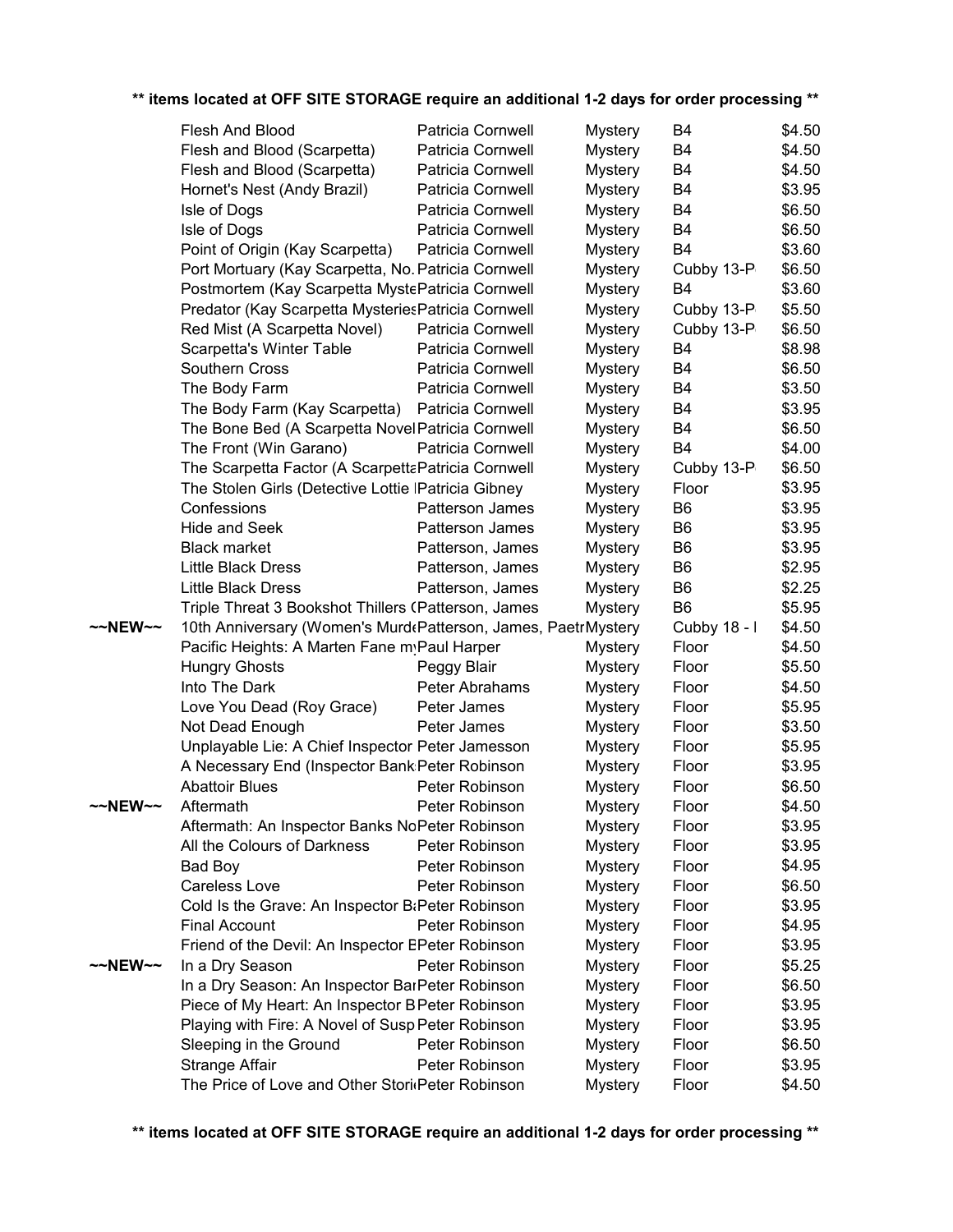|         | The Summer That Never Was (ThPeter Robinson           |                       | <b>Mystery</b> | Floor        | \$3.95 |
|---------|-------------------------------------------------------|-----------------------|----------------|--------------|--------|
|         | Watching the Dark                                     | Peter Robinson        | <b>Mystery</b> | Floor        | \$5.75 |
|         | Watching the Dark                                     | Peter Robinson        | <b>Mystery</b> | Floor        | \$4.95 |
|         | When the Music's Over                                 | Peter Robinson        | <b>Mystery</b> | Floor        | \$6.50 |
|         | Whistling Past the Graveyard: Sto Peter Sellers       |                       | <b>Mystery</b> | Floor        | \$5.25 |
|         | The Prayer of the Night Shepherd Phil Rickman         |                       | <b>Mystery</b> | Floor        | \$3.95 |
|         | A Philosophical Investigation                         | <b>Philip Kerr</b>    | <b>Mystery</b> | Floor        | \$4.25 |
|         | Indignation                                           | Philip Roth           | <b>Mystery</b> | Floor        | \$4.50 |
|         | <b>Critical Care</b>                                  | Phillip J Brown       | <b>Mystery</b> | Floor        | \$4.95 |
|         | A Reasonable Doubt: A Robin LocPhillip Margolin       |                       | <b>Mystery</b> | Floor        | \$4.50 |
|         | A Reasonable Doubt: A Robin LocPhillip Margolin       |                       | <b>Mystery</b> | Floor        | \$4.50 |
|         | Violent Crimes: An Amanda Jaffe Phillip Margolin      |                       | <b>Mystery</b> | Floor        | \$4.50 |
|         | Fire in the Foothills                                 | Phyllis Bohonis       | <b>Mystery</b> | Floor        | \$5.50 |
|         | Ghosts, Hauntings, and Mysteriou Phyllis Raybin Emert |                       | <b>Mystery</b> | Floor        | \$2.95 |
|         | Sex in a Sidecar: A Sherri Travis MPhyllis Smallman   |                       | <b>Mystery</b> | Floor        | \$3.95 |
|         | Alarm Call                                            | Quintin Jardine       | <b>Mystery</b> | Floor        | \$4.95 |
| ~~NEW~~ | Autographs in the Rain (Bob SkinrQuintin Jardine      |                       | <b>Mystery</b> | Cubby 10 - I | \$3.95 |
|         | Murmuring the Judges (Bob SkinnQuintin Jardine        |                       | <b>Mystery</b> | Floor        | \$4.50 |
|         | Poisoned Cherries (Oz BlackstoneQuintin Jardine       |                       | <b>Mystery</b> | Floor        | \$3.50 |
| ~~NEW~~ | Skinner's Ordeal (Bob Skinner My: Quintin Jardine     |                       | <b>Mystery</b> | Cubby 10 - I | \$3.95 |
|         | The Loner                                             | Quintin Jardine       | Mystery        | Floor        | \$6.50 |
| ~~NEW~~ | Slow Curve on the Coquihalla: A FR E Donald           |                       | <b>Mystery</b> | Cubby 10 - I | \$5.50 |
|         | Going Wrong                                           | R. Rendell            | <b>Mystery</b> | Floor        | \$5.95 |
|         | Hollow City (Miss Peregrine's PeciRansom Riggs        |                       | <b>Mystery</b> | Floor        | \$6.95 |
|         | Hollow City: The Second Novel of Ransom Riggs         |                       | <b>Mystery</b> | Floor        | \$5.50 |
|         | Miss Peregrine's Home for PeculiaRansom Riggs         |                       | <b>Mystery</b> | Customer re  | \$5.95 |
|         | Miss Peregrine's Home for PeculiaRansom Riggs         |                       | <b>Mystery</b> | Floor        | \$5.50 |
|         | A Cotswold Killing (Cotswolds MysRebecca Tope         |                       | <b>Mystery</b> | Floor        | \$4.25 |
|         | Robert B. Parker's The Hangman': Reed Farrel Coleman  |                       | <b>Mystery</b> | Cubby 29 - I | \$4.50 |
|         | Where It Hurts (A Gus Murphy No Reed Farrel Coleman   |                       | Mystery        | Floor        | \$5.95 |
|         | Sting of the Drone                                    | Richard A. Clarke     | <b>Mystery</b> | Floor        | \$4.95 |
|         | Driving Heat (Nikki Heat (7))                         | <b>Richard Castle</b> | <b>Mystery</b> | Floor        | \$5.95 |
|         | Heat Rises (Nikki Heat)                               | <b>Richard Castle</b> | <b>Mystery</b> | Floor        | \$5.95 |
|         | <b>Heat Wave</b>                                      | <b>Richard Castle</b> | <b>Mystery</b> | Floor        | \$4.25 |
|         | <b>Heat Wave</b>                                      | <b>Richard Castle</b> | <b>Mystery</b> | Floor        | \$4.25 |
|         | Naked Heat (Nikki Heat)                               | <b>Richard Castle</b> | <b>Mystery</b> | Floor        | \$4.25 |
|         | The Thursday Murder Club: A NovRichard Osman          |                       | <b>Mystery</b> | Floor        | \$5.50 |
|         | Freedomland                                           | <b>Richard Price</b>  | <b>Mystery</b> | Floor        | \$3.95 |
|         | Roses for a Diva                                      | <b>Rick Blechta</b>   | <b>Mystery</b> | Floor        | \$4.50 |
|         | The Fallen One: A Mystery                             | <b>Rick Blechta</b>   | <b>Mystery</b> | Floor        | \$4.50 |
|         | Gone to Earth                                         | <b>Rick Boyer</b>     | <b>Mystery</b> | Floor        | \$3.95 |
|         | Splitting Heirs (Adam McCleet My:Rick Hanson          |                       | <b>Mystery</b> | B4           | \$3.50 |
|         | Whisker of Evil: A Mrs. Murphy MyRita Mae Brown       |                       | <b>Mystery</b> | Floor        | \$6.50 |
|         | Stone Cold (A Jesse Stone Novel) Robert B. Parker     |                       | <b>Mystery</b> | Floor        | \$4.50 |
|         | The Night Stalker (Erika Foster SeRobert Bryndza      |                       | <b>Mystery</b> | Floor        | \$4.95 |
|         | The Night Stalker (Erika Foster SeRobert Bryndza      |                       | <b>Mystery</b> | Floor        | \$4.95 |
|         | The Second Sleep: A novel                             | Robert D Harris       | <b>Mystery</b> | Customer re  | \$5.95 |
|         | Wrongful Death: A Novel                               | Robert Dugoni         | <b>Mystery</b> | Floor        | \$6.50 |
|         | Wrongful Death: A Novel                               | Robert Dugoni         | <b>Mystery</b> | Floor        | \$4.95 |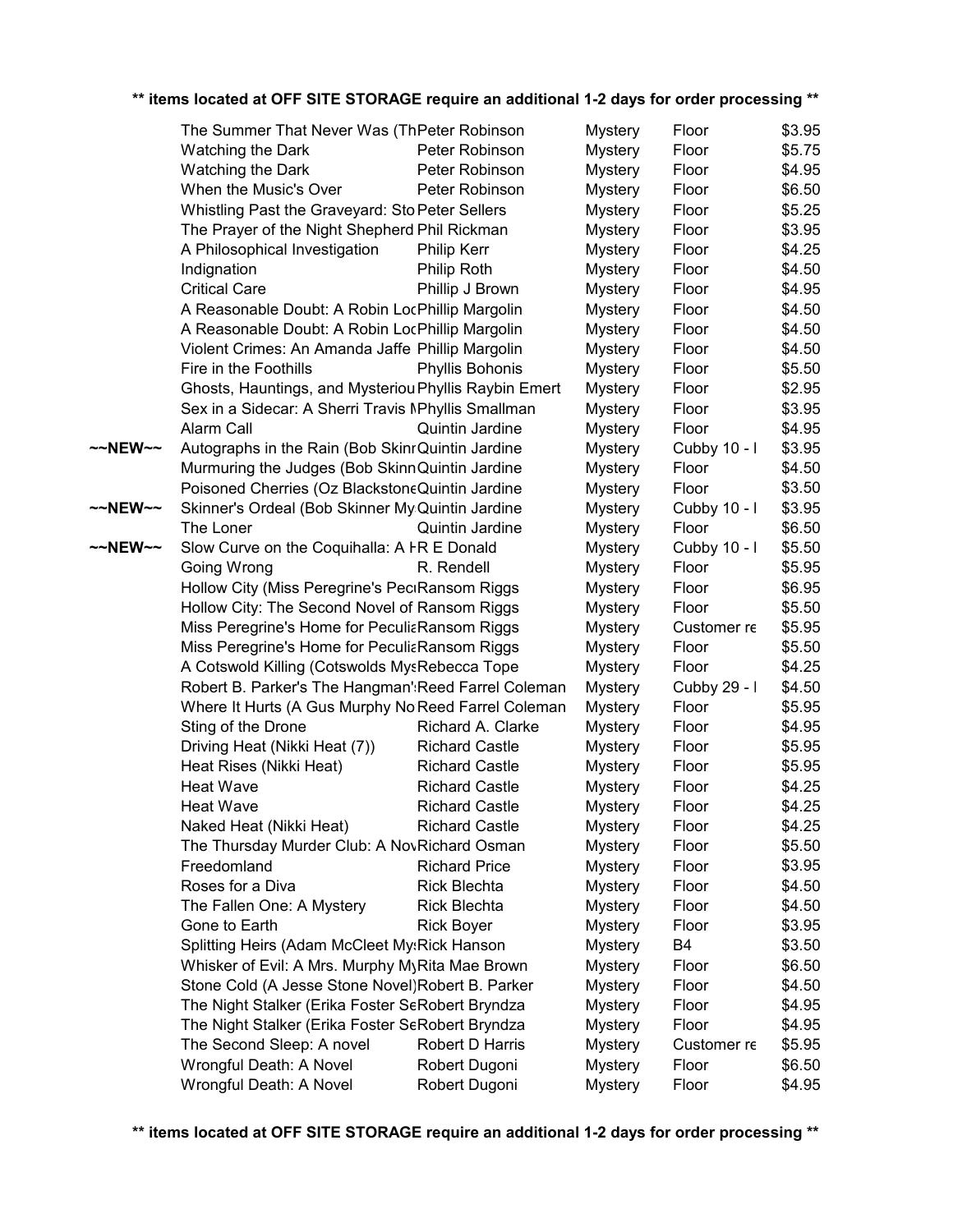|                    | Career of Evil (A Cormoran Strike Robert Galbraith       |                         | <b>Mystery</b> | Floor          | \$5.50 |
|--------------------|----------------------------------------------------------|-------------------------|----------------|----------------|--------|
|                    | Career of Evil (A Cormoran Strike Robert Galbraith       |                         | <b>Mystery</b> | Floor          | \$4.95 |
|                    | Lethal White (A Cormoran Strike NRobert Galbraith        |                         | <b>Mystery</b> | Floor          | \$6.95 |
|                    | The Cuckoo's Calling                                     | <b>Robert Galbraith</b> | <b>Mystery</b> | Floor          | \$6.50 |
|                    | The Silkworm (A Cormoran Strike Robert Galbraith         |                         | <b>Mystery</b> | Floor          | \$6.50 |
|                    | The Silkworm (A Cormoran Strike Robert Galbraith         |                         | <b>Mystery</b> | Floor          | \$6.50 |
| $\sim$ NEW $\sim$  | Panic Room                                               | Robert Goddard          | <b>Mystery</b> | Cubby 10 - I   | \$4.95 |
| $\sim$ -NEW $\sim$ | Twelve Secrets: 'I couldn't put it doRobert Gold         |                         | <b>Mystery</b> | Recently Pu    | \$6.25 |
| $\sim$ -NEW $\sim$ | A Brilliant Death                                        | Robin Yocum             | <b>Mystery</b> | Cubby 10 - I   | \$4.95 |
|                    | A Welcome Murder                                         | Robin Yocum             | <b>Mystery</b> | Floor          | \$5.50 |
|                    | Ragged Lake: A Frank Yakabuski Ron Corbett               |                         | <b>Mystery</b> | Floor          | \$4.50 |
|                    | Speak Daggers to Her: A Bast My Rosemary Edghill         |                         | Mystery        | Floor          | \$2.95 |
|                    | Ross Macdonald: Three Novels of Ross Macdonald           |                         | <b>Mystery</b> | Floor          | \$5.95 |
|                    | The Barbarous Coast (Lew ArcherRoss Macdonald            |                         | <b>Mystery</b> | Floor          | \$4.50 |
|                    |                                                          |                         |                |                |        |
|                    | The Devill <sup>3</sup> Dice: The Times Crim Roz Watkins |                         | <b>Mystery</b> | Floor          | \$3.95 |
|                    | A New Lease of Death                                     | <b>Ruth Rendell</b>     | <b>Mystery</b> | Floor          | \$4.50 |
|                    | Adam and Eve and Pinch Me                                | <b>Ruth Rendell</b>     | <b>Mystery</b> | Floor          | \$3.95 |
|                    | End in Tears                                             | <b>Ruth Rendell</b>     | <b>Mystery</b> | Floor          | \$5.95 |
|                    | Harm Done                                                | <b>Ruth Rendell</b>     | <b>Mystery</b> | Floor          | \$3.95 |
|                    | Kissing the Gunner's Daughter: ArRuth Rendell            |                         | <b>Mystery</b> | Floor          | \$3.95 |
|                    | Kissing the Gunner's Daughter: ArRuth Rendell            |                         | Mystery        | Floor          | \$3.95 |
| $\sim$ NEW $\sim$  | Means of Evil and Other Stories Ruth Rendell             |                         | <b>Mystery</b> | Cubby 10 - I   | \$2.95 |
|                    | Portobello                                               | <b>Ruth Rendell</b>     | <b>Mystery</b> | Floor          | \$3.95 |
|                    | Road Rage                                                | <b>Ruth Rendell</b>     | <b>Mystery</b> | Floor          | \$3.95 |
|                    | Simisola                                                 | <b>Ruth Rendell</b>     | <b>Mystery</b> | Floor          | \$3.95 |
|                    | Some Lie and Some Die (InspectcRuth Rendell              |                         | <b>Mystery</b> | Floor          | \$2.95 |
|                    | The Babes in the Wood                                    | <b>Ruth Rendell</b>     | <b>Mystery</b> | Floor          | \$3.95 |
|                    | The Best Man To Die (An Inspect Ruth Rendell             |                         | <b>Mystery</b> | Floor          | \$2.50 |
|                    | The Crocodile Bird                                       | <b>Ruth Rendell</b>     | <b>Mystery</b> | Floor          | \$3.75 |
|                    | The Monster in the Box                                   | <b>Ruth Rendell</b>     | <b>Mystery</b> | Floor          | \$5.95 |
|                    | The Monster in the Box                                   | <b>Ruth Rendell</b>     | <b>Mystery</b> | Floor          | \$4.90 |
|                    | The New Girl Friend And Other St Ruth Rendell            |                         | <b>Mystery</b> | Floor          | \$2.95 |
|                    | The Rottweiler                                           | <b>Ruth Rendell</b>     | <b>Mystery</b> | Floor          | \$6.50 |
|                    | The Rottweiler                                           | <b>Ruth Rendell</b>     | <b>Mystery</b> | Floor          | \$4.95 |
|                    | The Speaker Of Mandarin                                  | <b>Ruth Rendell</b>     | Mystery        | Floor          | \$2.95 |
|                    | Thirteen Steps Down                                      | <b>Ruth Rendell</b>     | <b>Mystery</b> | Floor          | \$5.95 |
|                    | Thirteen Steps Down                                      | <b>Ruth Rendell</b>     | <b>Mystery</b> | Floor          | \$3.50 |
|                    | Wolf to the Slaughter - An Inspect Ruth Rendell          |                         | <b>Mystery</b> | Floor          | \$2.95 |
|                    | Remember Me This Way                                     | Sabine Durrant          | <b>Mystery</b> | Floor          | \$5.50 |
|                    | Remember Me This Way                                     | Sabine Durrant          | <b>Mystery</b> | Floor          | \$5.50 |
|                    | The Great Indoors                                        | Sabine Durrant          |                | Floor          | \$5.50 |
|                    |                                                          | Sandra Brown            | <b>Mystery</b> | B <sub>2</sub> | \$3.95 |
|                    | Seeing Red                                               | Sandra Brown            | <b>Mystery</b> |                |        |
|                    | Thick as Thieves                                         |                         | <b>Mystery</b> | <b>B2</b>      | \$5.95 |
|                    | The Lost Woman (Louise Rick SeiSara Blaedel              |                         | <b>Mystery</b> | Floor          | \$6.50 |
|                    | The Lost Woman (Louise Rick SeiSara Blaedel              |                         | <b>Mystery</b> | Floor          | \$6.50 |
|                    | Brush Back (A V.I. Warshawski NoSara Paretsky            |                         | <b>Mystery</b> | Floor          | \$6.50 |
|                    | Hard Time (V.I. Warshawski Nove Sara Paretsky            |                         | <b>Mystery</b> | Floor          | \$3.95 |
|                    | Indemnity Only: A V. I. WarshawsISara Paretsky           |                         | <b>Mystery</b> | Floor          | \$3.25 |
|                    | Shell Game: A V.I. Warshawski NoSara Paretsky            |                         | <b>Mystery</b> | Floor          | \$4.50 |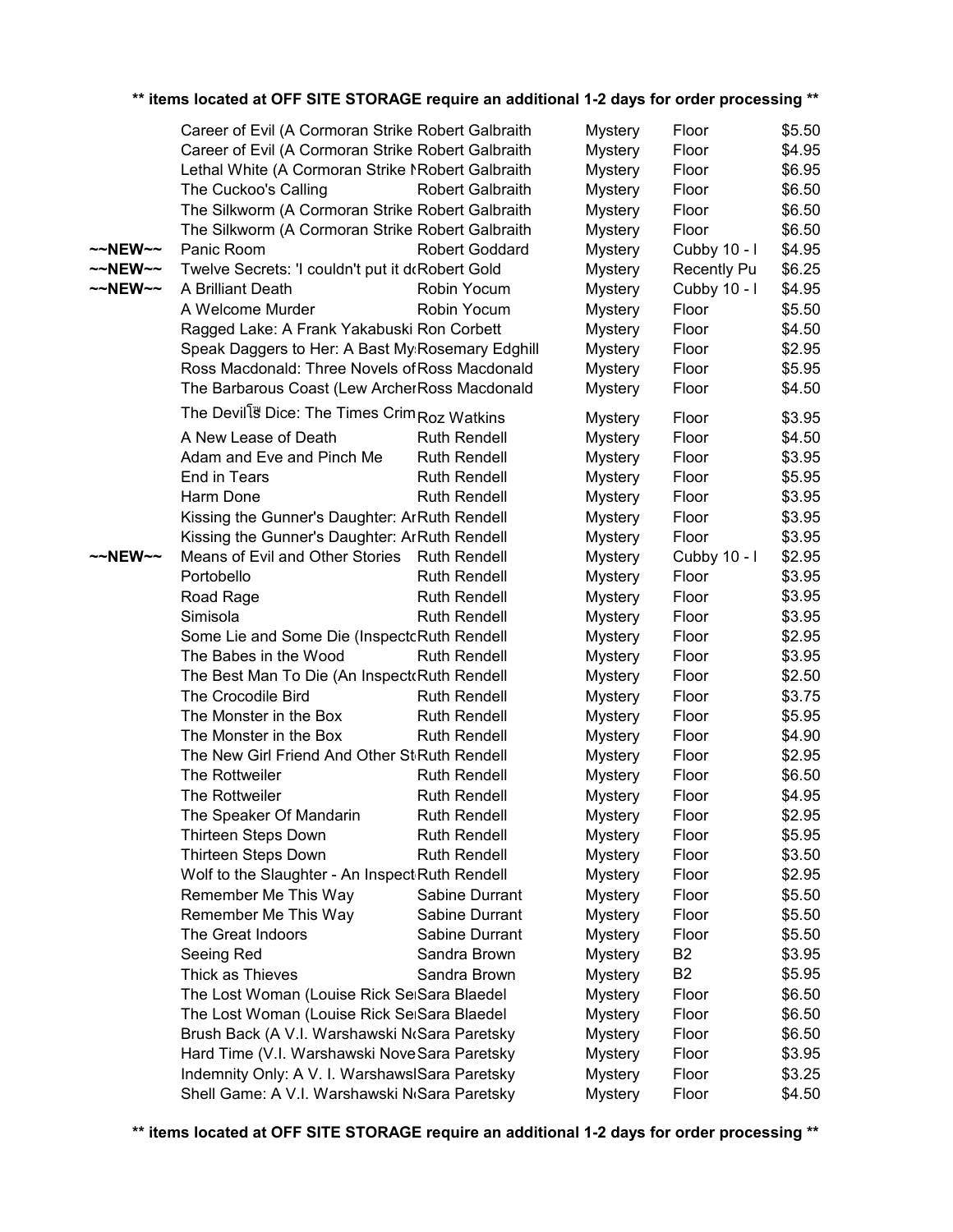| Total Recall: A V. I. Warshawski NSara Paretsky                 |                        | <b>Mystery</b> | Floor     | \$3.95 |
|-----------------------------------------------------------------|------------------------|----------------|-----------|--------|
| Torn Roots (Hawaiian Storm)                                     | <b>Scott Bury</b>      | <b>Mystery</b> | Floor     | \$4.50 |
| Erasing Memory (The MacNeice NScott Thornley                    |                        | <b>Mystery</b> | Floor     | \$4.50 |
| Innocent                                                        | <b>Scott Turow</b>     | <b>Mystery</b> | <b>B1</b> | \$4.50 |
| The Devil's Making: A Mystery                                   | Sean Haldane           | <b>Mystery</b> | Floor     | \$4.50 |
| Murder Can Kill Your Social Life (ISelma Eichler                |                        | <b>Mystery</b> | <b>B4</b> | \$3.95 |
| Cruel as the Grave: A Medieval M Sharon Kay Penman              |                        | <b>Mystery</b> | Floor     | \$4.50 |
| The Silk Train Murder: A Mystery (Sharon Rowse                  |                        | <b>Mystery</b> | Floor     | \$6.50 |
| Ask Me No Questions: A Lady DurShelley Noble                    |                        | <b>Mystery</b> | Floor     | \$4.95 |
| Witch Way to Murder (Ophelia & AShirley Damsgaard               |                        | <b>Mystery</b> | <b>B4</b> | \$3.95 |
| Cat Breaking Free: A Joe Grey MyShirley Rousseau MurphMystery   |                        |                | Floor     | \$6.50 |
| Cat Laughing Last (A Joe Grey MyShirley Rousseau MurphMystery   |                        |                | B4        | \$3.95 |
| Cat Under Fire: A Joe Grey Myste Shirley Rousseau Murph Mystery |                        |                | <b>B4</b> | \$3.95 |
| Killer in the Choir, The (A Fetherin Simon Brett                |                        | <b>Mystery</b> | Floor     | \$5.95 |
| best of sherlock holmes                                         | Sir Arthur conan doyle | <b>Mystery</b> | Floor     | \$4.95 |
| The Memoirs of Sherlock Holmes Sir Arthur Conan Doyle           |                        | <b>Mystery</b> | Floor     | \$4.50 |
| The Dead Lie Down: A Zailer and Sophie Hannah                   |                        | <b>Mystery</b> | Floor     | \$5.50 |
| Revenge of the Cootie Girls: A Ro Sparkle Hayter                |                        | <b>Mystery</b> | Floor     | \$5.95 |
| Already Dead (Cooper and Fry)                                   | Stephen Booth          | <b>Mystery</b> | Floor     | \$3.95 |
| One Last Breath                                                 | Stephen Booth          | <b>Mystery</b> | Floor     | \$3.95 |
| Dial M for Merde                                                | Stephen Clarke         | <b>Mystery</b> | Floor     | \$4.95 |
| Merde Happens                                                   | Stephen Clarke         | <b>Mystery</b> | Floor     | \$4.50 |
| Cuba/Hong Kong                                                  | <b>Stephen Coonts</b>  | <b>Mystery</b> | Floor     | \$4.95 |
| Cold Hit (A Shane Scully Novel)                                 | Stephen J. Cannell     | <b>Mystery</b> | Floor     | \$3.95 |
| Hollywood Tough: A Shane Scully Stephen J. Cannell              |                        | <b>Mystery</b> | Floor     | \$6.50 |
| Three Shirt Deal: A Shane Scully IStephen J. Cannell            |                        | <b>Mystery</b> | Floor     | \$3.95 |
| Hot Blood (A Dan Shepherd MysteStephen Leather                  |                        | <b>Mystery</b> | Floor     | \$3.95 |
| Salvage                                                         | Stephen Maher          | <b>Mystery</b> | Floor     | \$4.95 |
| Cold Case (Alan Gregory)                                        | <b>Stephen White</b>   | <b>Mystery</b> | Floor     | \$3.95 |
| Kill Me                                                         | Stephen White          | <b>Mystery</b> | Floor     | \$3.95 |
| Kill Me (Alan Gregory)                                          | Stephen White          | <b>Mystery</b> | Floor     | \$4.50 |
| Missing Persons (Alan Gregory)                                  | <b>Stephen White</b>   | <b>Mystery</b> | Floor     | \$4.50 |
| Missing Persons (Dr. Alan Gregor Stephen White                  |                        | <b>Mystery</b> | Floor     | \$6.50 |
| Private Practices (Onyx)                                        | Stephen White          | <b>Mystery</b> | Floor     | \$3.50 |
| The Siege: A Thriller                                           | <b>Stephen White</b>   | <b>Mystery</b> | Floor     | \$4.50 |
| The 14th Colony: A Novel (Cotton Steve Berry                    |                        | <b>Mystery</b> | Floor     | \$6.50 |
| The 14th Colony: A Novel (Cotton Steve Berry                    |                        | <b>Mystery</b> | Floor     | \$4.50 |
| The Amber Room: A Novel                                         | <b>Steve Berry</b>     | <b>Mystery</b> | Floor     | \$4.50 |
| The Amber Room: A Novel                                         | <b>Steve Berry</b>     | <b>Mystery</b> | Floor     | \$4.50 |
| The Amber Room: A Novel                                         | <b>Steve Berry</b>     | <b>Mystery</b> | Floor     | \$4.50 |
| The Amber Room: A Novel                                         | <b>Steve Berry</b>     | <b>Mystery</b> | Floor     | \$3.95 |
| The Bishop's Pawn: A Novel (Cott Steve Berry                    |                        | <b>Mystery</b> | Floor     | \$6.50 |
| The Bishop's Pawn: A Novel (Cott Steve Berry                    |                        | <b>Mystery</b> | Floor     | \$4.25 |
| The Charlemagne Pursuit: A NoveSteve Berry                      |                        | <b>Mystery</b> | Floor     | \$4.50 |
| The Columbus Affair: A Novel (witlSteve Berry                   |                        | <b>Mystery</b> | Floor     | \$4.50 |
| The Emperor's Tomb (with bonus Steve Berry                      |                        | <b>Mystery</b> | Floor     | \$4.50 |
| The Emperor's Tomb (with bonus Steve Berry                      |                        | <b>Mystery</b> | Floor     | \$4.50 |
| The Jefferson Key (with bonus she Steve Berry                   |                        | <b>Mystery</b> | Floor     | \$4.95 |
| The Jefferson Key (with bonus sh@Steve Berry                    |                        | <b>Mystery</b> | Floor     | \$4.50 |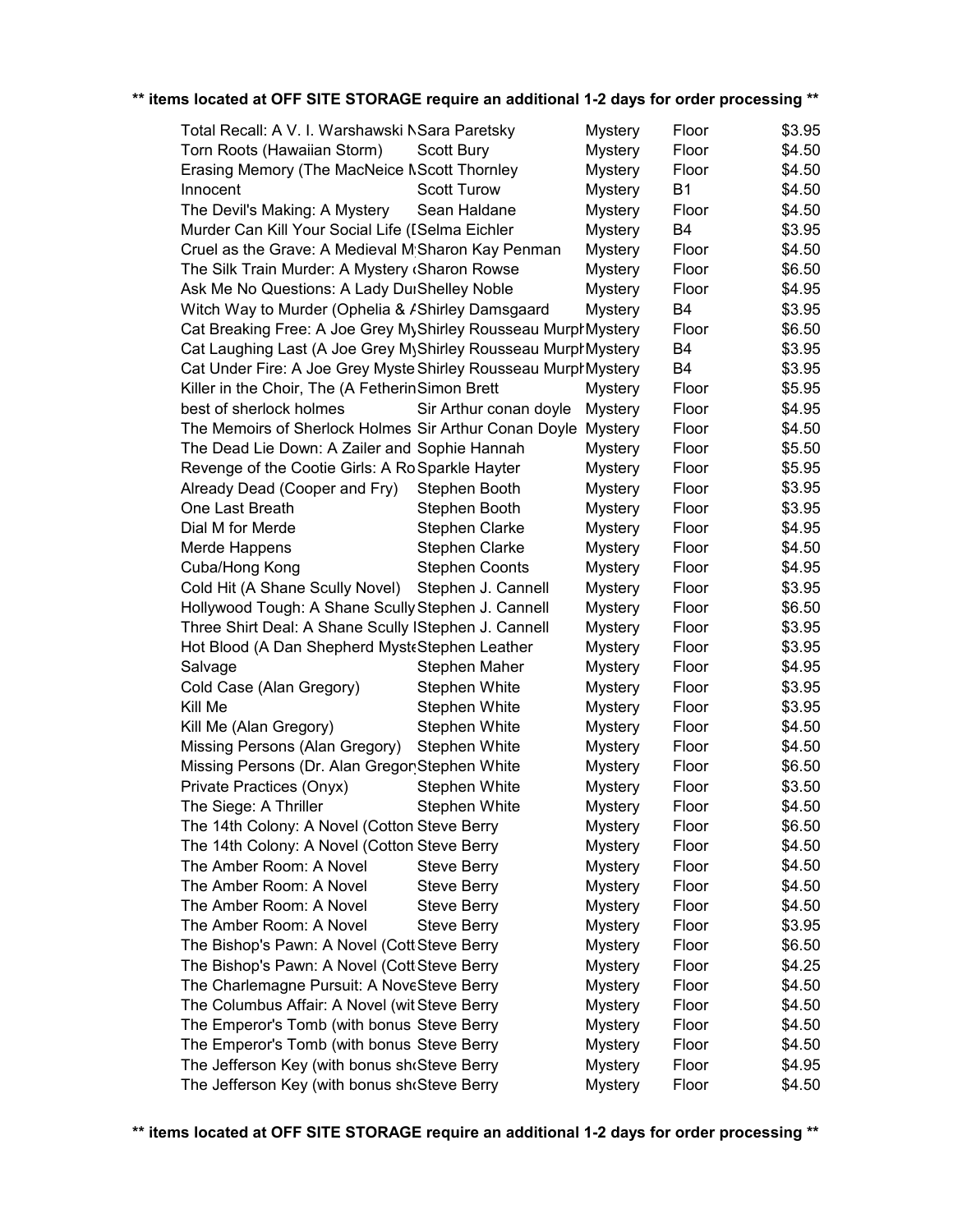| The King's Deception (Cotton MakSteve Berry      |                    | <b>Mystery</b> | Floor          | \$4.50 |
|--------------------------------------------------|--------------------|----------------|----------------|--------|
| The King's Deception (Cotton MakSteve Berry      |                    | <b>Mystery</b> | Floor          | \$4.50 |
| The King's Deception (Cotton MakSteve Berry      |                    | <b>Mystery</b> | Floor          | \$4.50 |
| The Lost Order: A Novel (Cotton NSteve Berry     |                    | <b>Mystery</b> | Floor          | \$6.50 |
| The Lost Order: A Novel (Cotton NSteve Berry     |                    | <b>Mystery</b> | Floor          | \$4.95 |
| The Paris Vendetta: A Novel                      | <b>Steve Berry</b> | <b>Mystery</b> | Floor          | \$6.50 |
| The Paris Vendetta: A Novel                      | <b>Steve Berry</b> | <b>Mystery</b> | Floor          | \$4.50 |
| <b>The Patriot Threat</b>                        | <b>Steve Berry</b> | <b>Mystery</b> | Floor          | \$6.50 |
| The Patriot Threat                               | <b>Steve Berry</b> | <b>Mystery</b> | Floor          | \$6.50 |
| The Patriot Threat (Cotton MaloneSteve Berry     |                    | <b>Mystery</b> | Floor          | \$4.50 |
| The Patriot Threat (Cotton MaloneSteve Berry     |                    | <b>Mystery</b> | Floor          | \$4.50 |
| The Templar Legacy: A Novel                      | <b>Steve Berry</b> | <b>Mystery</b> | Floor          | \$6.50 |
| The Templar Legacy: A Novel                      | <b>Steve Berry</b> | <b>Mystery</b> | Floor          | \$4.50 |
| The Third Secret                                 | <b>Steve Berry</b> | <b>Mystery</b> | Floor          | \$3.95 |
| The Venetian Betrayal                            | <b>Steve Berry</b> | <b>Mystery</b> | Floor          | \$4.50 |
| The Venetian Betrayal                            | <b>Steve Berry</b> | <b>Mystery</b> | Floor          | \$4.50 |
| The Venetian Betrayal                            | <b>Steve Berry</b> | <b>Mystery</b> | Floor          | \$4.50 |
| The Venetian Betrayal                            | <b>Steve Berry</b> | <b>Mystery</b> | Floor          | \$4.50 |
| The Missing and the Dead (Logan Stuart MacBride  |                    | <b>Mystery</b> | Floor          | \$5.95 |
| The Final Silence (The Belfast No'Stuart Neville |                    | <b>Mystery</b> | Floor          | \$6.50 |
| Those We Left Behind (The Belfa: Stuart Neville  |                    | <b>Mystery</b> | Floor          | \$6.50 |
| The Prince of Beverly Hills (Rick BStuart Woods  |                    | <b>Mystery</b> | Floor          | \$3.95 |
| "A" is for Alibi (The Kinsey Millhon Sue Grafton |                    | <b>Mystery</b> | <b>B4</b>      | \$3.95 |
| "A" is for Alibi (The Kinsey Millhon Sue Grafton |                    | <b>Mystery</b> | <b>B4</b>      | \$3.60 |
| "F" is for Fugitive (Kinsey MillhoneSue Grafton  |                    | <b>Mystery</b> | <b>B4</b>      | \$4.25 |
| "F" is for Fugitive (Kinsey MillhoneSue Grafton  |                    | <b>Mystery</b> | B <sub>4</sub> | \$2.95 |
| "F" is for Fugitive: A Kinsey MillhorSue Grafton |                    | <b>Mystery</b> | <b>B4</b>      | \$4.95 |
| "I" is for Innocent (The Kinsey MillISue Grafton |                    | <b>Mystery</b> | <b>B4</b>      | \$3.95 |
| "L" is for Lawless (A Kinsey Millho Sue Grafton  |                    | <b>Mystery</b> | <b>B4</b>      | \$5.25 |
| "M" is for Malice (A Kinsey MillhonSue Grafton   |                    | <b>Mystery</b> | <b>B4</b>      | \$5.25 |
| "M" is for Malice (A Kinsey MillhonSue Grafton   |                    | <b>Mystery</b> | B <sub>6</sub> | \$5.25 |
| "N" Is For Noose (A Kinsey MillhorSue Grafton    |                    | <b>Mystery</b> | <b>B4</b>      | \$4.95 |
| "P" is for Peril (A Kinsey Millhone ISue Grafton |                    | Mystery        | Floor          | \$3.95 |
| "Q" is for Quarry (A Kinsey MillhorSue Grafton   |                    | <b>Mystery</b> | <b>B4</b>      | \$3.95 |
| "Q" is for Quarry (A Kinsey MillhorSue Grafton   |                    | <b>Mystery</b> | <b>B4</b>      | \$3.95 |
| "Q" is for Quarry (A Kinsey MillhorSue Grafton   |                    | <b>Mystery</b> | B <sub>5</sub> | \$3.60 |
| "R" is for Ricochet (A Kinsey Millh Sue Grafton  |                    | <b>Mystery</b> | B <sub>4</sub> | \$3.95 |
| "S" is for Silence (A Kinsey MillhorSue Grafton  |                    | <b>Mystery</b> | B <sub>4</sub> | \$3.95 |
| "T" is for Trespass (A Kinsey Millh Sue Grafton  |                    | <b>Mystery</b> | B <sub>4</sub> | \$5.50 |
| A Is for Alibi                                   | Sue Grafton        | <b>Mystery</b> | B <sub>4</sub> | \$3.50 |
| A Is for Alibi (A Kinsey Millhone M Sue Grafton  |                    | <b>Mystery</b> | B4             | \$3.60 |
| A Is for Alibi (A Kinsey Millhone M Sue Grafton  |                    | <b>Mystery</b> | B4             | \$3.60 |
| A Is for Alibi (A Kinsey Millhone M'Sue Grafton  |                    | <b>Mystery</b> | B <sub>4</sub> | \$3.50 |
| B is for Burglar                                 | Sue Grafton        | <b>Mystery</b> | B <sub>4</sub> | \$3.95 |
| B Is for Burglar (A Kinsey MillhoneSue Grafton   |                    | <b>Mystery</b> | B <sub>4</sub> | \$3.50 |
| B is for Burglar (Kinsey Millhone ASue Grafton   |                    | <b>Mystery</b> | B <sub>4</sub> | \$3.95 |
| C Is for Corpse (Kinsey Millhone NSue Grafton    |                    | <b>Mystery</b> | B <sub>4</sub> | \$3.60 |
| C Is for Corpse (Kinsey Millhone NSue Grafton    |                    | <b>Mystery</b> | B <sub>4</sub> | \$3.50 |
| D Is for Deadbeat (A Kinsey MillhcSue Grafton    |                    | <b>Mystery</b> | B <sub>4</sub> | \$3.50 |
|                                                  |                    |                |                |        |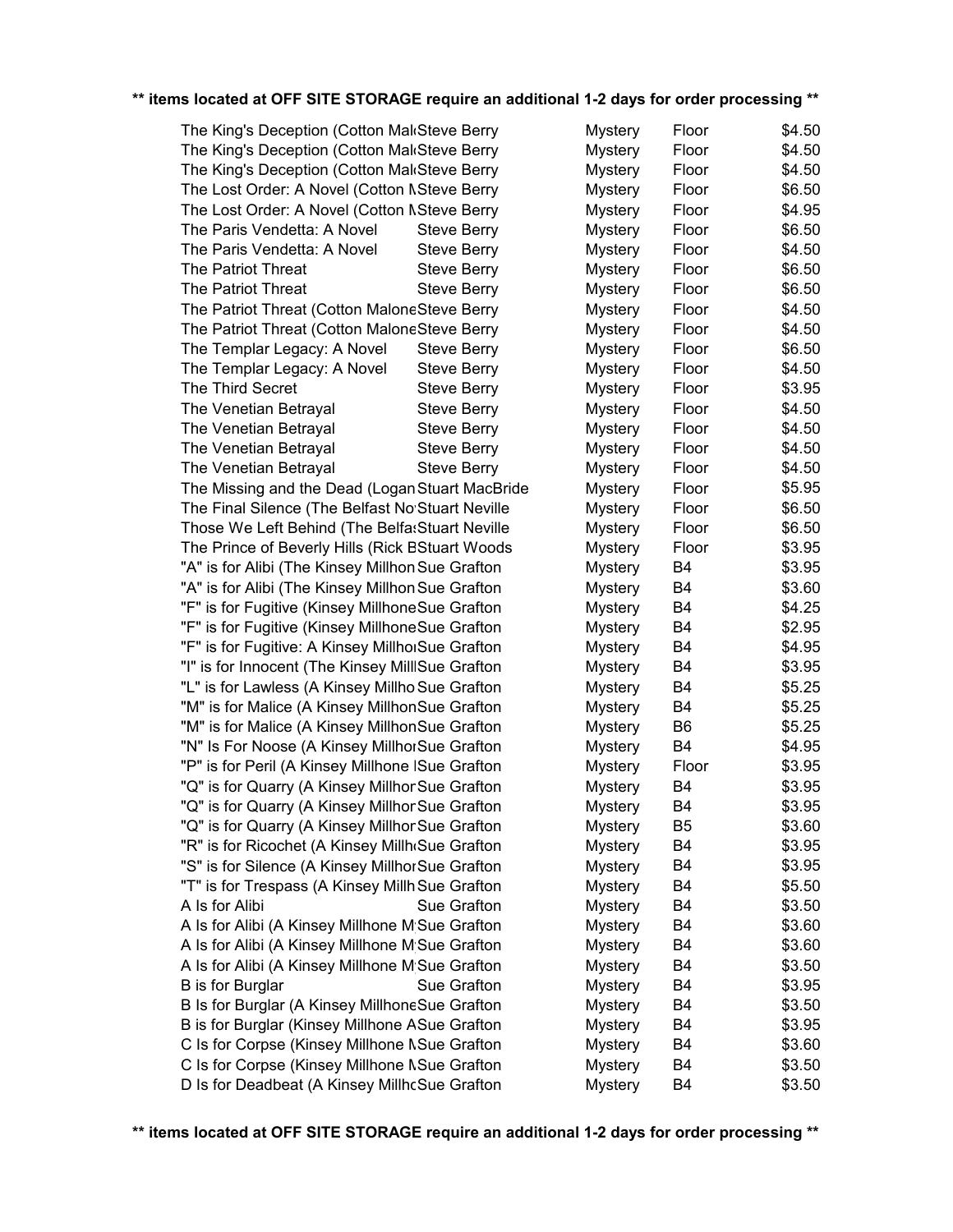| D is for Deadbeat (The Kinsey MillSue Grafton    |             | <b>Mystery</b> | B4             | \$3.95 |
|--------------------------------------------------|-------------|----------------|----------------|--------|
| D is for Deadbeat (The Kinsey MillSue Grafton    |             | <b>Mystery</b> | B4             | \$3.50 |
| E Is for Evidence                                | Sue Grafton | <b>Mystery</b> | B4             | \$4.50 |
| E Is for Evidence (Kinsey MillhoneSue Grafton    |             | <b>Mystery</b> | B4             | \$3.50 |
| E is for Evidence (The Kinsey MillISue Grafton   |             | <b>Mystery</b> | B <sub>4</sub> | \$3.60 |
| F Is for Fugitive                                | Sue Grafton | <b>Mystery</b> | B4             | \$3.50 |
| F Is for Fugitive : A Kinsey Millhon SUE GRAFTON |             | <b>Mystery</b> | B4             | \$4.95 |
| F Is for Fugitive (Kinsey Millhone NSue Grafton  |             | <b>Mystery</b> | B4             | \$3.95 |
| G Is for Gumshoe (Kinsey Millhon Sue Grafton     |             | <b>Mystery</b> | B <sub>4</sub> | \$3.50 |
| G Is for Gumshoe (Kinsey Millhon Sue Grafton     |             | <b>Mystery</b> | B4             | \$3.50 |
| G is for Gumshoe (The Kinsey MillSue Grafton     |             | <b>Mystery</b> | B4             | \$3.95 |
| H Is for Homicide (Kinsey MillhoneSue Grafton    |             | <b>Mystery</b> | B4             | \$3.95 |
| H Is for Homicide (Kinsey MillhoneSue Grafton    |             | <b>Mystery</b> | B4             | \$3.50 |
| I Is for Innocent (Kinsey Millhone ISue Grafton  |             | <b>Mystery</b> | <b>B4</b>      | \$3.60 |
| I Is for Innocent (Kinsey Millhone ISue Grafton  |             | <b>Mystery</b> | B4             | \$3.50 |
| J is for Judgment                                | Sue Grafton | <b>Mystery</b> | <b>B4</b>      | \$5.95 |
| J Is for Judgment (Kinsey MillhoneSue Grafton    |             | <b>Mystery</b> | B4             | \$3.95 |
| J Is for Judgment (Kinsey MillhoneSue Grafton    |             | <b>Mystery</b> | <b>B4</b>      | \$3.95 |
| J Is for Judgment (Kinsey MillhoneSue Grafton    |             | <b>Mystery</b> | B4             | \$3.60 |
| K Is For Killer                                  | Sue Grafton | <b>Mystery</b> | <b>B4</b>      | \$3.95 |
| K Is For Killer                                  | Sue Grafton | <b>Mystery</b> | <b>B4</b>      | \$3.95 |
| K Is for Killer (Kinsey Millhone MysSue Grafton  |             | <b>Mystery</b> | B4             | \$3.95 |
| Kinsey and Me: Stories                           | Sue Grafton | <b>Mystery</b> | B4             | \$5.25 |
| L Is for Lawless (Kinsey Millhone ISue Grafton   |             | <b>Mystery</b> | B <sub>4</sub> | \$3.95 |
| L Is for Lawless (Kinsey Millhone ISue Grafton   |             | <b>Mystery</b> | <b>B4</b>      | \$3.95 |
| L Is for Lawless (Kinsey Millhone ISue Grafton   |             | <b>Mystery</b> | <b>B4</b>      | \$3.60 |
| L Is for Lawless (Kinsey Millhone ISue Grafton   |             | <b>Mystery</b> | B <sub>6</sub> | \$3.50 |
|                                                  |             |                | <b>B4</b>      |        |
| N Is for Noose (Kinsey Millhone MSue Grafton     |             | <b>Mystery</b> |                | \$3.95 |
| N Is for Noose (Kinsey Millhone MSue Grafton     |             | Mystery        | B4             | \$3.95 |
| N Is for Noose (Kinsey Millhone MSue Grafton     |             | Mystery        | B <sub>4</sub> | \$3.75 |
| N Is for Noose (Kinsey Millhone MSue Grafton     |             | Mystery        | B4             | \$3.60 |
| O Is for Outlaw (Kinsey Millhone NSue Grafton    |             | <b>Mystery</b> | <b>B4</b>      | \$3.95 |
| P is for Peril: A Kinsey Millhone NSue Grafton   |             | <b>Mystery</b> | B4             | \$6.50 |
| P is for Peril: A Kinsey Millhone NSue Grafton   |             | <b>Mystery</b> | B4             | \$5.25 |
| R is for Ricochet (Kinsey Millhone Sue Grafton   |             | <b>Mystery</b> | <b>B4</b>      | \$5.95 |
| S is for Silence                                 | Sue Grafton | <b>Mystery</b> | B4             | \$5.95 |
| S is for Silence                                 | Sue Grafton | <b>Mystery</b> | B4             | \$5.95 |
| S is for Silence (Kinsey Millhone NSue Grafton   |             | <b>Mystery</b> | B4             | \$5.95 |
| S is for Silence (Kinsey Millhone NSue Grafton   |             | <b>Mystery</b> | B4             | \$4.95 |
| S is for Silence (Kinsey Millhone NSue Grafton   |             | <b>Mystery</b> | B4             | \$4.95 |
| T is for Trespass (Kinsey Millhone Sue Grafton   |             | <b>Mystery</b> | B4             | \$3.95 |
| T is for Trespass (Kinsey Millhone Sue Grafton   |             | <b>Mystery</b> | B4             | \$3.95 |
| U is for Undertow (Kinsey MillhoneSue Grafton    |             | <b>Mystery</b> | B <sub>4</sub> | \$3.95 |
| U is for Undertow (Kinsey MillhoneSue Grafton    |             | <b>Mystery</b> | B4             | \$5.95 |
| U is for Undertow (Kinsey MillhoneSue Grafton    |             | <b>Mystery</b> | B4             | \$5.95 |
| U is for Undertow (Kinsey MillhoneSue Grafton    |             | <b>Mystery</b> | B4             | \$5.95 |
| V is for Vengeance                               | Sue Grafton | <b>Mystery</b> | B <sub>4</sub> | \$3.95 |
| V is for Vengeance (Kinsey MillhoiSue Grafton    |             | <b>Mystery</b> | B4             | \$6.95 |
| W is for Wasted (Kinsey Millhone Sue Grafton     |             | <b>Mystery</b> | B <sub>4</sub> | \$6.50 |
|                                                  |             |                |                |        |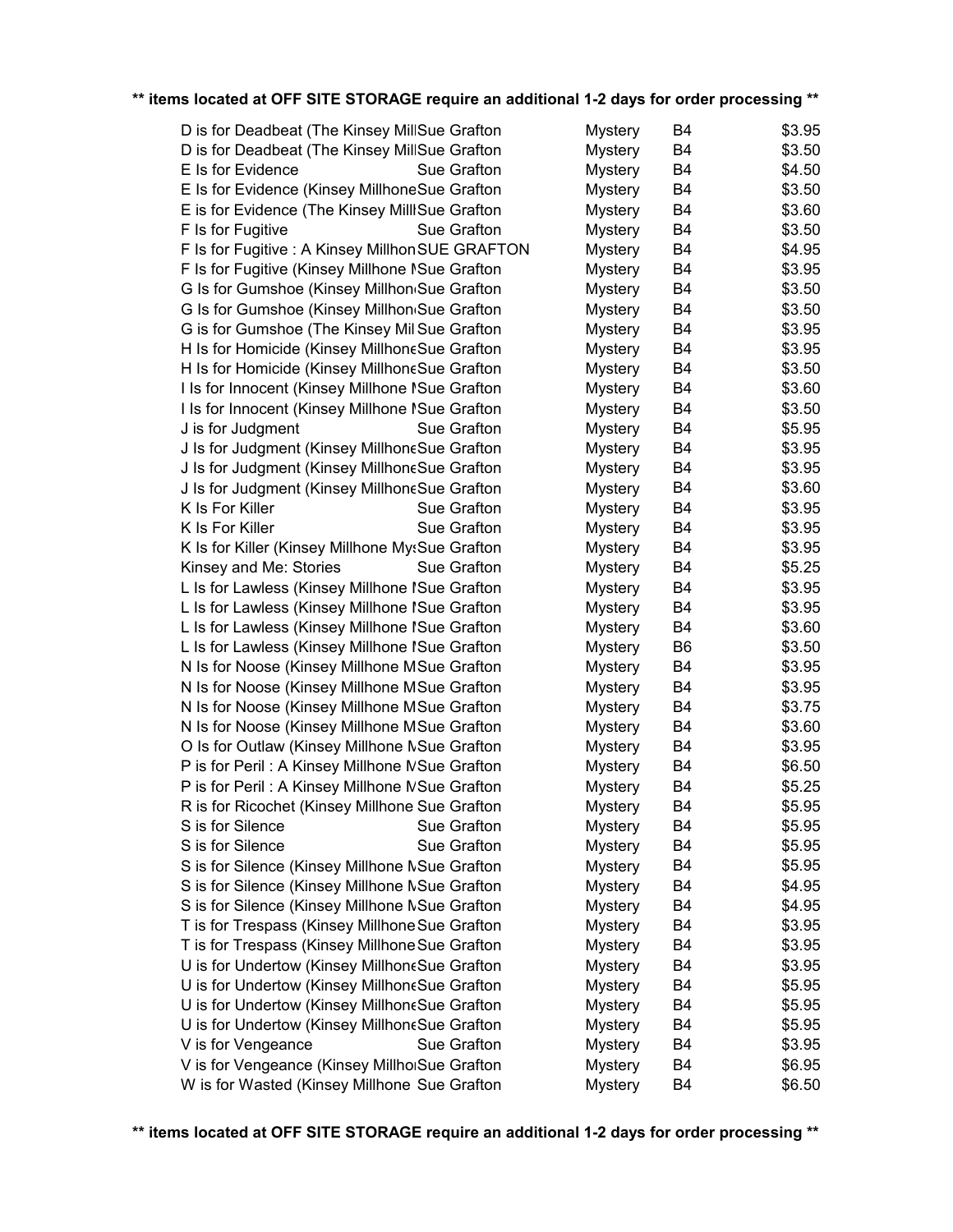|         | W is for Wasted (Kinsey Millhone) Sue Grafton        |                               | <b>Mystery</b> | B4             | \$3.95 |
|---------|------------------------------------------------------|-------------------------------|----------------|----------------|--------|
|         | X                                                    | Sue Grafton                   | <b>Mystery</b> | B4             | \$4.50 |
|         | X (Kinsey Millhone Mystery, 24)                      | Sue Grafton                   | <b>Mystery</b> | B4             | \$4.95 |
|         | X is for (Kinsey Millhone Myster Sue Grafton         |                               | <b>Mystery</b> | B4             | \$6.50 |
|         | Y is for Yesterday (A Kinsey MillhcSue Grafton       |                               | <b>Mystery</b> | <b>B4</b>      | \$5.25 |
|         | Cold Company: An Alaska MysterSue Henry              |                               | <b>Mystery</b> | Floor          | \$3.25 |
|         | Deadfall: An Alaska Mystery (Alas Sue Henry          |                               | <b>Mystery</b> | Floor          | \$3.25 |
|         | Death Takes Passage (Alaska My Sue Henry             |                               | <b>Mystery</b> | Floor          | \$3.25 |
|         | Death Trap: An Alaska Mystery (ASue Henry            |                               | <b>Mystery</b> | Floor          | \$4.50 |
|         | Death Trap: An Alaska Mystery (ASue Henry            |                               | <b>Mystery</b> | Floor          | \$3.25 |
|         | Degrees of Separation: A Jessie ASue Henry           |                               | <b>Mystery</b> | Floor          | \$3.25 |
|         | Murder at Five Finger Light: A Jes Sue Henry         |                               | <b>Mystery</b> | Floor          | \$3.25 |
|         | Murder on the Yukon Quest: An AlSue Henry            |                               | <b>Mystery</b> | Floor          | \$3.25 |
|         | Sleeping Lady: An Alex Jensen M Sue Henry            |                               | <b>Mystery</b> | Floor          | \$3.25 |
|         | <b>Termination Dust</b>                              | Sue Henry                     | <b>Mystery</b> | Floor          | \$3.25 |
|         | The End of the Road: A Maxie an Sue Henry            |                               | <b>Mystery</b> | Floor          | \$3.25 |
|         | Animal Appetite (Bantam Crime LiSusan Conant         |                               | <b>Mystery</b> | B4             | \$3.95 |
|         | <b>Black Ribbon</b>                                  | Susan Conant                  | <b>Mystery</b> | B4             | \$3.95 |
|         | <b>Stud Rites</b>                                    | Susan Conant                  | <b>Mystery</b> | B <sub>4</sub> | \$3.95 |
|         | <b>Black Sheep</b>                                   | Susan Hill                    | <b>Mystery</b> | Floor          | \$4.50 |
|         | The Benefit of Hindsight: Simon SSusan Hill          |                               | <b>Mystery</b> | Floor          | \$5.95 |
|         | The Wedding Game: A Mystery at Susan Holtzer         |                               | <b>Mystery</b> | B <sub>4</sub> | \$3.95 |
|         | Frasier Island (Frasier Island SericSusan Page Davis |                               | <b>Mystery</b> | Floor          | \$4.50 |
|         | The Chelsea Strangler (Thomas CSusanna Gregory       |                               | <b>Mystery</b> | Floor          | \$6.50 |
|         | Bones to Pick                                        | Suzanne North                 | <b>Mystery</b> | Floor          | \$4.50 |
|         | Never Trust a Lady: A Novel                          | Suzanne Robinson              | <b>Mystery</b> | Floor          | \$3.50 |
|         | The Pendragon Banner                                 | Sylvian Hamilton              | <b>Mystery</b> | Floor          | \$6.50 |
|         | <b>Black Water</b>                                   | T. Jefferson Parker           | <b>Mystery</b> | Floor          | \$6.50 |
|         | Iron River                                           | T. Jefferson Parker           | <b>Mystery</b> | Floor          | \$6.50 |
|         | The Renegades (Charlie Hood NoT. Jefferson Parker    |                               | <b>Mystery</b> | Floor          | \$4.50 |
|         | The Thief-Taker: Memoirs of a Bo'T.F. Banks          |                               | <b>Mystery</b> | Floor          | \$3.50 |
|         | They All Fall Down: A Novel                          | <b>Tammy Cohen</b>            | <b>Mystery</b> | Floor          | \$3.50 |
|         | <b>Faithful Place</b>                                | Tana French                   | <b>Mystery</b> | Floor          | \$4.95 |
|         | <b>Guilt By Silence</b>                              | <b>Taylor Smith</b>           | <b>Mystery</b> | Floor          | \$3.95 |
|         | Slim To None                                         | <b>Taylor Smith</b>           | <b>Mystery</b> | Floor          | \$3.95 |
|         | <b>GBH</b>                                           | <b>Ted Lewis</b>              | <b>Mystery</b> | Floor          | \$4.25 |
|         | The Surgeon: A Rizzoli & Isles No Tess Gerritsen     |                               | <b>Mystery</b> | B <sub>2</sub> | \$4.50 |
| ~~NEW~~ | Vanishing Act (Jane Whitefield)                      | <b>Thomas Perry</b>           | <b>Mystery</b> | Cubby 10 - I   | \$3.95 |
|         | The Rossiter File                                    | Thomas Rendell Curran Mystery |                | Floor          | \$4.50 |
|         | Torpedo Juice (Serge Storms)                         | Tim Dorsey                    | <b>Mystery</b> | Floor          | \$3.95 |
|         | <b>Blood Money</b>                                   | Tom Bradby                    | <b>Mystery</b> | Floor          | \$5.50 |
|         | Shards: A Dark Mystery                               | Tom Piccirilli                | <b>Mystery</b> | Floor          | \$5.95 |
|         | The Slaughter Man (DC Max Wolf Tony Parsons          |                               | <b>Mystery</b> | Floor          | \$5.00 |
|         | <b>Trick Play</b>                                    | Tonya Sharp Hyche             | <b>Mystery</b> | Floor          | \$4.50 |
| ~~NEW~~ | A Modern Treasury of Great DeterUnknown              |                               | <b>Mystery</b> | Cubby 10 - I   | \$4.95 |
|         | A Tiding of Magpies: A Birder MuriUnknown            |                               | <b>Mystery</b> | Floor          | \$4.95 |
|         | By Sue Grafton V is for Vengeanc Unknown             |                               | <b>Mystery</b> | B4             | \$6.50 |
|         | Cold Betrayal: An Ali Reynolds NoUnknown             |                               | <b>Mystery</b> | Floor          | \$4.50 |
|         | Cuts Through Bone by Hunt, Alarid Unknown            |                               | <b>Mystery</b> | Floor          | \$6.50 |